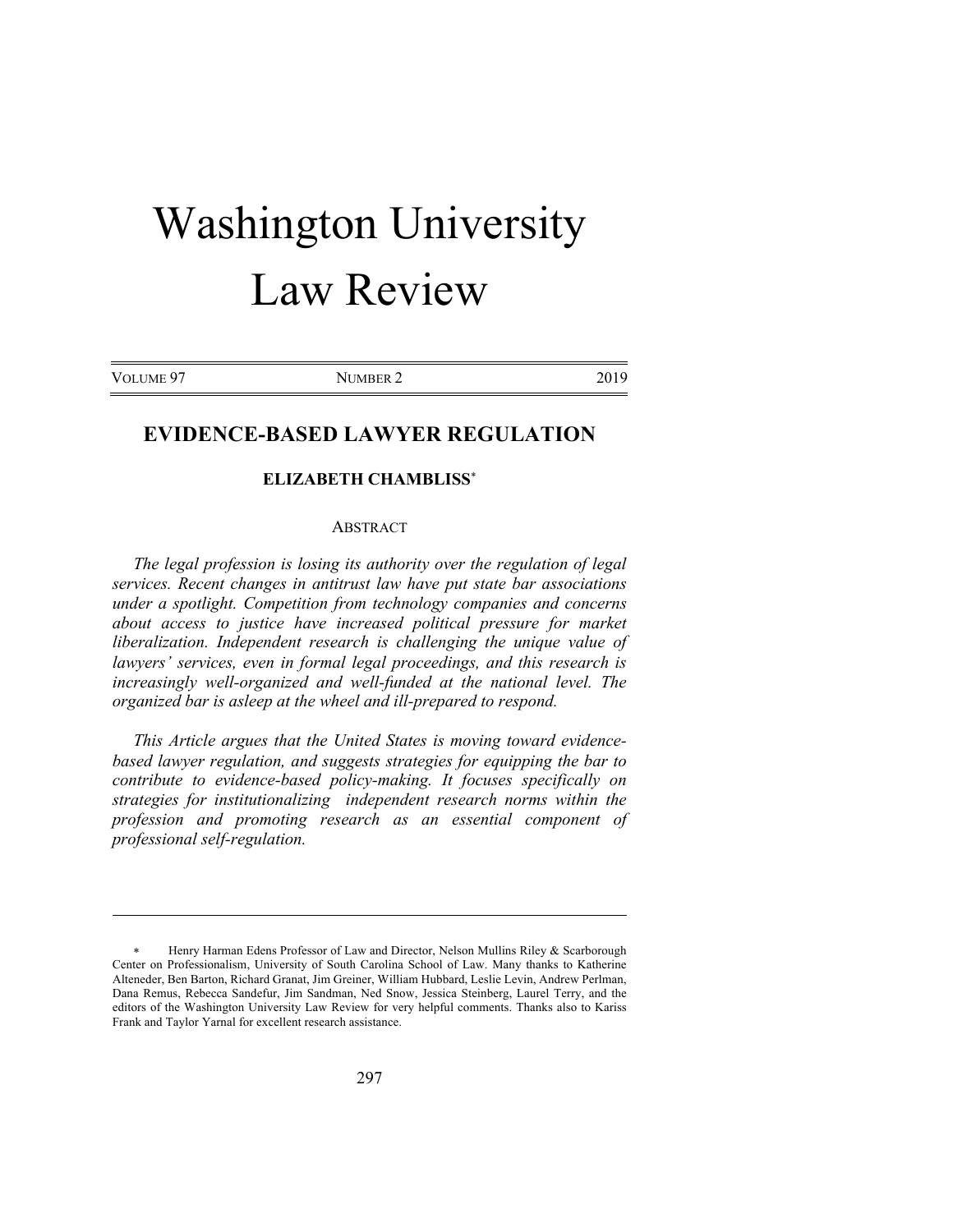# TABLE OF CONTENTS

|                                                            | 298 |
|------------------------------------------------------------|-----|
|                                                            |     |
| A. State-Action Antitrust Immunity After N.C. Dental  307  |     |
|                                                            |     |
|                                                            |     |
|                                                            |     |
|                                                            |     |
|                                                            |     |
|                                                            |     |
| III. INSTITUTIONALIZING EVIDENCE-BASED SELF-REGULATION 334 |     |
|                                                            |     |
|                                                            |     |
|                                                            |     |
|                                                            |     |

#### **INTRODUCTION**

In May 2017, the South Carolina Bar House of Delegates passed a "Resolution on Court-Centered Regulation of Legal Services,"<sup>1</sup> in which the Bar emphasized the power of state supreme courts to regulate legal services, <sup>2</sup> adopted the principle that the delivery of legal services must be conducted "under the auspices of lawyers,"<sup>3</sup> and petitioned the South Carolina Supreme Court to adopt a rule regulating the delivery of legal forms.4 The proposed rule provides, in pertinent part, that "[a]ny legal form available to the public for self-completion or completion with assistance of a scrivener for profit must be prepared or approved by a lawyer authorized to practice law by the Supreme Court of South Carolina."<sup>5</sup>

What problem is this rule designed to solve? One might imagine that the

<sup>1.</sup> S.C. BAR, HOUSE OF DELEGATES MEETING MATERIALS 45 (May 18, 2017), https://www.scb ar.org/media/filer\_public/38/4f/384f6c75-977f-4bce-8154-f2f2f1fb2b35/may17hodmats.pdf [https://pe rma.cc/LH6S-KV7U] [hereinafter MEETING MATERIALS].

<sup>2.</sup> *Id.* ("S.C. Code 40-5-10 recognizes the inherent power of the Supreme Court to regulate the practice of law . . . .").

<sup>3.</sup> *Id.* ("[T]he South Carolina Bar adopts the principle that the delivery of legal services to persons and entities must be conducted under the auspices of lawyers ('licensed' or 'authorized' or 'regulated') by the Supreme Court . . . .").

<sup>4.</sup> *Id.* at 45–46.

<sup>5.</sup> Petition at 3, In Re: Court Regulation of Forms for Use in Legal Matters (S.C.) (on file with author).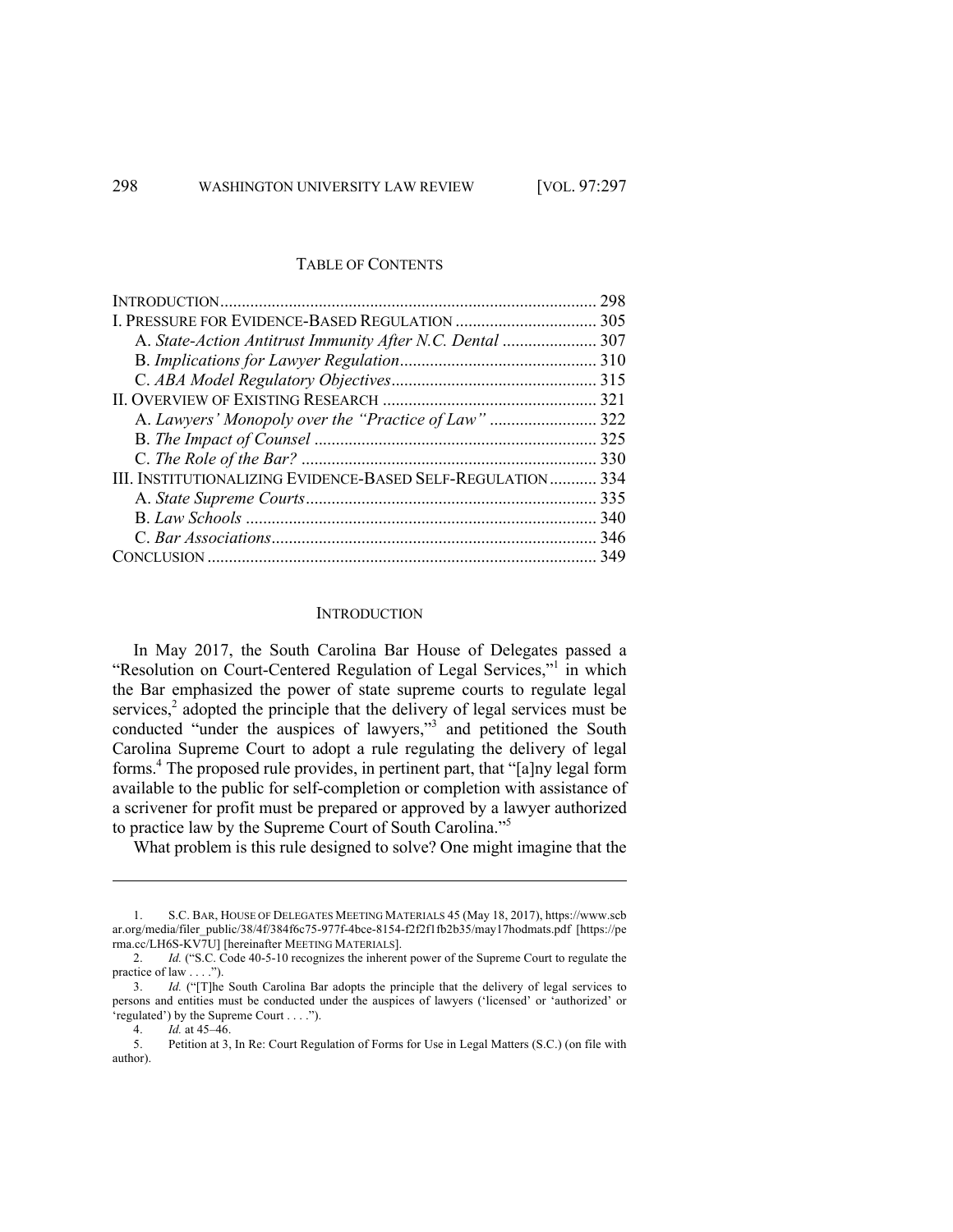goal of the rule is consumer protection: that consumers are increasingly vulnerable to the provision of low-quality legal forms by non-lawyers—in particular, by commercial providers such as LegalZoom<sup>6</sup>—thus, the proposed rule is necessary for quality control. Many lawyers in good faith believe that commercial and paraprofessional competitors provide subpar products and services and pose a risk to consumers.<sup>7</sup> The South Carolina Bar emphasized the need for consumer protection in the final version of its petition.<sup>8</sup>

Alternatively, one might imagine that the goal of the rule is lawyer protection: that lawyers are increasingly vulnerable to competition from alternative providers; thus, the proposed rule is necessary to shore up judicial protection for lawyers' monopoly over legal services. Many commentators in good faith believe that the evidence—if we had it—would show that lawyers' traditional monopoly is overbroad, and that consumers would benefit from increased competition in the legal services market.<sup>9</sup> The South Carolina Bar questioned this view in its petition.<sup>10</sup>

What evidence should state supreme courts consider in assessing the need for anticompetitive regulation? And which side should bear the burden of proof?11 Historically, courts have required little evidence in support of lawyers' monopoly claims.<sup>12</sup> State supreme courts claim broad "inherent"

<sup>6.</sup> *See, e.g.*, Medlock v. LegalZoom.Com, Inc., No. 2012-208067, 2013 S.C. LEXIS 362 (Oct. 18, 2013) (holding that LegalZoom's self-help document services do not constitute the unauthorized practice of law in South Carolina).

<sup>7.</sup> *See* Deborah L. Rhode & Lucy Buford Ricca, *Protecting the Profession or the Public? Rethinking Unauthorized-Practice Enforcement*, 82 FORDHAM L. REV. 2587, 2593–94 (2014) (discussing lawyers' perceptions of the risks posed to consumers by unauthorized legal practice).

<sup>8.</sup> Petition, *supra* note 5, at 1–2. The original Resolution did not include any language about consumer protection. *See* MEETING MATERIALS, *supra* note 1, at 45–46.

<sup>9.</sup> *See* RICHARD L. ABEL, AMERICAN LAWYERS 142 (1989) (arguing that the legal profession has used the privilege of self-regulation to restrict competition); Benjamin H. Barton, *The Lawyers' Monopoly—What Goes and What Stays*, 82 FORDHAM L. REV. 3067, 3068–69 (2014) (arguing that deregulation would "work out wonderfully for consumers"); Leslie C. Levin, *The Monopoly Myth and Other Tales About the Superiority of Lawyers*, 82 FORDHAM L. REV. 2611, 2615 (2014) (stating that "there is little evidence that lawyers are more effective at providing certain legal services or more ethical than qualified nonlawyers"); Rhode & Ricca, *supra* note 7, at 2605 (questioning whether "broad prohibitions on unauthorized practice serve the public" and emphasizing the lack of evidence).

<sup>10.</sup> Petition, *supra* note 5, at 1 (questioning the desirability of expanding "nontraditional legal services").

<sup>11.</sup> *See* Laurel S. Terry, *An "Issue Checklist" for the ABA Commission on Multidisciplinary Practice*, *in* MULTIDISCIPLINARY PRACTICE: STAYING COMPETITIVE AND ADAPTING TO CHANGE 129, 131 (Gary A. Munneke & Ann L. MacNaughton eds., 1999) (recommending that those seeking to preserve anticompetitive regulation bear the burden of proof since such regulation restricts client choice and "all lawyer regulation should be justifiable").

<sup>12.</sup> *See* Gillian K. Hadfield & Deborah L. Rhode, *How to Regulate Legal Services to Promote Access, Innovation, and the Quality of Lawyering*, 67 HASTINGS L.J. 1191, 1214 (2016) ("American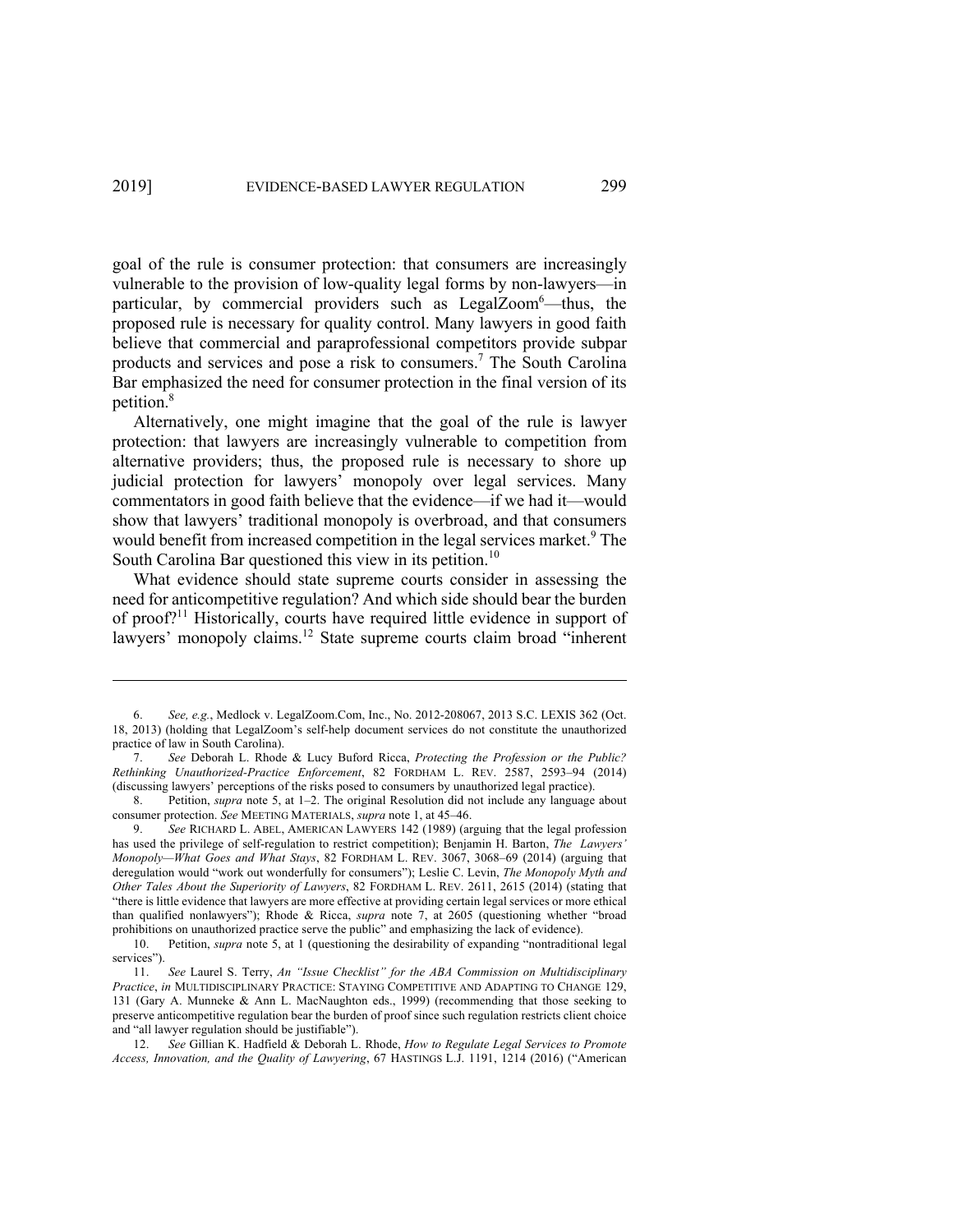powers" to regulate the practice of law<sup>13</sup> and have proved to be a friendly forum for lawyers' claims of exclusive competence.<sup>14</sup> A national survey of the regulation of the unauthorized practice of law found that courts typically "make<sup>[]</sup> sweeping assertions about the potential for injury" from nonlawyer providers without offering any evidence.<sup>15</sup> Moreover, though state supreme courts play an active role in formal regulatory enforcement, such as lawyer disciplinary proceedings and prosecutions for unauthorized practice, courts have delegated most other regulatory authority to committees of practicing lawyers, who police the boundaries of their own monopoly with little supervision.<sup>16</sup>

This practice of unsupervised delegation has drawn increasing antitrust scrutiny from the Department of Justice<sup>17</sup> and finally was upended by the Supreme Court's 2015 decision in *North Carolina State Board of Dental Examiners v. Federal Trade Commission*. <sup>18</sup> *N.C. Dental* involved an antitrust challenge to the state dental board's campaign against commercial teeth whitening.<sup>19</sup> The board, made up primarily of dentists, had issued

unauthorized practice enforcement is not dependent on actual client harm. Nor do American discussions of regulatory reform rest on evidence of probabilities and harms." (citation omitted)).

<sup>13.</sup> Laurel A. Rigertas, *Lobbying and Litigating Against "Legal Bootleggers"—The Role of the Organized Bar in the Expansion of the Courts' Inherent Powers in the Early Twentieth Century*, 46 CAL. W. L. REV. 65, 118 (2009) [hereinafter Rigertas, *Legal Bootleggers*] (discussing the expansion of the inherent powers doctrine in the 1930s and 1940s).

<sup>14.</sup> *See* BENJAMIN H. BARTON, THE LAWYER-JUDGE BIAS IN THE AMERICAN LEGAL SYSTEM 133 (2011) (noting that "state supreme courts are uniquely vulnerable to lobbying by lawyers" and "inaccessible to lobbying by the public"); Laurel A. Rigertas, *Stratification of the Legal Profession: A Debate in Need of a Public Forum*, 2012 J. PROF. LAW. 79, 82–83 [hereinafter Rigertas, *Stratification*] (arguing that the exclusion of legislative and public participation in lawyer regulation has stifled innovation in the legal services market).

<sup>15.</sup> Rhode & Ricca, *supra* note 7, at 2603; *see also* Deborah L. Rhode, *Policing the Professional Monopoly: A Constitutional and Empirical Analysis of Unauthorized Practice Prohibitions*, 34 STAN. L. REV. 1, 33–34 (1981) (reporting the results of a national survey of unauthorized practice enforcement finding that only 11 percent of reported cases involved evidence of consumer injury).

<sup>16.</sup> BARTON, *supra* note 14, at 137–38 ("State supreme courts have satisfied their own and lawyers' interests by delegating virtually all their regulatory authority . . . back to lawyers."); Hadfield & Rhode, *supra* note 12, at 1217 n.88 ("[M]ost regulatory oversight and intervention is carried out by bar committees composed entirely of practicing attorneys who open investigations and send out warnings or cease and desist letters without state court oversight . . . .").

See, e.g., U.S. DEP'T OF JUSTICE, COMMENTS TO STATES AND OTHER ORGANIZATIONS, https://www.justice.gov/atr/public/comments/comments-states.html [https://perma.cc/8CGX-2B7N] (providing links to comment letters concerning bar regulatory activity); *see also* Laurel S. Terry, *Putting the Legal Profession's Monopoly on the Practice of Law in a Global Context*, 82 FORDHAM L. REV. 2903, 2934 (2014) (discussing the Department of Justice's growing concern with the scope of the legal profession's monopoly, as evidenced by a series of comment letters to state bar associations and legislatures).<br> $18. 13$ 

<sup>18.</sup> 135 S. Ct. 1101 (2015) ("*N.C. Dental*").

<sup>19.</sup> *Id.* at 1104.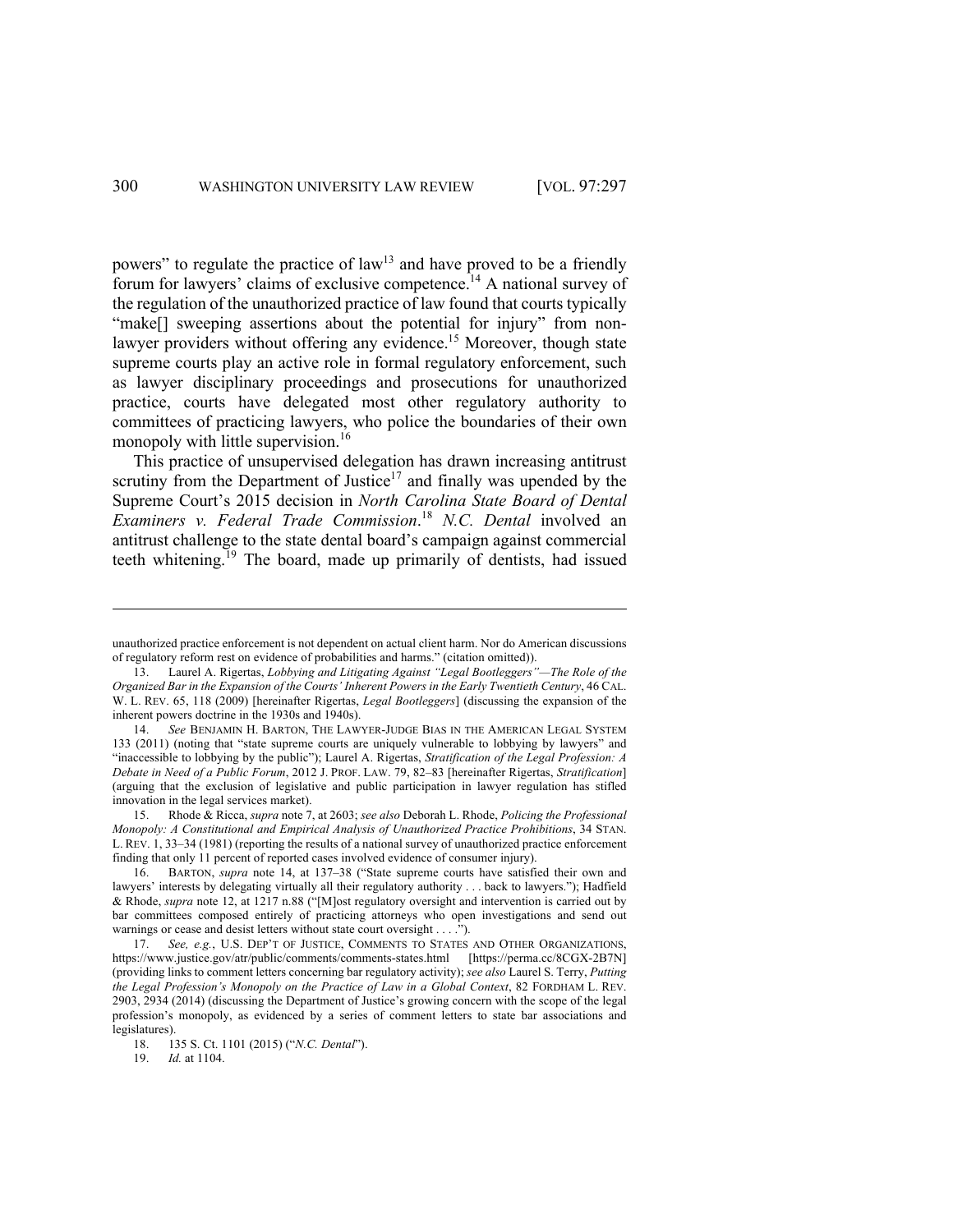cease-and-desist letters to non-dentist teeth whiteners, leading non-dentists to stop offering teeth whitening services in North Carolina.<sup>20</sup> The question was whether the board's actions were protected by state-action antitrust immunity,  $2^1$  as defined in a series of cases beginning with *Parker v. Brown*. <sup>22</sup> The Court held that the board—though defined by statute as an "agency of the State"<sup>23</sup>—was not entitled to state-action immunity, because the board was controlled by active market participants without adequate state supervision. <sup>24</sup> *N.C. Dental* thereby narrowed the scope of state-action immunity for professional licensing boards and exposed "vast areas of state regulation to new antitrust scrutiny."<sup>25</sup>

*N.C. Dental* has significant implications for lawyer regulation. Most immediately, it alters the balance of power between lawyers and their competitors, by exposing the lawyers on regulatory committees to "huge potential antitrust liability."26 Although state supreme courts, acting in their sovereign capacity, are immune from federal antitrust  $law^{27}$ —for instance, when they adopt rules of professional conduct<sup>28</sup>—*N.C. Dental* limits stateaction immunity "when the State seeks to delegate its regulatory power to active market participants"<sup>29</sup> such as practicing lawyers. To claim stateaction immunity after *N.C. Dental*, bar committees must show that their regulatory activities are subject to "active supervision" by the state.<sup>30</sup> Thus, in order to shield bar committee members from antitrust liability, *N.C. Dental* requires state supreme courts to provide active supervision of bar regulatory activity, $31$  in effect imposing a signing requirement on what was

21. *Id.* at 1107.

<sup>20.</sup> *Id.*

<sup>22.</sup> 317 U.S. 341 (1943) (holding that state regulatory action is immune from federal antitrust law).

<sup>23.</sup> *N.C. Dental*, 135 S. Ct. at 1120 (Alito, J., dissenting).

<sup>24.</sup> *Id.* at 1104 (majority opinion).

<sup>25.</sup> Rebecca Haw Allensworth, *The New Antitrust Federalism*, 102 VA. L. REV. 1387, 1387, 1407–09 (2016).

<sup>26.</sup> Marcia Coyle, *State AGs Urged to Enforce Licensing Board Decision*, NAT'L L.J., May 6, 2015.

<sup>27.</sup> *N.C. Dental*, 135 S. Ct. at 1110 (stating that the decisions of a state supreme court, acting legislatively rather than judicially, are an undoubted exercise of state sovereign authority).

<sup>28.</sup> *See* Bates v. State Bar of Ariz., 433 U.S. 350, 360 (1977) (explaining that acts of the sovereign are immune from antitrust scrutiny).

<sup>29.</sup> *N.C. Dental*, 135 S. Ct. at 1111.

<sup>30.</sup> *Id.* at 1117 ("If a State wants to rely on active market participants as regulators, it must provide active supervision . . . .").

<sup>31.</sup> *Id.* at 1105 ("*Parker* immunity requires that the anticompetitive conduct of nonsovereign actors, especially those authorized by the State to regulate their own profession, result from procedures that suffice to make it the State's own.").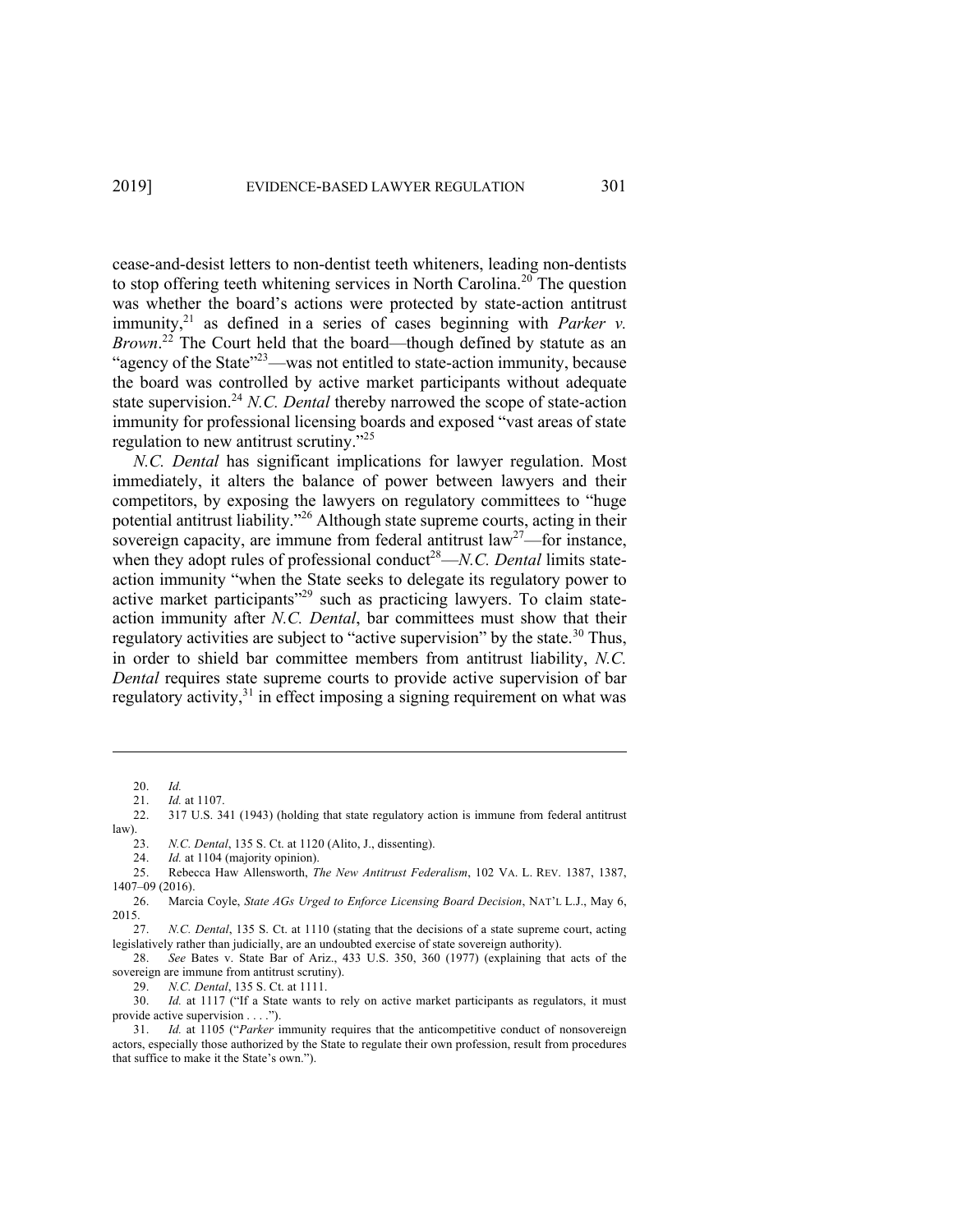previously informal, interstitial regulation.32

*N.C. Dental* also signaled a heightened standard for "active supervision" review.<sup>33</sup> Although the case presented no specific supervisory systems for review, $34$  in dicta, the Court outlined a substantive, versus merely procedural, standard, stating that "[t]he supervisor must review the substance of the anticompetitive decision, not merely the procedures followed to produce it."<sup>35</sup> The Court also cited antitrust scholarship calling professional licensing boards "cartels by another name" and urging the Court to put licensing boards "under the Sherman Act's microscope."<sup>36</sup> Thus, most commentators read *N.C. Dental* as tightening the standard for "active supervision" and signaling the need to produce a record of substantive, evidence-based review.<sup>37</sup>

The American Bar Association (ABA) also has increased the pressure on state supreme courts to become more proactive and data-driven in assessing the need for anticompetitive regulation. In February 2016, the ABA House of Delegates adopted Model Regulatory Objectives for the Provision of Legal Services to guide courts in their regulation of "non-traditional legal service providers."<sup>38</sup> Viewed by opponents as a subversive effort to recognize non-lawyer providers,<sup>39</sup> the move also reflected proponents' desire to guide the profession's regulatory authority over non-lawyer competitors—in particular, technology companies and online, commercial

<sup>32.</sup> *Id.* (explaining that active supervision requires the State "to review and approve interstitial policies made by the entity claiming immunity").

<sup>33.</sup> *Id.* at 1116–17.

<sup>34.</sup> *Id.* at 1116 ("The Board does not claim that the State exercised active, or indeed any, supervision over its conduct . . . and, as a result, no specific supervisory systems can be reviewed here."). 35. *Id.* (citing Patrick v. Burget, 486 U.S. 94, 102–03 (1988)).

<sup>36.</sup> *Id.* (citing Aaron Edlin & Rebecca Haw, *Cartels by Another Name: Should Licensed Occupations Face Antitrust Scrutiny?*, 162 U. PA. L. REV. 1093 (2014)); Edlin & Haw, *supra* note 36, at 1144.

<sup>37.</sup> *See, e.g.*, Allensworth, *supra* note 25, at 1413 (stating that "[t]he 'active supervision' requirement . . . [was] tightened up . . . by [the] dicta in *NC Dental*").

<sup>38.</sup> ABA HOUSE OF DELEGATES RES. 105 (Feb. 2016) (adopted), https://www.americanbar.org/ content/dam/aba/images/abanews/2016mymres/105.pdf [https://perma.cc/2WHE-3RH9] [hereinafter Resolution 105].

<sup>39.</sup> *See* Lorelei Laird, *ABA House Approves Model Regulatory Objectives for Nontraditional Legal Services*, ABA J. (Feb. 8, 2016), http://www.abajournal.com/news/article/house\_approves\_propo sed\_model\_regulatory\_objectives\_for\_nontraditional\_lega [https://perma.cc/SX85-LYKP] (discussing opponents' concerns that the adoption of regulatory objectives would signal an endorsement of nonlawyer providers). The Model Regulatory Objectives were the work of the ABA Commission on the Future of Legal Services, which emphasized the need for innovation in the delivery of legal services. *See* ABA COMM'N ON THE FUTURE OF LEGAL SERVS., REPORT ON THE FUTURE OF LEGAL SERVICES IN THE UNITED STATES 6–7 (2016), https://www.americanbar.org/content/dam/aba/images/abanews/2016 FLSReport\_FNL\_WEB.pdf [https://perma.cc/B5D6-HFXC].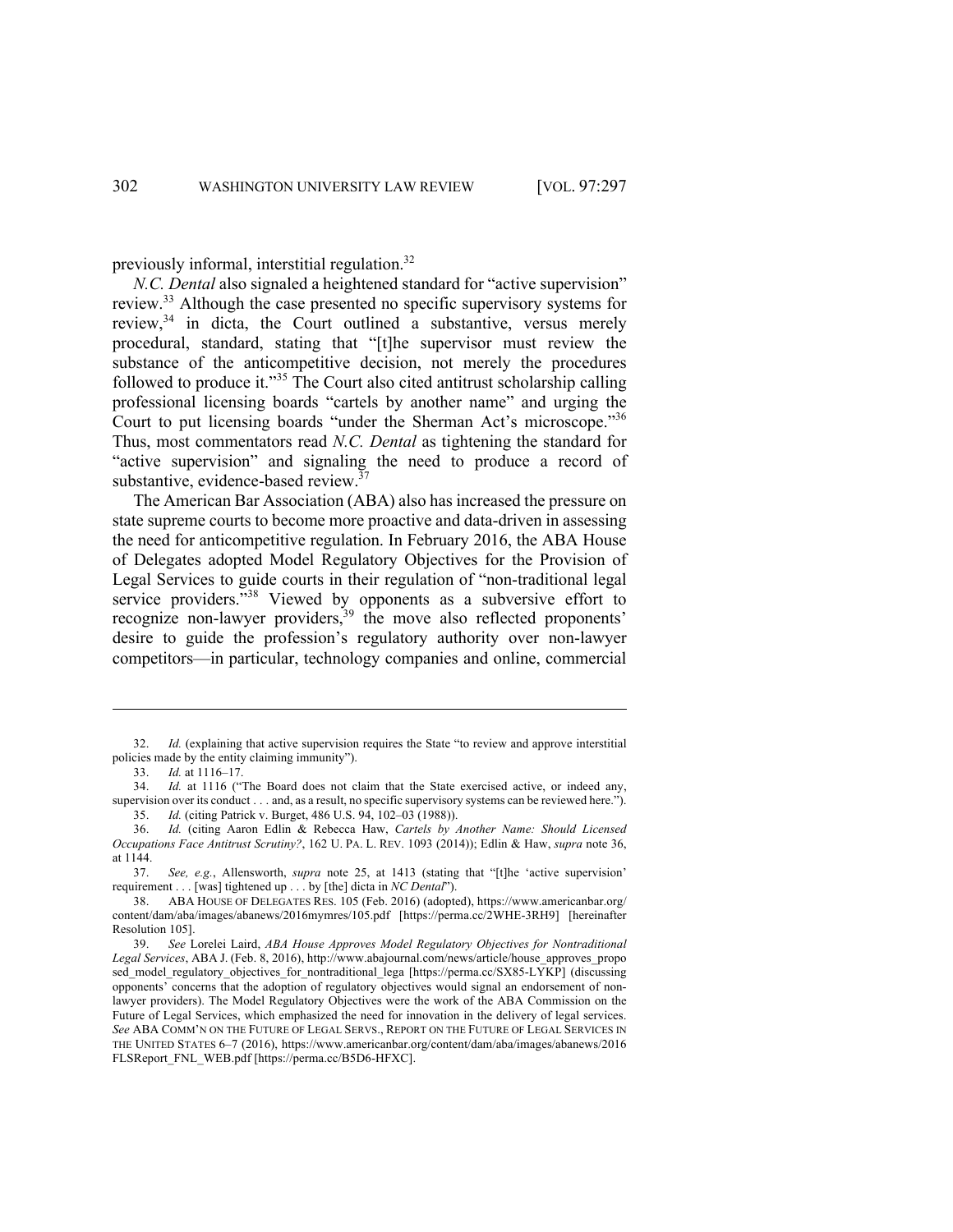platforms for legal services.<sup>40</sup> In the words of then-immediate past ABA President William C. Hubbard, who championed the measure, "We're not going to put the Internet back in a bottle  $\dots$ . Let's stand up and lead."<sup>41</sup>

The ABA's adoption of regulatory objectives invites the production of empirical data and research to assess the costs and benefits of anticompetitive professional regulation. A shift to evidence-based argument already is apparent in calls for "smarter"<sup>42</sup> regulation as a middle ground between lawyers' traditional monopoly and unregulated competition. "Evidence-based" regulation has also gained traction in other jurisdictions<sup>43</sup> and professions.<sup>44</sup>

But if, as this Article argues, pressure for evidence-based regulation is increasing, the next question is how this plays out. Calling something "evidence-based" does not make it so; it merely shifts the terms of debate. Lawyers tend to view *N.C. Dental* as imposing a burden of production; that is, the need to "make a record that justifies the regulatory action,"45 without necessarily evaluating the quality of the data. Researchers, meanwhile, have labored for decades to bring rigorous, independent research to bear on the

<sup>40.</sup> ABA COMM'N ON THE FUTURE OF LEGAL SERVS., *supra* note 39, at 60 ("[G]iven that providers of legal assistance other than lawyers are already actively serving the American public, it is especially timely and important for the ABA to offer guidance in this area.").

<sup>41.</sup> Laird, *supra* note 39 (quoting Hubbard).

<sup>42.</sup> Lauren Moxley, Note, *Zooming Past the Monopoly: A Consumer Rights Approach to Reforming the Lawyer's Monopoly and Improving Access to Justice*, 9 HARV. L. & POL'Y REV. 553, 556 (2015) ("Rather than deregulating the market for legal services, . . . the next step ought to involve . . . . [s]marter regulations that . . . can protect consumer rights while embracing the democratizing potential of online legal technology."); *see also* Andrew M. Perlman, *Towards the Law of Legal Services*, 37 CARDOZO L. REV. 49, 88 (2015) (calling for a regulatory system "that falls somewhere between the United Kingdom approach, where people who lack a law license are afforded considerable freedom to operate without any regulatory oversight, and the United States approach, where such individuals are often forbidden to engage in many kinds of law-related work").

<sup>43.</sup> *See, e.g.*, *Evidence-Based Reform*, AUSTRALIAN LAW REFORM COMM'N, https:// www.alrc.gov.au/publications/1-introduction-inquiry/evidence-based-reform [https://perma.cc/PXQ2- MFH9] ("Law reform recommendations cannot be based upon assertion or assumption and need to be anchored in an appropriate evidence base."); SOLICITORS REGULATION AUTH., RESEARCH AND REPORTS, https:// www.sra.org.uk/sra/how-we-work/reports.page [https://perma.cc/QR9A-VHAC] (last updated May 2019) (providing an index to research and quarterly reports on regulatory activities); *see also* Laurel S. Terry, *The European Commission Project Regarding Competition in Professional Services*, 29 NW. J. INT'L L. & BUS. 1, 91 (2009) (discussing the implications of EU initiatives on competition in professional services); Terry, *supra* note 17, at 2904 (noting that regulators face increasing pressure for "comparative benchmarking" with other countries).

<sup>44.</sup> *See, e.g.*, Laura K. Abel, *Evidence-Based Access to Justice*, 13 U. PA. J. L. & SOC. CHANGE 295 (2009–2010) (discussing the move toward evidence-based practice in medicine, social services, education, and criminal justice).

<sup>45.</sup> Mark W. Merritt, *Lessons Learned from the NC Dental Board Decision by a State Bar Officer and Antitrust Lawyer*, 24 PROF. LAW. 9 (2017).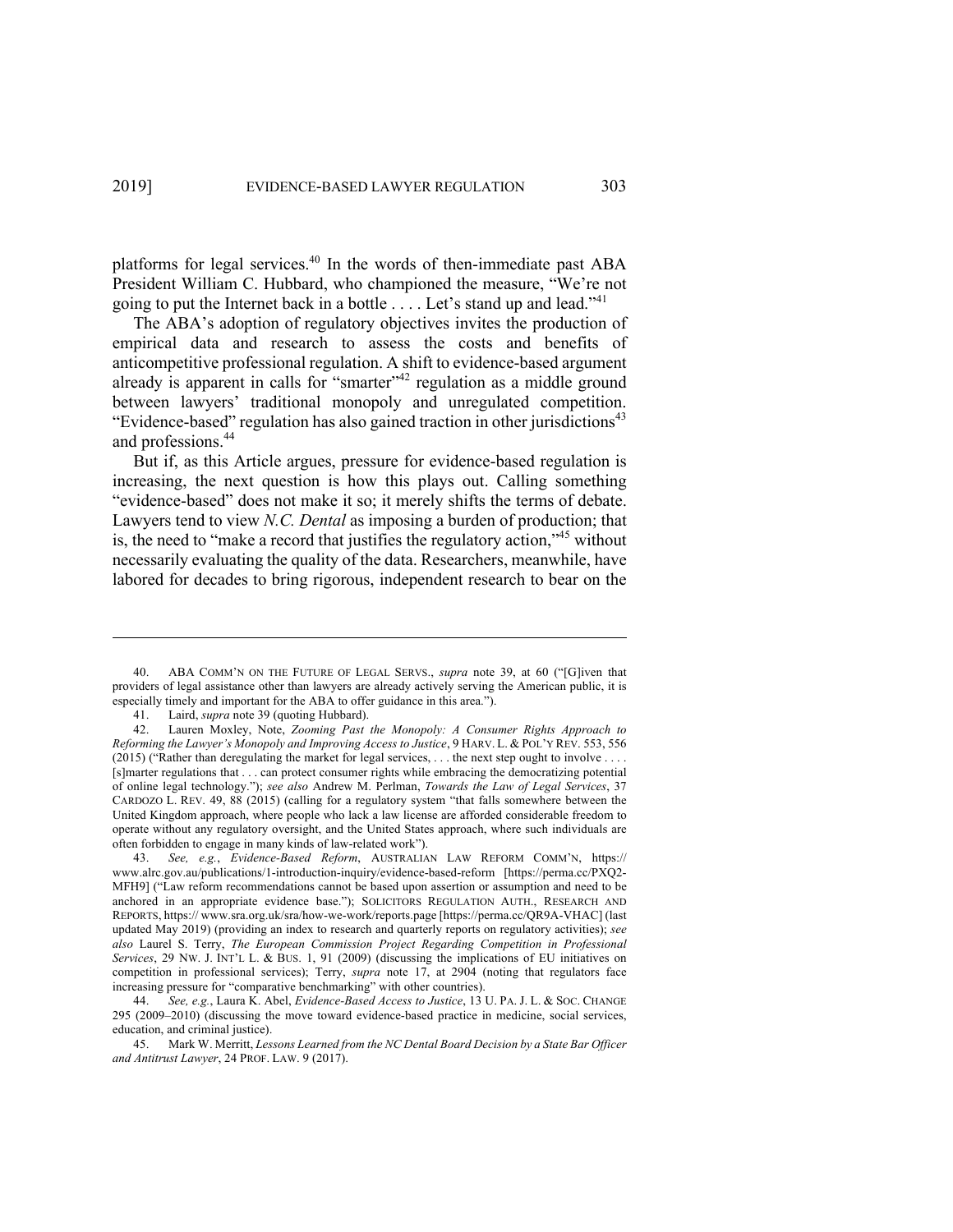regulation of lawyers, and such efforts recently have made a resurgence, <sup>46</sup> including at some elite law schools.<sup>47</sup> *N.C. Dental* and the ABA's adoption of model regulatory objectives create new pressure—and a pulpit—for such research and debates about its implications. The choice for the bar is no longer a choice between assessment and no assessment, but rather a choice about the terms of assessment and the profession's authority in that debate.

This Article argues that the profession's authority over the regulation of legal services increasingly will require a commitment to evidence-based regulation, and outlines strategies for institutionalizing that commitment. One set of strategies is aimed at state supreme courts, which play an important hortatory as well as authoritative role. Another is aimed at law schools, particularly professional responsibility and clinical faculty, as those faculty are central to the field; but also deans and the directors of research centers associated with law schools. A final set of strategies is aimed at the ABA and state bar associations, which could play a pivotal role in brokering the terms of assessment for "non-traditional legal service providers<sup>"48</sup>—and thereby for lawyers as well.

Part I explains how *N.C. Dental* and the ABA Model Regulatory Objectives increase legal and political pressure for evidence-based regulation. Part II examines existing research on the costs and benefits of monopoly regulation and recent efforts to promote the rigor and independence of such research. Part III suggests strategies for institutionalizing evidence-based policy-making within the profession and promoting research as an essential component of professional selfregulation.

<sup>46.</sup> *See* Catherine R. Albiston & Rebecca L. Sandefur, *Expanding the Empirical Study of Access to Justice*, 2013 WIS. L. REV. 101 (discussing the increasing momentum in "Access to Justice (A2J)" research and defining an expanded research agenda); Elizabeth Chambliss et al., *Introduction: What We Know and Need to Know About the State of "Access to Justice" Research*, 67 S.C. L. REV. 193 (2016) (reviewing recent academic and government research on access to justice and urging further investment in the field); D. James Greiner, *The New Legal Empiricism & Its Application to Access-to-Justice Inquiries*, 148 DÆDALUS 64 (2019) (calling for a "new legal empiricism" in access to justice policymaking and research).

<sup>47.</sup> *See, e.g.*, *Access to Justice Lab Launches at HLS*, CYBERLAW CLINIC (Sept. 16, 2016), https:/ /clinic.cyber.harvard.edu/2016/09/16/access-to-justice-lab-launches-at-hls/ [https://perma.cc/8KWK-J ZRK] (stating that the lab will "develop[] evidence-based approaches to help courts and legal services providers understand what works in improving access to justice"); *see also* Elizabeth Chambliss, *When Do Facts Persuade? Some Thoughts on the Market for "Empirical Legal Studies*,*"* 71 LAW & CONTEMP. PROBS. 17, 24 (2008) (discussing the importance of associations with elite law schools for the authority of sociolegal research).

<sup>48.</sup> Resolution 105, *supra* note 38.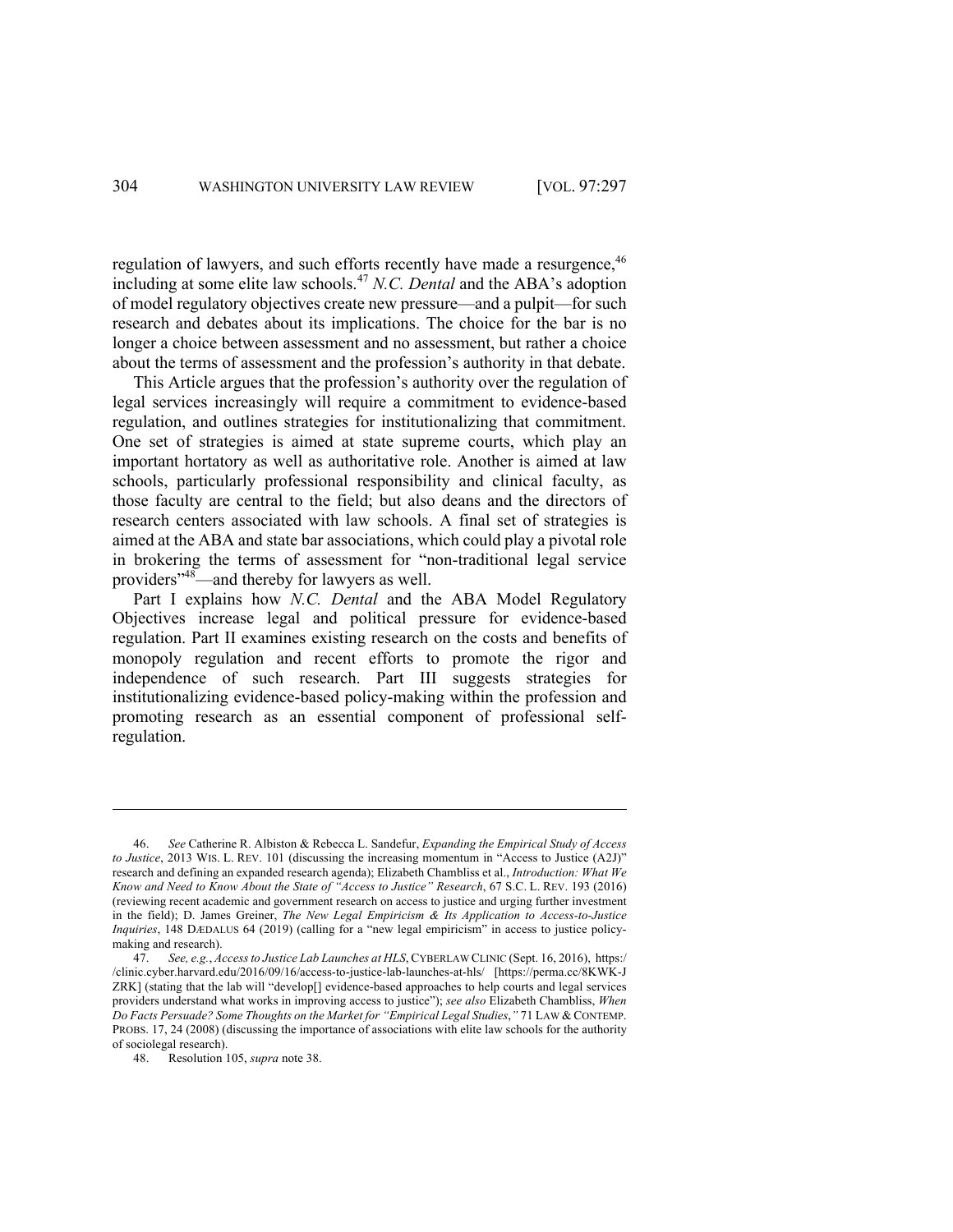#### I. PRESSURE FOR EVIDENCE-BASED REGULATION

Unlike other U.S. professions, the legal profession is regulated primarily by the judicial, rather than the legislative, branch.<sup>49</sup> Since the 1930s, state supreme courts have asserted broad, inherent powers to define and regulate the practice of law, reasoning that judicial control over lawyers is necessary to protect the functioning and independence of the courts.<sup>50</sup> Although numerous scholars have questioned the foundations and boundaries of the inherent powers doctrine,<sup>51</sup> and the doctrine has faced intermittent challenges on both separation-of-powers<sup>52</sup> and federalism<sup>53</sup> grounds, so far,

<sup>49.</sup> In California, the legislature plays an unusually active role. *See* STEPHEN GILLERS ET AL., REGULATION OF LAWYERS: STATUES AND STANDARDS 749 (2015); Rigertas, *Legal Bootleggers*, *supra* note 13, at 119 n.244 (noting that "California still permits its legislature to carve out exceptions to what might otherwise be considered the practice of law"). *But see* Rigertas, *Stratification*, *supra* note 14, at 116 (noting that, in most states, "a legislative act that defined the practice of law . . . would face a successful constitutional challenge").

<sup>50.</sup> *See* CHARLES W. WOLFRAM, MODERN LEGAL ETHICS 22–33 (1986) (discussing the scope and origins of courts' inherent powers to regulate the practice of law); Rigertas, *Legal Bootleggers*, *supra* note 13, at 118 (discussing the expansion of the inherent powers doctrine in the 1930s); *see also* ABA COMM'N ON MULTIJURISDICTIONAL PRACTICE, REPORT 201A TO THE HOUSE OF DELEGATES (2003), https://www.americanbar.org/content/dam/aba/administrative/professional\_responsibility/mjp\_ migrated/201a.pdf [https://perma.cc/EA94-TDYB] (affirming the ABA's "support for the principle of state judicial regulation of the practice of law").

<sup>51.</sup> *See* Thomas M. Alpert, *The Inherent Power of the Courts to Regulate the Practice of Law: An Historical Analysis*, 32 BUFF. L. REV. 525, 553 (1983) (questioning the doctrinal foundations of the inherent powers doctrine); Benjamin H. Barton, *An Institutional Analysis of Lawyer Regulation: Who Should Control Lawyer Regulation—Courts, Legislatures, or the Market?*, 37 GA. L. REV. 1167, 1208 (2003) (arguing that state supreme courts are subject to regulatory capture by lawyers); Roger C. Cramton & Lisa K. Udell, *State Ethics Rules and Federal Prosecutors: The Controversies over the Anti-Contact and Subpoena Rules*, 53 U. PITT. L. REV. 291, 308 (1992) (referring to the inherent powers doctrine as "a curious and anomalous aspect of the law"); Rigertas, *Legal Bootleggers*, *supra* note 13, at 71–72 (questioning the constitutional foundation for courts' exclusive power to define the practice of law); David B. Wilkins, *Who Should Regulate Lawyers?*, 105 HARV. L. REV. 799, 857 (1992) (arguing that enforcement of professional norms by other branches of government "poses no credible threat to either a formalist or a functionalist understanding of the separation of powers"); Charles W. Wolfram, *Lawyer Turf and Lawyer Regulation—The Role of the Inherent-Powers Doctrine*, 12 U. ARK. LITTLE ROCK L.J. 1, 4 (1989–90) [hereinafter Wolfram, *Lawyer Turf and Lawyer Regulation*] (arguing that courts' power to regulate should not be exclusive); Fred C. Zacharias, *Federalizing Legal Ethics*, 73 TEX. L. REV. 335, 365 (1994) (rejecting the argument that state ethics rules may not be preempted by federal law).

<sup>52.</sup> *See* Rigertas, *Stratification*, *supra* note 14, at 118 (reviewing early clashes between state legislatures and courts over the power to define the practice of law); Polly Ross Hughes, *Bill to Lay Down the Law on Self-Help Software—Controversial Measure Reversing Statewide Ban is Awaiting Gov. Bush's Signature*, HOUS. CHRON., June 13, 1999, at 1 (discussing a potential separation of powers challenge to legislation allowing the sale of self-help legal software in Texas).

<sup>53.</sup> *See* Cramton & Udell, *supra* note 51, at 292 (discussing "[t]he clash between the bar and the Justice Department" over the no contact and subpoena rules); Bruce A. Green, *Whose Rules of Professional Conduct Should Govern Lawyers in Federal Court and How Should the Rules Be Created?*, 64 GEO. WASH. L. REV. 460, 475 (1996) (discussing the Department of Justice's 1994 Thornburgh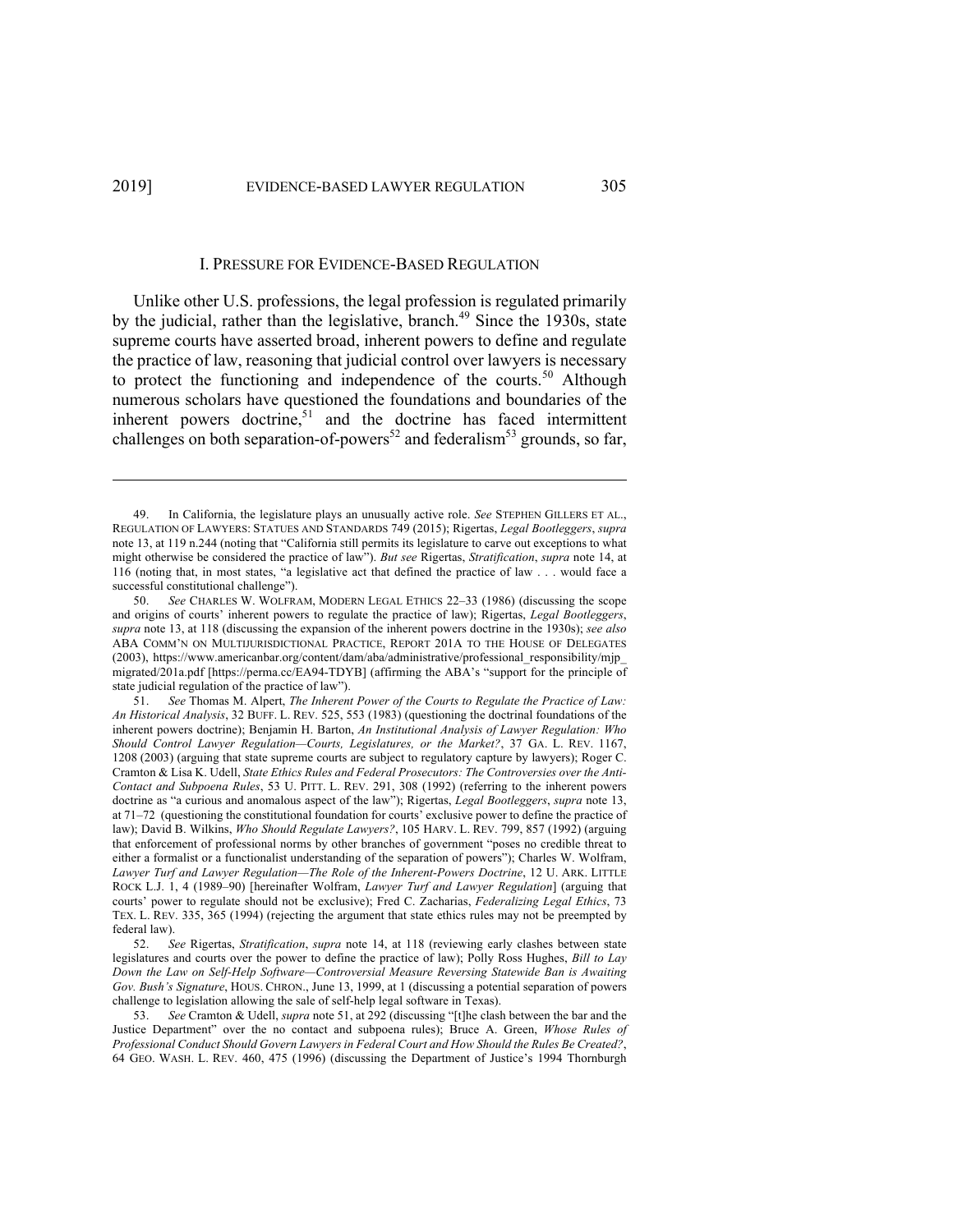state supreme courts and competing regulators have avoided a constitutional showdown.<sup>54</sup>

The inherent powers doctrine has two aspects: an affirmative aspect that asserts judicial authority to regulate lawyers even in the absence of enabling language in the state constitution or statutes,<sup>55</sup> and a negative aspect that treats lawyer regulation as the exclusive prerogative of the courts.<sup>56</sup> The negative power is more controversial, particularly courts' exclusive power to define the "practice of law."<sup>57</sup> By controlling the definition of the practice of law, state supreme courts control not only the boundaries of lawyers' market monopoly,<sup>58</sup> but also the boundaries of courts' regulatory monopoly under the inherent powers doctrine.<sup>59</sup> Moreover, because courts define the practice of law on a state-by-state, case-by-case basis, these monopoly claims are largely insulated from organized public scrutiny.<sup>60</sup>

Under *Parker*, state regulatory action is immune from federal antitrust law;<sup>61</sup> thus, judicial regulation of lawyers is immune from antitrust scrutiny.<sup>62</sup> Before *N.C. Dental*, most bar regulatory activity also was treated

Memorandum, which "posed a challenge to the constitutional authority of courts to regulate federal prosecutors").

<sup>54.</sup> *See* Barton, *supra* note 9, at 3089 ("Truly aggressive moves would be likely to draw federal antitrust and congressional attention."); Rigertas, *Stratification*, *supra* note 14, at 116 (noting that state legislative efforts to regulate legal services have been "very constrained"); Wolfram, *Lawyer Turf and Lawyer Regulation*,*supra* note 51, at 16 (noting that courts sometimes hold that a statute technically violates the inherent powers doctrine, but "will forebear striking it down because the court agrees with the policy objectives . . . . and in the spirit of *comity*").

<sup>55.</sup> *See* WOLFRAM, *supra* note 50, at 25–26 (stating that the origins of the inherent powers doctrine are "not entirely clear").

<sup>56.</sup> *Id.* at 27–30 (discussing and critiquing the negative inherent powers doctrine).

<sup>57.</sup> *See* Rigertas, *Stratification*, *supra* note 14, at 124 (questioning the constitutional basis of courts' exclusive power to define the practice of law); Wolfram, *Lawyer Turf and Lawyer Regulation*, *supra* note 51, at 4 (arguing that courts' authority to define the practice of law should not be exclusive).

<sup>58.</sup> *See* Wolfram, *Lawyer Turf and Lawyer Regulation*, *supra* note 51, at 17 (noting that "lawyers, and *only* lawyers, define the extent to which the legal profession will face economic competition. . . . because only lawyers control the process of defining the unauthorized practice of law").

<sup>59.</sup> *See* WOLFRAM, *supra* note 50, at 24 (stating that the negative power "carries obvious risks of judicial abuse" and, carried to the extreme, "asserts that a court is not subject to rules in this area"); Laurel A. Rigertas, *The Legal Profession's Monopoly: Failing To Protect Consumers*, 82 FORDHAM L. REV. 2683, 2697 (2014) (noting that "there is no legislative process for outsiders to lobby and seek changes to the scope of the legal profession's monopoly").

<sup>60.</sup> *See* BARTON, *supra* note 14, at 134 (discussing "[t]he lack of state supreme court accountability for lawyer regulation"); Rigertas, *Legal Bootleggers*, *supra* note 13, at 68 (arguing that the bar strategically lobbied for judicial regulation in the 1930s as a means of monopoly protection); Wolfram, *Lawyer Turf and Lawyer Regulation*, *supra* note 51, at 18 (stating that, by claiming the exclusive power to define the unauthorized practice of law, the legal profession has "both identified and 'protected' the interests of clients and the public without permitting them to participate in any way").

<sup>61.</sup> Parker v. Brown, 317 U.S. 341, 351 (1943) (holding that state regulatory action is immune from federal antitrust law).

<sup>62.</sup> *See, e.g.*, Bates v. State Bar of Ariz., 433 U.S. 350, 360 (1977) (holding that acts of the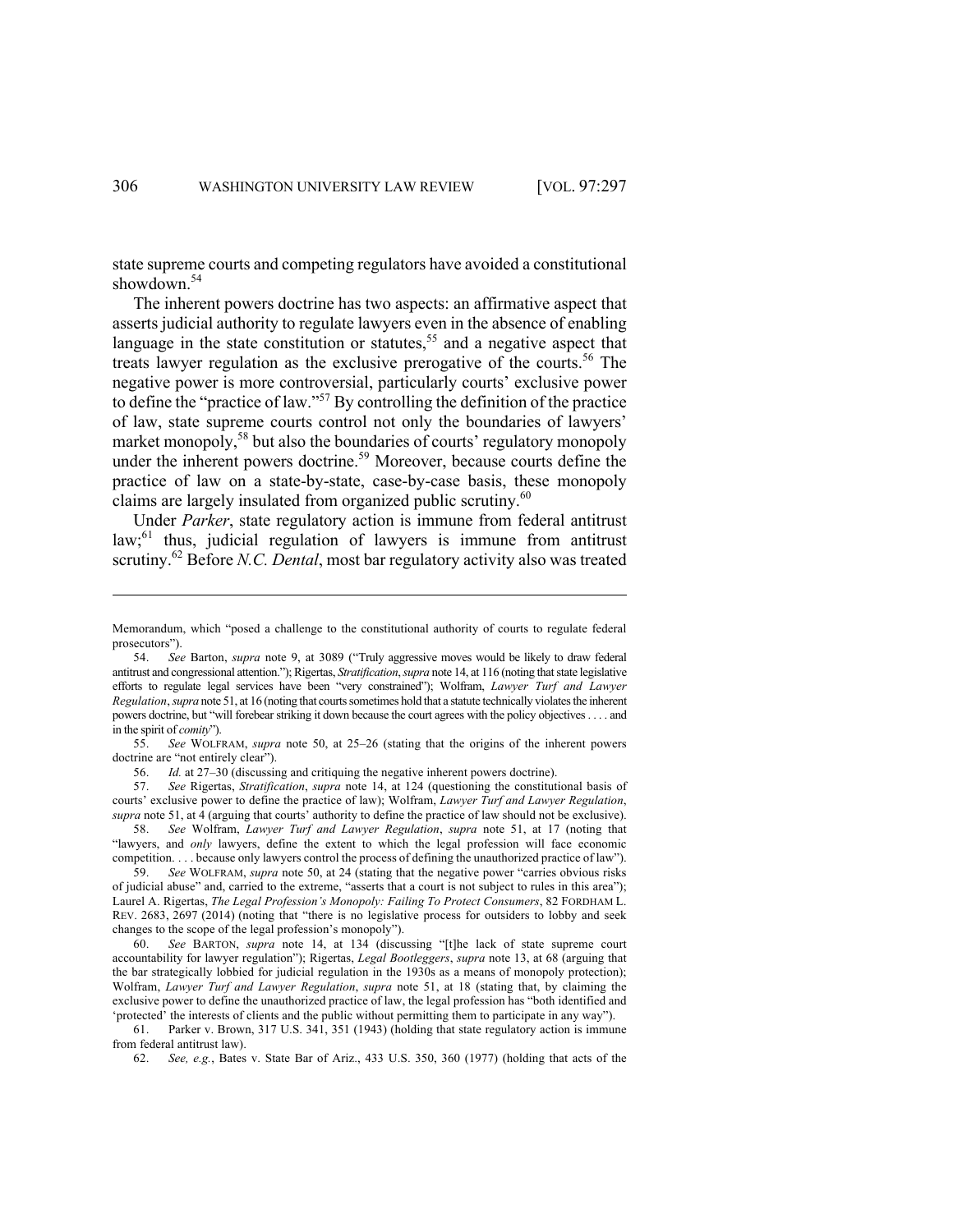as protected state action, as long as the bar could be viewed as acting pursuant to a delegation from the state supreme court.63 *N.C. Dental*, however, raised the standard for political accountability under *Parker*, signaling a "revolution"<sup>64</sup> in antitrust federalism that has states scrambling to adjust. The ABA's passage of model regulatory objectives, likewise, represents an effort to raise the standard of judicial review of professional self-regulation. Taken together, these developments create pressure on state supreme courts to rein in anticompetitive regulation—or defend it through substantive, empirical review.

# *A. State-Action Antitrust Immunity After N.C. Dental*

The Supreme Court has struggled to define the boundaries of state immunity from federal antitrust law. The Sherman Act makes "[e]very contract, combination . . . or conspiracy, in restraint of trade" unlawful, and does not expressly mention the states.<sup>65</sup> Following the New Deal, however, in *Parker*, the Court read a "state action" exemption into the Act to protect state regulatory autonomy.<sup>66</sup> The Court reasoned that, absent an explicit purpose to "nullify a state's control over its officers and agents," the Sherman Act could not be read to apply to the states in light of the "dual system of government in which, under the Constitution, the states are sovereign."<sup>67</sup>

sovereign are immune from antitrust scrutiny); Lawline v. Am. Bar Ass'n, 956 F.2d 1378 (7th Cir. 1992) (rejecting a challenge to anticompetitive provisions of the ABA Model Rules of Professional Conduct because the rules had been adopted by the state supreme court and therefore were protected state action); Mass. Sch. of Law v. Am. Bar Ass'n, 107 F.3d 1026, 1036 (3d Cir. 1997) (rejecting a challenge to ABA law school accreditation standards because such standards are only given force through state supreme court requirements for bar admission).

<sup>63.</sup> *See, e.g.*, *Bates*, 433 U.S. at 361 (rejecting an antitrust challenge to state bar restrictions on lawyer advertising because the Supreme Court of Arizona had approved the advertising restrictions in question); Hoover v. Ronwin, 466 U.S. 558, 572 (1984) (affirming the dismissal of an antitrust lawsuit against the members of the state bar examination committee because the members were acting under the authority of the state supreme court). *But cf.* Goldfarb v. Va. State Bar, 421 U.S. 773, 791 (1975) (holding that the Virginia State Bar was acting in a private capacity when it encouraged lawyers to adhere to fee schedules, because the Virginia Supreme Court had explicitly directed lawyers not to be controlled by fee schedules).

<sup>64.</sup> Allensworth, *supra* note 25, at 1389.

<sup>65.</sup> 15 U.S.C. § 1 (2012).

<sup>66.</sup> *See* 317 U.S. at 351 (stating that the Sherman Act "makes no mention of the state as such, and gives no hint that it was intended to restrain state action or official action directed by a state"); *see also* Allensworth, *supra* note 25, at 1393 (noting that "[i]t has been observed that the Sherman Act . . . 'cannot mean what it says'" since, read literally, it would threaten state sovereignty (quoting Nat'l Soc'y of Prof'l Eng'rs v. United States, 435 U.S. 679, 687 (1978))).

<sup>67.</sup> *Parker*, 317 U.S. at 351.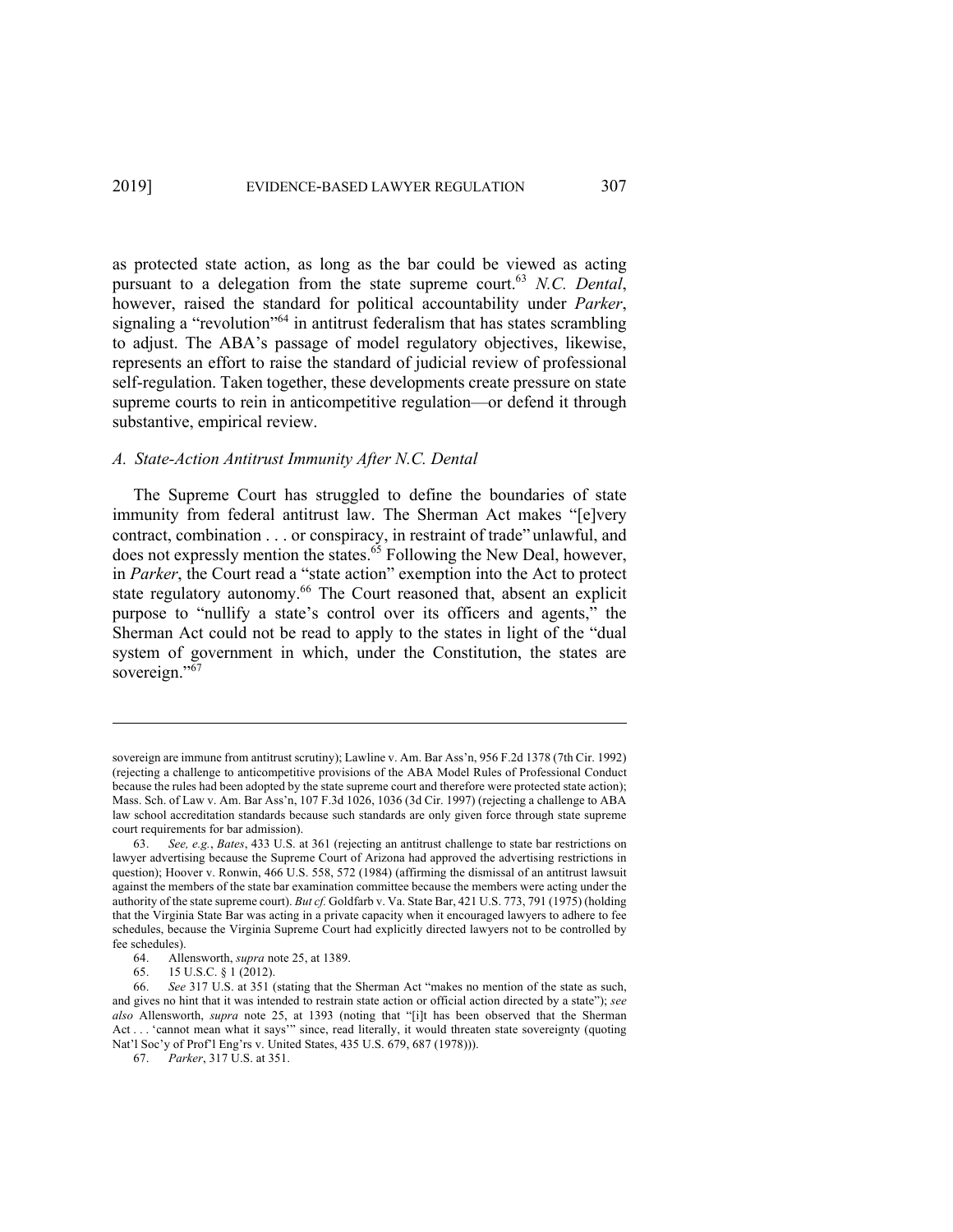What counts as "state" action under *Parker* has proved tricky to define. States legitimately delegate significant regulatory authority to other entities, such as municipalities, state agencies, and state boards and committees dominated by private actors.68 Yet, as the *Parker* Court noted, "a state does not give immunity to those who violate the Sherman Act by authorizing them to violate it, or by declaring that their action is lawful." $69$  Subsequent cases made clear that automatic immunity applies only when the state is "acting as a sovereign,"<sup>70</sup> through its legislature or state supreme court.<sup>71</sup> When the state delegates regulatory authority to non-sovereign actors, those actors must satisfy additional criteria in order to qualify for *Parker* immunity.

The Court introduced the modern framework for *Parker* immunity in *California Retail Liquor Dealers Ass'n v. Midcal Aluminum, Inc*. <sup>72</sup> *Midcal* held that, in order for non-sovereign actors to qualify for state-action immunity, the regulation in question must be, first, "clearly articulated and affirmatively expressed as state policy" and, second, "actively supervised" by the State.<sup>73</sup> This two-prong test is designed to prevent the state from circumventing antitrust law by "casting . . . a gauzy cloak of state involvement over what is essentially a private price-fixing arrangement."<sup>74</sup> However, public entities, such as municipalities, are only required to satisfy the first prong of the *Midcal* test.<sup>75</sup> In *Town of Hallie v. City of Eau Claire*, 76 decided five years after *Midcal*, the Court created a shortcut for municipalities,<sup> $77$ </sup> reasoning that "[w]here the actor is a municipality, there is little or no danger that it is involved in a *private* price-fixing arrangement."<sup>78</sup>

69. *Parker*, 317 U.S. at 351.

70. Goldfarb v. Va. State Bar, 421 U.S. 773, 791 (1975).

71. *See* Hoover v. Ronwin, 466 U.S. 558, 567–68 (1984) (explaining that both state legislation and "a decision of a state supreme court, acting legislatively rather than judicially," are "*ipso facto* exempt from the operation of the antitrust laws").

72. 445 U.S. 97, 105–06 (1980) (holding that a statutory wine pricing program was not entitled to state-action immunity because "the State simply authorizes price setting and enforces the prices established by private parties").

73. *Id.* (quoting City of Lafayette v. La. Power & Light Co., 435 U.S. 389, 410 (1978)).

74. *Id.* at 106.

75. *See* Allensworth, *supra* note 25, at 1400 (discussing the shortcut for sub-state entities); Sina Safvati, Comment, *Public-Private Divide in* Parker *State-Action Immunity*, 63 UCLA L. REV. 1110, 1116–17 (2016) (discussing the evolution of the public-private divide under *Midcal*).

76. 471 U.S. 34 (1985).

77. *Id.* at 47 ("We further hold that active state supervision is not a prerequisite to exemption from the antitrust laws where the actor is a municipality rather than a private party.").

78. *Id.*

<sup>68.</sup> *See* Edlin & Haw, *supra* note 36, at 1119–20 ("[S]tates rarely regulate economic activity directly through a legislative act. Rather, states delegate rulemaking and rate-setting to agencies, councils, or boards dominated by private citizens.").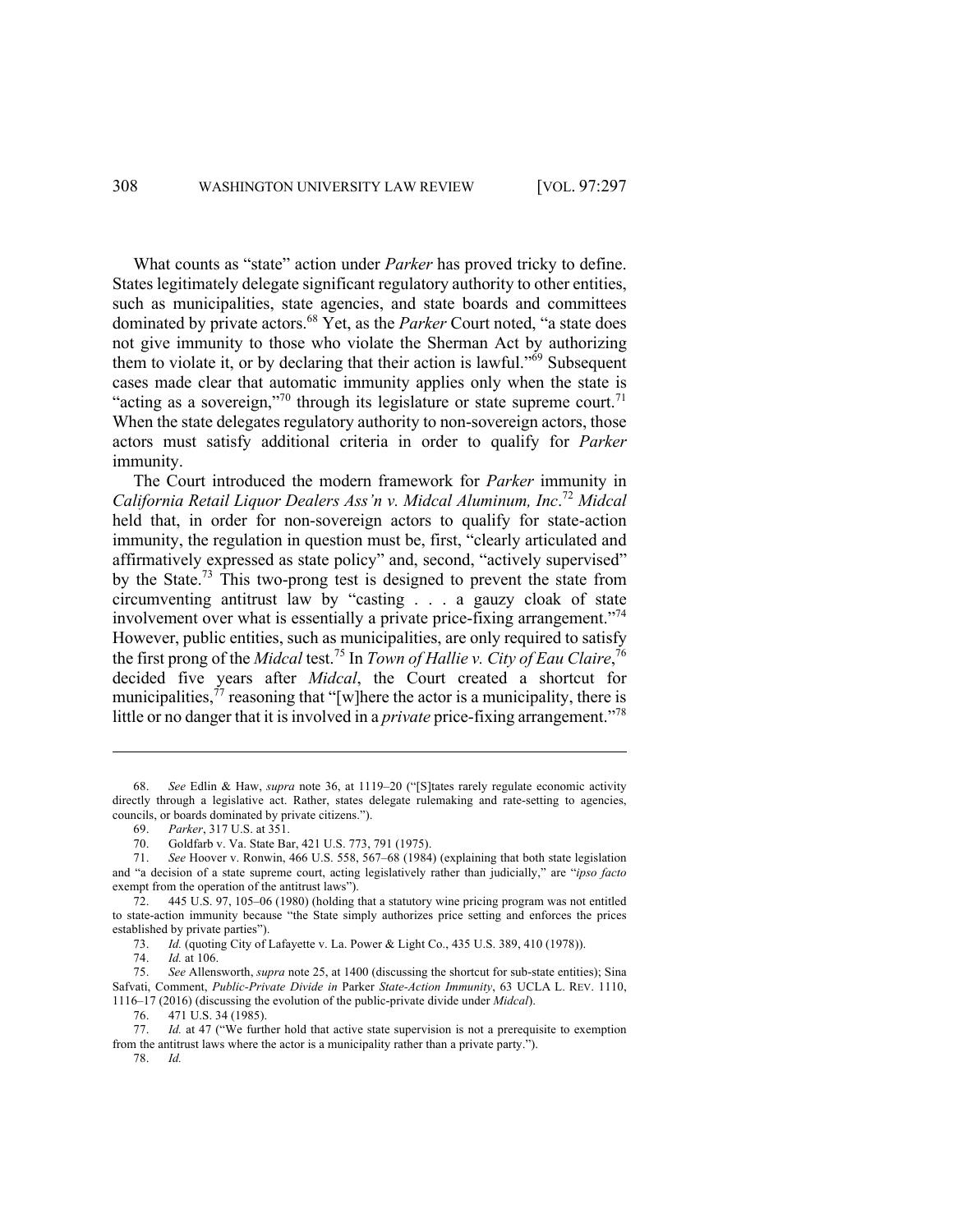The *Hallie* Court also suggested in a footnote that "[where] the actor is a state agency, it is likely that active state supervision would also not be required, although we do not here decide that issue."<sup>79</sup>

Before *N.C. Dental*, most courts treated the *Hallie* dicta as law, <sup>80</sup> holding that professional licensing boards, as state agencies, are exempt from the active supervision requirement, either automatically, based upon their formal designation as state agencies,<sup>81</sup> or in fact, based upon the presence of "government-like attributes" such as open records and the "exercise of governmental functions."82 Thus, before *N.C. Dental*, professional licensing boards were largely assumed to be immune from antitrust scrutiny, even if a majority of the board were active market participants.<sup>83</sup>

*N.C. Dental*, however, signaled the end of this laissez-faire approach to professional self-regulation. *N.C. Dental* held that state licensing boards controlled by active market participants are subject to the same active supervision requirement as private trade associations.<sup>84</sup> As the Court stated:

82. Bankers Ins. Co. v. Fla. Residential Prop. & Cas. Joint Underwriting Ass'n, 137 F.3d 1293, 1296 (11th Cir. 1998); *see also* PHILLIP E. AREEDA & HERBERT HOVENKAMP, ANTITRUST LAW 198 (3d ed. 2006) (reviewing the case law); Alexander Volokh, *The New Private-Regulation Skepticism: Due Process, Non-Delegation, and Antitrust Challenges*, 37 HARV. J.L. & PUB. POL'Y 931, 987–88 (2014) (discussing the circuit split between "cursory" and "intermediate" scrutiny of licensing boards); Edlin & Haw, *supra* note 36, at 1095 ("[L]icensing boards have become a massive exception to the [Sherman] Act's ban on cartels.").

<sup>79.</sup> *Id.* at 46 n.10.

<sup>80.</sup> Edlin & Haw, *supra* note 36, at 1124.

<sup>81.</sup> *See, e.g.*, Earles v. State Bd. of Certified Pub. Accountants of La., 139 F.3d 1033, 1041 (5th Cir. 1998) (holding that the Louisiana Board of Certified Public Accountants, as a state agency, was exempt from the active supervision requirement, citing *Hallie*); Porter Testing Lab. v. Bd. of Regents for the Okla. Agric. & Mech. Colls., 993 F.2d 768, 772 (10th Cir. 1993) (holding that active supervision was unnecessary for a "constitutionally created state board, its executive secretary, and a state created and funded university"); *see also* C. Douglas Floyd, *Plain Ambiguities in the Clear Articulation Requirement for State Action Antitrust Immunity: The Case of State Agencies*, 41 B.C. L. REV. 1059, 1063–64 (2000) ("Absent any definitive guidance from the Supreme Court, lower courts generally have assumed that state agencies should be treated like municipalities and other subordinate governmental units . . . . [and] not subject to the active supervision requirement . . . .").

<sup>83.</sup> *See, e.g.*, *Earles*, 139 F.3d at 1041 ("Despite the fact that the Board is composed entirely of CPAs who compete in the profession they regulate, the public nature of the Board's actions means that there is little danger of a cozy arrangement to restrict competition."); Hass v. Or. State Bar, 883 F.2d 1453, 1460 (9th Cir. 1989) (holding that the Oregon State Bar "is a public body, akin to a municipality for the purposes of the state action exemption," even though the governing board was comprised primarily of practicing lawyers); *see also* Edlin & Haw, *supra* note 36, at 1125–26 ("Without an opinion squarely holding a licensing board to antitrust scrutiny, case law such as *Hass* and *Earles* has caused scholars to assume away the possibility of an antitrust suit against a licensing board and to deter litigants from pursuing such suits.").

<sup>84.</sup> *N.C. Dental*, 135 S. Ct. 1101, 1104 (2015) (holding that "[b]ecause a controlling number of the Board's decisionmakers are active market participants in the occupation the Board regulates, the Board can invoke state-action antitrust immunity only if it was subject to active supervision by the State, and here that requirement is not met").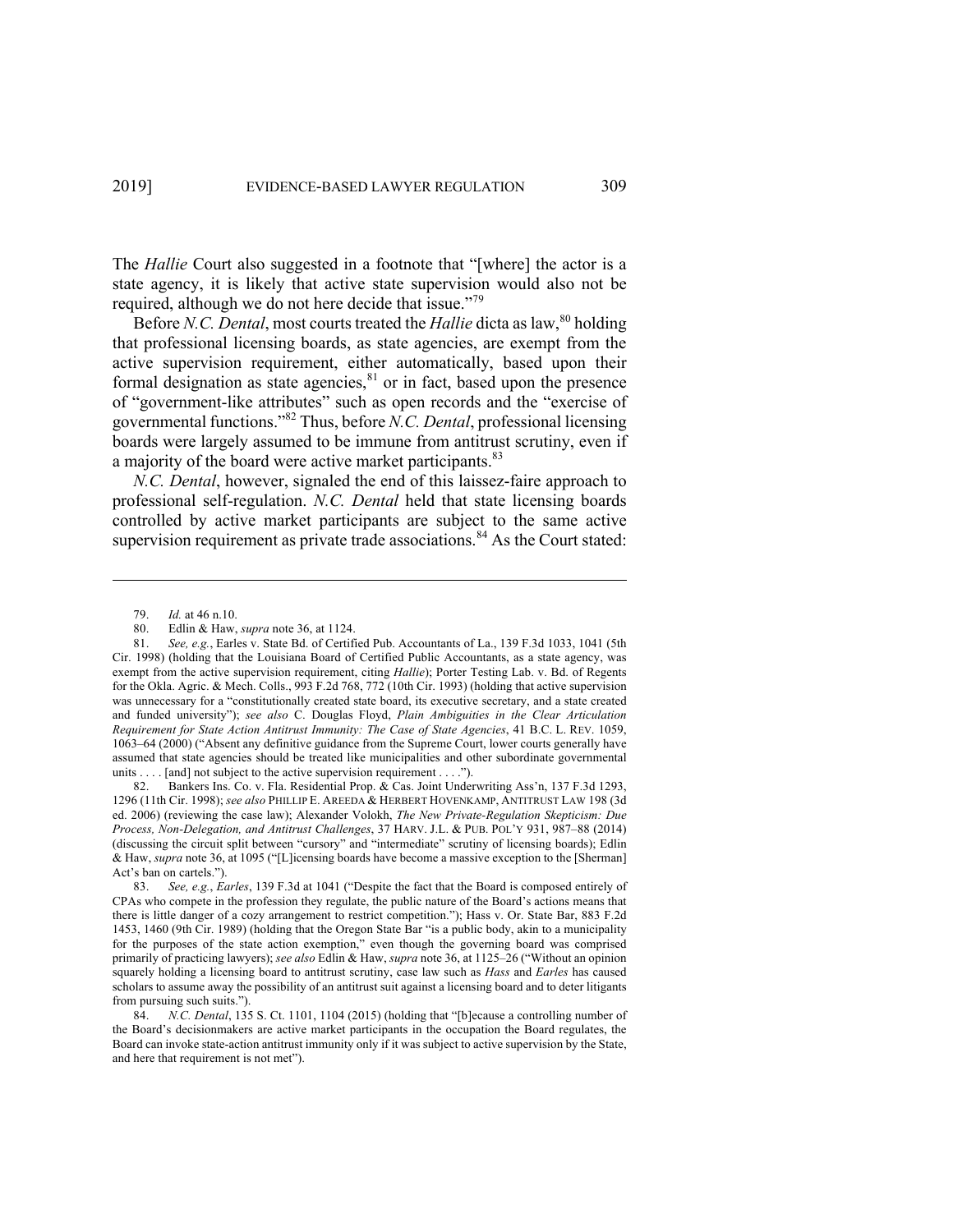State agencies controlled by active market participants, who possess singularly strong private interests, pose the very risk of selfdealing Midcal's supervision requirement was created to address. This conclusion does not question the good faith of state officers but rather is an assessment of the structural risk of market participants' confusing their own interests with the State's policy goals.<sup>85</sup>

The Court explicitly distinguished state regulatory entities controlled by active market participants, such as bar associations, from municipalities and other "prototypical state agencies," noting that *Hallie* involved "an electorally accountable municipality with general regulatory powers and no private price-fixing agenda."<sup>86</sup> Agencies controlled by market participants, by contrast, "are more similar to private trade associations."<sup>87</sup> Thus, the Court concluded:

When a State empowers a group of active market participants to decide who can participate in its market, and on what terms, the need for supervision is manifest. The Court holds today that a state board on which a controlling number of decisionmakers are active market participants in the occupation the board regulates must satisfy Midcal's active supervision requirement in order to invoke stateaction antitrust immunity.88

# *B. Implications for Lawyer Regulation*

*N.C. Dental* has significant implications for lawyer regulation. Most bar regulatory committees are controlled by active market participants with little judicial supervision.<sup>89</sup> Such committees routinely engage in anticompetitive conduct without seeking judicial review, such as issuing

<sup>85.</sup> *Id.* at 1114 (citations omitted).

<sup>86.</sup> *Id.*

<sup>87.</sup> *Id.* 88. *Id.* (citations omitted).

<sup>89.</sup> *See* Brief of the North Carolina State Bar, the North Carolina Board of Law Examiners, the West Virginia State Bar, the Nevada State Bar and the Florida Bar, as *Amici Curiae* in Support of Petitioner, *N.C. Dental*, 135 S. Ct. 1101 (2015) (No. 13-534) (arguing that, without immunity from the active supervision requirement, bar regulatory committees would face constant challenges for unsupervised regulation and lawyers would be unwilling to serve for fear of personal liability); Letter from Robert C. Fellmeth, Exec. Dir., Ctr. for Pub. Interest Law et al., to the Hon. Kamala Harris, Attorney Gen. of the State of Cal. (May 4, 2015) (on file with author) (stating that *N.C. Dental* "renders unlawful what has become the common regulatory practice across all 50 states"); *see also supra* note 16 and accompanying text.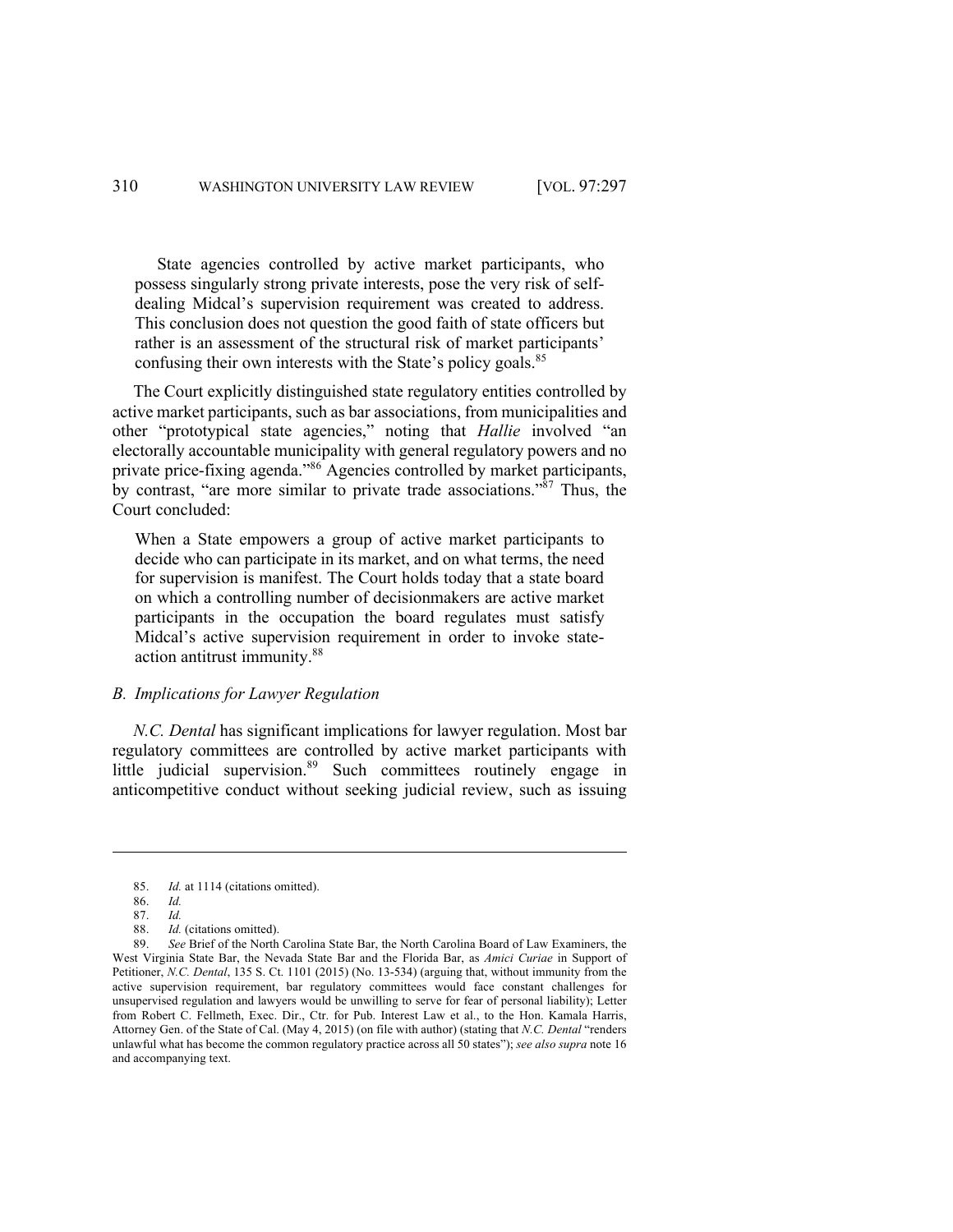cease-and-desist letters to non-lawyer competitors<sup>90</sup> and issuing ethics advisory opinions regulating the marketing and delivery of legal services.<sup>91</sup>

In some cases, bar committees have strategically avoided judicial review by declining to bring formal action to settle competitive disputes.<sup>92</sup> In North Carolina, for instance, the state bar for years pursued informal regulatory action against LegalZoom, but declined to seek a judicial decision as to whether LegalZoom's business model constituted the unauthorized practice of law.93 Following the *N.C. Dental* decision, LegalZoom brought a \$10.5 million antitrust lawsuit against the North Carolina State Bar, winning a consent agreement and statutory language authorizing LegalZoom to operate in the state.<sup>94</sup>

TIKD, a technology start-up that offers an app to fight traffic tickets, recently pursued a similar action against the Florida Bar, arguing that the bar's informal campaign against it, coupled with a lack of formal action, constituted anticompetitive activity in violation of the Sherman Act.<sup>95</sup>

92. *See* Brief of LegalZoom.com, Inc. et al. as *Amici Curiae*, *supra* note 90, at 20 (describing the North Carolina bar's informal efforts to regulate LegalZoom and noting that the "bar took no direct enforcement action for five years, avoiding judicial review of its action").

93. *Id.*

<sup>90.</sup> *See, e.g.*, Brief of LegalZoom.com, Inc. et al. as *Amici Curiae* in Support of Respondent at 17, *N.C. Dental*, 135 S. Ct. 1101 (2015) (No. 13-534), 2014 WL 3895926 (arguing that the dental board's cease-and-desist letter campaign "closely resembled—indeed, was modeled after—the North Carolina State Bar's enforcement practices in the legal services market").

<sup>91.</sup> *See, e.g.*, Supreme Court of Ohio Bd. of Prof'l Conduct, Op. 2016-3 (2016); South Carolina Bar, Ethics Advisory Op. 16-06 (2016); Notice to the Bar, Lawyer Participation in the Avvo Legal Service Program (June 21, 2017), https://lalegalethics.org/wp-content/uploads/NJ-Opinion-re-Avvo.pdf ?x16384 [https://perma.cc/5555-LFMM] (joint opinion by the New Jersey Advisory Committee on Professional Ethics, Committee on Attorney Advertising, and Committee on the Unauthorized Practice of Law); New York State Bar Ass'n Comm. on Prof'l Ethics, Ethics Op. 1132 (2017); *see also* Brief of LegalZoom.com, Inc. et al. as *Amici Curiae*, *supra* note 90, at 9 (discussing the use of "informal opinions" as a regulatory tool by state bars).

<sup>94.</sup> *See* Terry Carter, *LegalZoom Resolves \$10.5M Antitrust Suit Against North Carolina State Bar*, ABA J. (Oct. 23, 2015, 3:15 PM), http://www.abajournal.com/news/article/legalzoom\_resolves\_1 0.5m antitrust suit against north carolina state bar [https://perma.cc/6X9J-JS4D] (discussing the terms of the consent agreement); Unauthorized Practice of Law Changes, H.B. 436 § 84-2.1, Gen. Assemb. Sess. 2015 (N.C. 2015), https://www.ncleg.gov/Sessions/2015/Bills/House/PDF/H436v0.pdf [https://perma.cc/28GV-CWR5] (stating that the practice of law does not include the operation of a web site offering interactive legal software, provided that specified consumer protection standards are met).

<sup>95.</sup> *See* Complaint at 4–5, TIKD Servs. LLC v. Fla. Bar, No. 1:17-cv-24103-MGC (S.D. Fla. Nov. 8, 2017), 2017 WL 5180986. The Florida Bar took inconsistent positions as to its status under *N.C. Dental* and the case was dismissed following a settlement. *See* Debra Cassens Weiss, *Florida Bar Wins Dismissal of Antitrust Suit Filed by Ticket-Fighting Startup*, ABA J. (Dec. 6, 2018, 7:10 AM), http://ww w.abajournal.com/news/article/florida\_bar\_wins\_dismissal\_of\_antitrust\_suit\_filed\_by\_ticket\_fighting \_start [https://perma.cc/MML4-W648] (reporting the dismissal); Amanda Grau, *Florida Referee Releases Report in Favor of TIKD App*, RESPONSIVE L. (June 19, 2019), https://www.responsivelaw.org /blog/florida-referee-releases-report-in-favor-of-tikd-app [https://perma.cc/5AWQ-55GB] (discussing the inconsistent positions by the Florida Bar and reporting a settlement between TIKD and the Bar on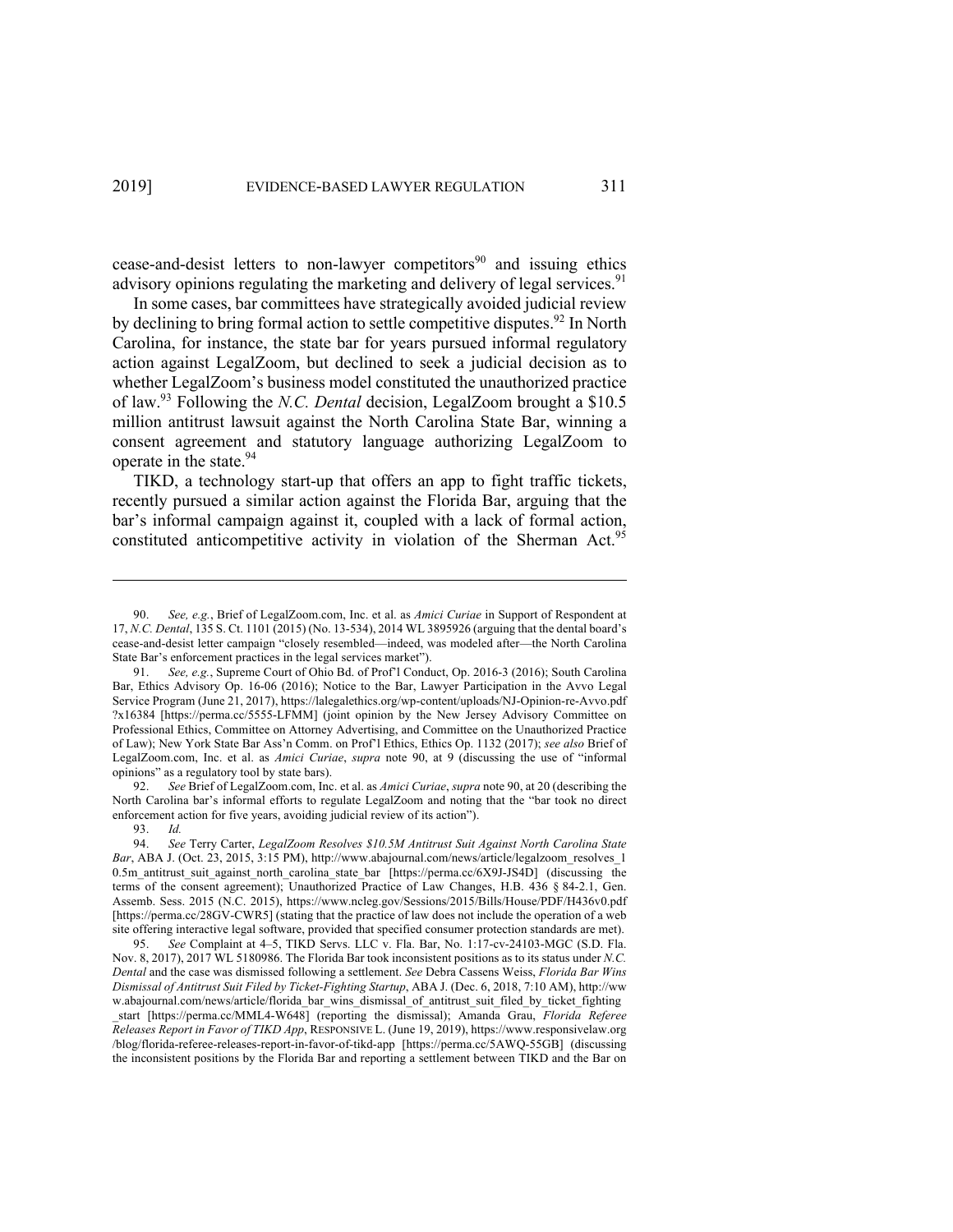Notably, the Department of Justice weighed in on TIKD's behalf.<sup>96</sup> Bar associations in a number of states have suspended informal regulatory activity to await guidance about what steps are required to avoid antitrust liability.97

From a doctrinal standpoint, the next question is what counts as "active supervision" of professional licensing boards. Neither prong of the *Midcal* test was in dispute in *N.C. Dental*. Both parties assumed that the state statute prohibiting the unauthorized practice of dentistry met the "clear articulation" requirement, even though the statute did not specifically mention teeth whitening.<sup>98</sup> In general, the clear articulation standard has been easy to meet.<sup>99</sup> Likewise, the dental board did not claim that its activities were actively supervised by the state;<sup>100</sup> the board claimed that, as a state agency, it was exempt from the active supervision requirement.<sup>101</sup>

the antitrust claims). Additional challenges are sure to follow. In June 2019, a referee appointed by the Florida Supreme Court found that TIKD's operations do not constitute the unauthorized practice of law. Fla. Bar v. TIKD Services LLC, Supreme Court Case No. SC2018-149 (2019), https://www.responsivela w.org/uploads/1/0/8/6/108638213/report\_of\_referee.pdf [https://perma.cc/E9K4-B8JR].

<sup>96.</sup> Press Release, PR Newswire, United States Department of Justice Supports Tech Start-Up TIKD's Antitrust Lawsuit Against the Florida Bar (Mar. 13, 2018) (on file with author) (reporting that the Antitrust Division of the Department of Justice filed a statement of interest supporting TIKD's position that the Florida Bar cannot claim state-action antitrust immunity without proving that it was acting pursuant to a clearly articulated state policy to displace competition and actively supervised by the state).

<sup>97.</sup> *See, e.g.*, Elizabeth J. Cohen, *Antitrust Liability, Lack of Funding Trouble UPL Regulators*, 33 LAW. MANUAL ON PROF. CONDUCT 661 (2017) (reporting that, after *N.C. Dental*, "cease-and-desist letters make a lot of people nervous" and that many jurisdictions have stopped issuing them); Debra Cassens Weiss, *Washington State Bar Suspends Some Ethics Opinions Because of Antitrust Concerns*, ABA J. (Dec. 21, 2015, 6:15 AM), http://www.abajournal.com/news/article/washington\_state\_bar\_susp ends\_some\_ethics\_opinions\_because\_of\_antitrust\_con [https://perma.cc/48E3-PDQZ] (reporting that the bar has suspended issuing ethics opinions that could be interpreted as anticompetitive); *see also* Ala. State Bd. of Med. Exam'rs, Chapter 540-X-15 (Aug. 25, 2015), http://www.albme.org/Docume nts/Rules/Temp/540-X-15ER%20repealed.pdf [perma.cc/5M82-8D48] (suspending enforcement of state telehealth rules in light of antitrust litigation brought against the Texas Medical Board).

<sup>98.</sup> *N.C. Dental*, 135 S. Ct. 1101, 1110 (2015) ("The parties have assumed that the clear articulation requirement is satisfied, and we do the same.").

<sup>99.</sup> *See* Edlin & Haw, *supra* note 36, at 1120 ("[T]he Court has made clear that virtually any colorable claim to state authority" can satisfy the clear articulation test); Safvati, *supra* note 75, at 1117 (reviewing the case law). "[A] state need not compel an entity to engage in anticompetitive conduct in order to satisfy the clear-articulation prong. Rather, so long as a policy of anticompetitiveness is reasonably foreseeable from the state's delegation of authority, the clear-articulation standard is satisfied." *Id.* (footnotes omitted).

<sup>100.</sup> *N.C. Dental*, 135 S. Ct. at 1116 ("The Board does not contend in this Court that its anticompetitive conduct was actively supervised by the State or that it should receive *Parker* immunity on that basis.").

<sup>101.</sup> Brief for Petitioner at 6, N.C. State Bd. of Dental Exam'rs v. FTC, 135 S. Ct. 1101 (2015) (No. 13-534), 2014 WL 2212529, at \*6; *see also N.C. Dental*, 135 S. Ct. at 1117–18 (Alito, J., dissenting) ("Under *Parker*, the Sherman Act . . . [does] not apply to state agencies; the North Carolina Board of Dental Examiners is a state agency; and that is the end of the matter.").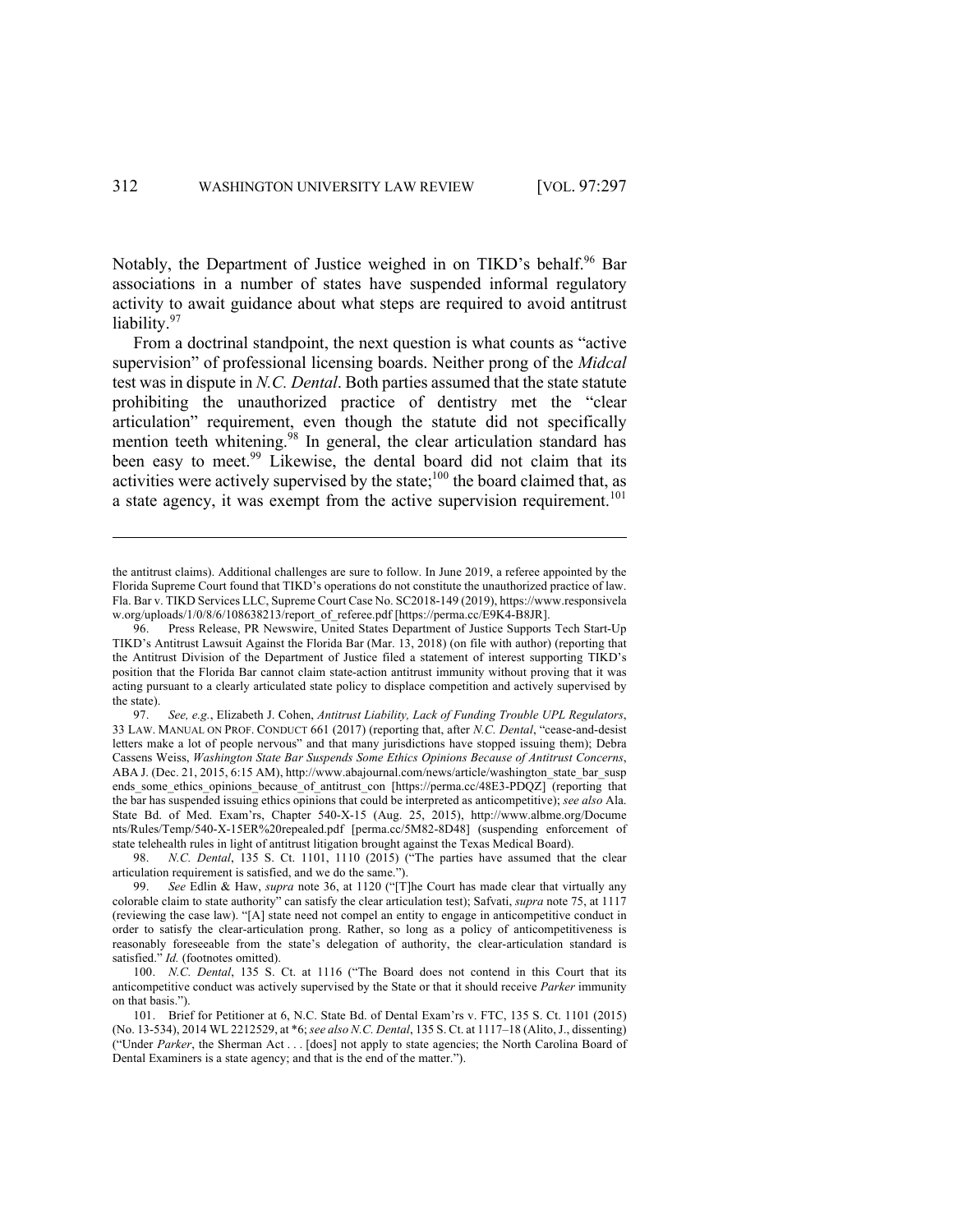Previous cases have largely defined "active supervision" in the negative and provide little guidance as to the recipe for success.<sup>102</sup>

The rationale for requiring supervision, however, is "to ensure the States accept political accountability for anticompetitive conduct they permit and control."<sup>103</sup> In dicta, the *N.C. Dental* Court suggested a substantive, versus merely procedural, standard for "active supervision," identifying the following elements as "constant requirements":

The supervisor must review the substance of the anticompetitive decision, not merely the procedures followed to produce it; the supervisor must have the power to veto or modify particular decisions to ensure they accord with state policy; and the "mere potential for state supervision is not an adequate substitute for a decision by the State." Further, the state supervisor may not itself be an active market participant.104

Thus, most commentators read *N.C. Dental* as tightening the standard for "active supervision" and signaling the need to produce a record of substantive, evidence-based review.<sup>105</sup> Rebecca Allensworth, for instance, characterizes *N.C. Dental* as the culmination of the Supreme Court's move away from formalist efforts to define the boundaries of "the state," in favor of an accountability test designed to "address[] the inherent capture [problems] at the heart of modern state regulation."<sup>106</sup> By the logic of accountability review, she argues, active supervision requires the state to "attempt to identify and quantify" the anticompetitive effects of regulation

105. *See, e.g.*, Allensworth, *supra* note 25, at 1413 (stating that "[t]he 'active supervision' requirement . . . [was] tightened up by the holding in *Ticor* and more recently by dicta in *NC Dental*"); Merritt, *supra* note 45 (emphasizing the need to "make a record that justifies the regulatory action").

106. Allensworth, *supra* note 25, at 1444.

<sup>102.</sup> *See, e.g.*, Patrick v. Burget, 486 U.S. 94, 102–03 (1988) (holding that a state-ordered peer review program of physicians was not actively supervised because the state could only overturn peerreview decisions for procedural defects); FTC v. Ticor Title Ins. Co., 504 U.S. 621, 638 (1992) (finding supervision inadequate because the state did not exercise its power of review); *see also N.C. Dental*, 135 S. Ct. at 1116 ("[T]he inquiry regarding active supervision is flexible and context-dependent."); Allensworth, *supra* note 25, at 1400 (reviewing the case law). "The 'active supervision' cases following *Midcal* provided little guidance about what steps states must take in supervising regulation, instead merely highlighting what is *not* active supervision." *Id.*

<sup>103.</sup> *N.C. Dental*, 135 S. Ct. at 1111; *see also Ticor*, 504 U.S. at 636 ("States must accept political responsibility for actions they intend to undertake. . . . Federalism serves to assign political responsibility, not to obscure it."); Allensworth, *supra* note 25, at 1405 (discussing the Court's emphasis on political accountability as a condition of state-action immunity); Safvati, *supra* note 75, at 1115 (identifying "financial disinterest and political accountability" as the "bedrock principles that have shaped *Parker* immunity doctrine").

<sup>104.</sup> *N.C. Dental*, 135 S. Ct. at 1116–17 (citations omitted) (quoting *Ticor*, 504 U.S. at 638).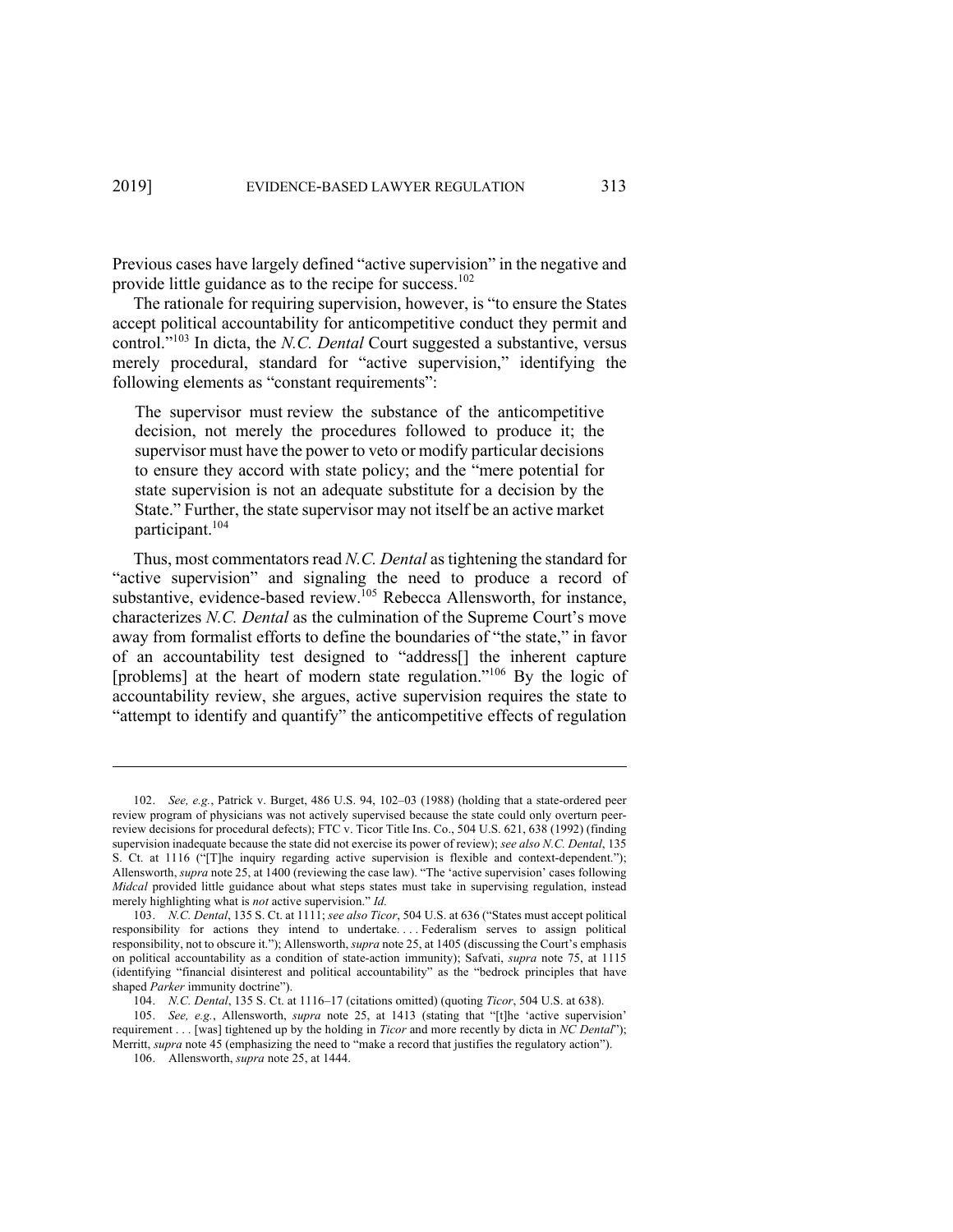based on "hard data."<sup>107</sup>

The Federal Trade Commission (FTC), likewise, focuses on whether the supervisor has obtained "the information necessary" to "evaluate[] the substantive merits of the recommended action" and whether "[t]he supervisor has issued a written decision" explaining the rationale for regulation.108 Obtaining the information necessary means that "the supervisor has ascertained relevant facts, collected data, conducted public hearings, invited and received public comments, investigated market conditions, conducted studies, and reviewed documentary evidence;" or that the regulatory board itself has "conducted a suitable public hearing and collected the relevant information and data."109

The purpose of these evidentiary requirements is not to create a record for de novo federal review, as would occur under antitrust law if state-action immunity were denied.<sup>110</sup> The purpose is to show that the *state* has engaged in such review, as a condition for state-action immunity.<sup>111</sup> Yet lurking behind the heightened standard for active state supervision is the threat of federal substantive review. As Allensworth argues, "the careful reader will find intonations of substantive review in the Court's antitrust federalism jurisprudence . . . . It may be that . . . substantive review is next."<sup>112</sup> David A. Hyman and Shirley Svorny argue that federal courts should be "exceedingly skeptical"<sup>113</sup> about the efficacy of state supervision in the context of licensing boards "[g]iven the ability of state licensing boards to 'paper the file' in advance of any antitrust challenge."<sup>114</sup> They argue that courts should begin with "a strong presumption that there was not active supervision" and apply a "quick-look" test, under which the defendant must

114. *Id.* at 112–13.

<sup>107.</sup> *Id.* at 1441.

<sup>108.</sup> STAFF OF THE BUREAU OF COMPETITION, FTC STAFF GUIDANCE ON ACTIVE SUPERVISION OF STATE REGULATORY BOARDS CONTROLLED BY MARKET PARTICIPANTS 10 (Oct. 2015), https://w ww.ftc.gov/system/files/attachments/competition-policy-guidance/active\_supervision\_of\_state\_boards. pdf [https://perma.cc/EX7G-98CQ] [hereinafter FTC STAFF GUIDANCE].

<sup>109.</sup> *Id.* (noting that "[t]he information-gathering obligations of the supervisor depend in part upon the scope of inquiry previously conducted by the regulatory board").

<sup>110.</sup> *See* Edlin & Haw, *supra* note 36, at 1144 (discussing the application of the "rule of reason" to professional licensing boards under the Sherman Act).

<sup>111.</sup> FTC STAFF GUIDANCE, *supra* note 108, at 10 (stating that "a written decision serves an evidentiary function, demonstrating that the supervisor has undertaken the required meaningful review of the merits of the state board's action"); *see also* Town of Hallie v City of Eau Claire, 471 U.S. 34, 46 (1985) (stating that active supervision serves an "evidentiary function" of "ensuring that the actor is engaging in the challenged conduct pursuant to state policy").

<sup>112.</sup> Allensworth, *supra* note 25, at 1429–30.

<sup>113.</sup> David. A. Hyman & Shirley Svorny, Response, *If Professions are Just "Cartels by Another Name," What Should We Do About It?*, 163 U. PA. L. REV. ONLINE 101, 111 (2014).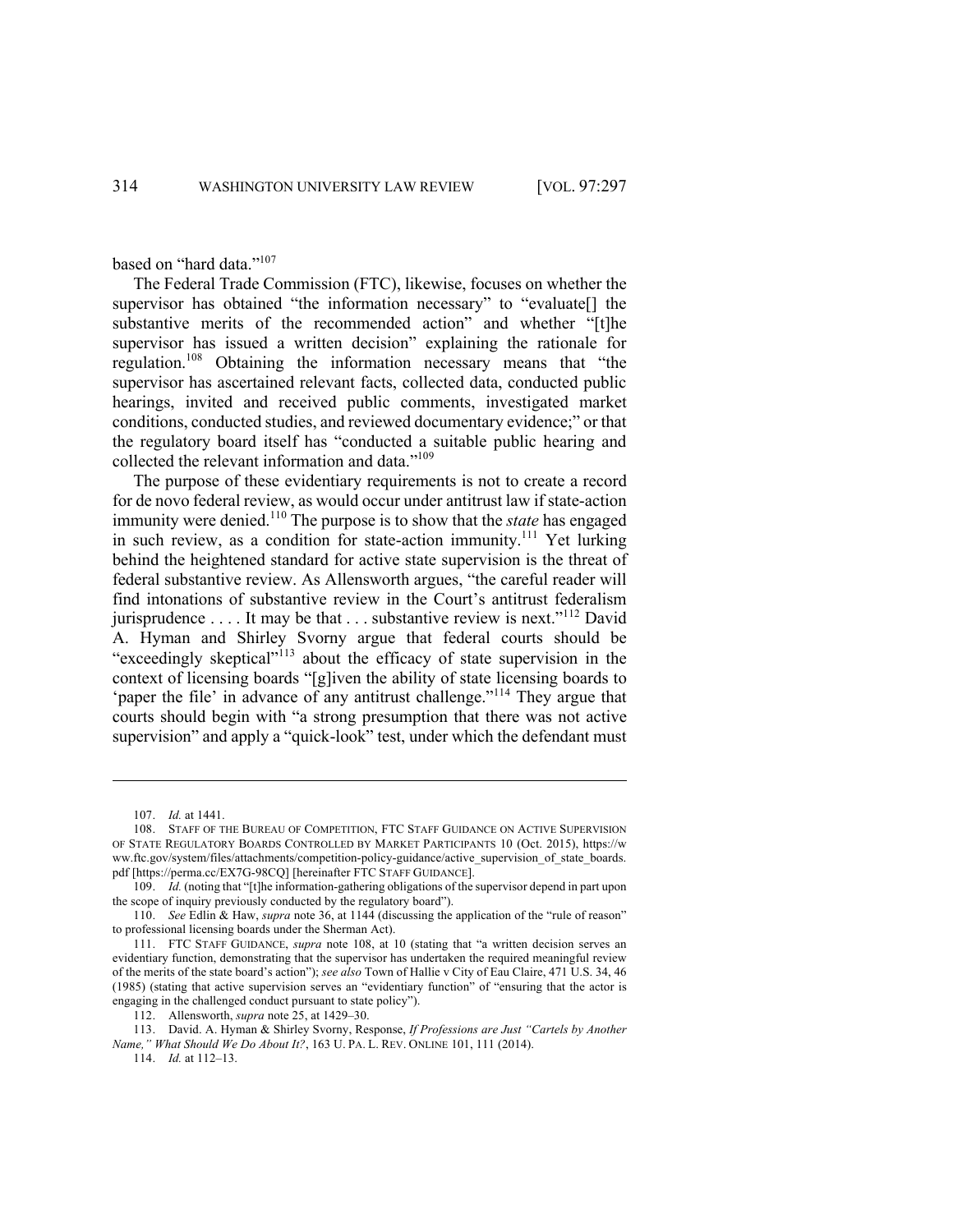# identify competitive harms and benefits.<sup>115</sup>

Thus, *N.C. Dental* has launched a new conversation about the authority of state bar associations to police their own markets—and the role of state supreme courts in policing bar regulatory activity. This conversation is likely to reopen questions about the basis and scope of state courts' inherent powers to regulate the practice of law. From a political standpoint, the organized profession should aim to get ahead of these questions, by making a credible commitment to evidence-based regulation.

#### *C. ABA Model Regulatory Objectives*

The ABA's 2016 adoption of Model Regulatory Objectives for the Provision of Legal Services<sup>116</sup> represents a potentially pivotal move toward evidence-based regulation. The objectives were drafted by the ABA Commission on the Future of Legal Services,<sup>117</sup> and adopted by the ABA House of Delegates after "extended and heated debate."<sup>118</sup> The significance of their adoption is not fully apparent from the text of regulatory objectives themselves.119 Most of the objectives—such as "[p]rotection of the

<sup>115.</sup> *Id.* at 113 n.64 (quoting Polygram Holding, Inc. v. FTC, 416 F.3d 29, 36 (D.C. Cir. 2005)); *see also* Renee Newman Knake, *The Legal Monopoly*, 93 WASH. L. REV. 1293 (2018) (suggesting a modified, consumer-based antitrust inquiry akin to the "quick-look" test).

<sup>116.</sup> *See* Resolution 105, *supra* note 38 (adopting the ABA Model Regulatory Objectives for the Provision of Legal Services).

<sup>117.</sup> *See* ABA COMM'N ON THE FUTURE OF LEGAL SERVS., https://www.americanbar.org/groups/ centers\_commissions/commission-on-the-future-of-legal-services.html [https://perma.cc/L4NY-HBS X] (providing information about the Commission).

<sup>118.</sup> Laird, *supra* note 39 (reporting that a voice vote to postpone consideration of the resolution was too close to call, requiring a count). Delegates voted 276-191 against postponing consideration and the resolution ultimately was adopted by a voice vote. *Id.*

<sup>119.</sup> *See* Resolution 105, *supra* note 38. The regulatory objectives are as follows:

A. Protection of the public

B. Advancement of the administration of justice and the rule of law

C. Meaningful access to justice and information about the law, legal issues, and the civil and criminal justice systems

D. Transparency regarding the nature and scope of legal services to be provided, the credentials of those who provide them, and the availability of regulatory protections

E. Delivery of affordable and accessible legal services

F. Efficient, competent, and ethical delivery of legal services

G. Protection of privileged and confidential information

H. Independence of professional judgment

I. Accessible civil remedies for negligence and breach of other duties owed, disciplinary sanctions for misconduct, and advancement of appropriate preventive or wellness programs.

J. Diversity and inclusion among legal services providers and freedom from discrimination for those receiving legal services and in the justice system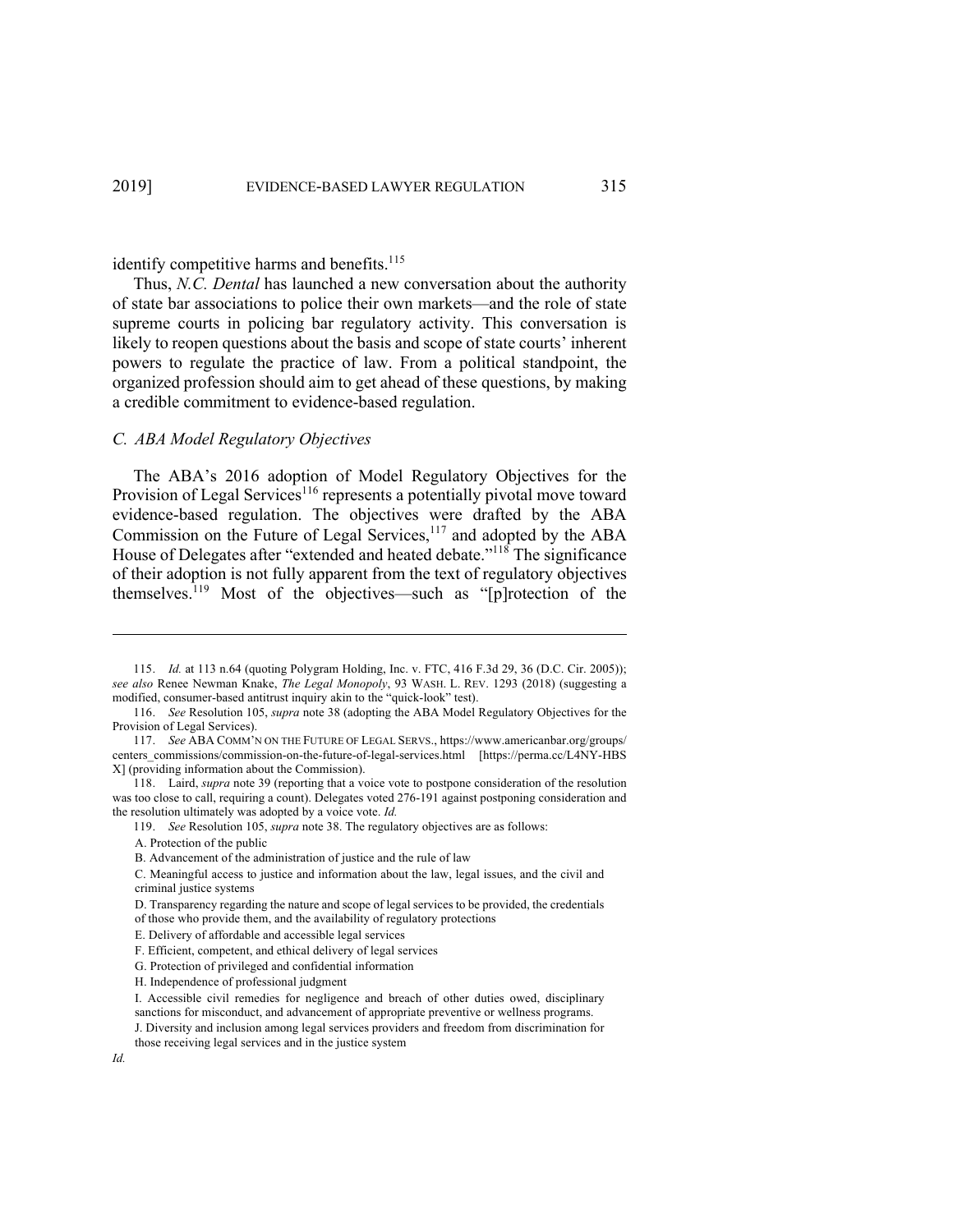public<sup>"120</sup> and "[i]ndependence of professional judgment"<sup>121</sup>—are uncontroversial, although lawyers may differ about the relative importance and wording of different objectives.<sup>122</sup> Engaging in such discussion is one of the benefits of defining regulatory objectives.<sup>123</sup>

The full significance of the objectives also was not apparent from the debate leading up to the vote, which focused primarily on the implications for ABA policies prohibiting non-lawyer ownership and provision of legal services.<sup>124</sup> Factions within the ABA have lobbied repeatedly to relax the rules against non-lawyer ownership,  $^{125}$  and opponents were suspicious that the regulatory objectives were a cover for market liberalization.<sup>126</sup> The Futures Commission included many proponents of market liberalization,<sup>127</sup> and several of the objectives—such as the call for "[m]eaningful access to justice"<sup>128</sup> and the "[d]elivery of affordable and accessible legal services"<sup>129</sup>—arguably signal support for this view. Moreover, the objectives were offered to guide "each state's highest court" in "any . . . regulations they may choose to develop concerning non-traditional legal service providers"130—meaning non-lawyers who currently are prohibited from offering legal services under ABA policy. To win enough votes for adoption, proponents had to add an explicit provision stating that "nothing contained in this Resolution abrogates in any manner existing ABA policy prohibiting non lawyer ownership of law firms."<sup>131</sup>

But while both sides recognized the market subtext of the regulatory

129. *Id.* 130. *Id.*

<sup>120.</sup> *Id.*

<sup>121.</sup> *Id.*

<sup>122.</sup> *See* Laurel S. Terry et al., *Adopting Regulatory Objectives for the Legal Profession*, 80 FORDHAM L. REV. 2685, 2744 (2012) (charting differences in language and emphasis among various countries' regulatory objectives).

<sup>123.</sup> *See* Laurel S. Terry, *Why Your Jurisdiction Should Consider Jumping on the Regulatory Objectives Bandwagon*, 22 PROF. LAW. 28, 31 (2013) (stating that a "thorough airing of the issues" is one benefit of defining regulatory objectives).

<sup>124.</sup> *See* Laird, *supra* note 39 (reporting that "[t]he heart of the debate was over whether by adopting the resolution the House was endorsing the practice of law by nonlawyers").

<sup>125.</sup> *See* Paul D. Paton, *Multidisciplinary Practice Redux: Globalization, Core Values, and Reviving the MDP Debate in America*, 78 FORDHAM L. REV. 2193 (2010) (reviewing the history of debate within the ABA about whether to allow non-lawyer ownership and investment in legal services).

<sup>126.</sup> *See* Laird, *supra* note 39.

<sup>127.</sup> *See* ABA COMM'N ON THE FUTURE OF LEGAL SERVS., *supra* note 39, at 61 ("From the outset, the Commission has been transparent about the broad array of issues it is studying and evaluating, including those legal services developments that are viewed by some as controversial, threatening, or undesirable (e.g., alternative business structures).").

<sup>128.</sup> *Id.* at 59.

<sup>131.</sup> *See* Resolution 105, *supra* note 38.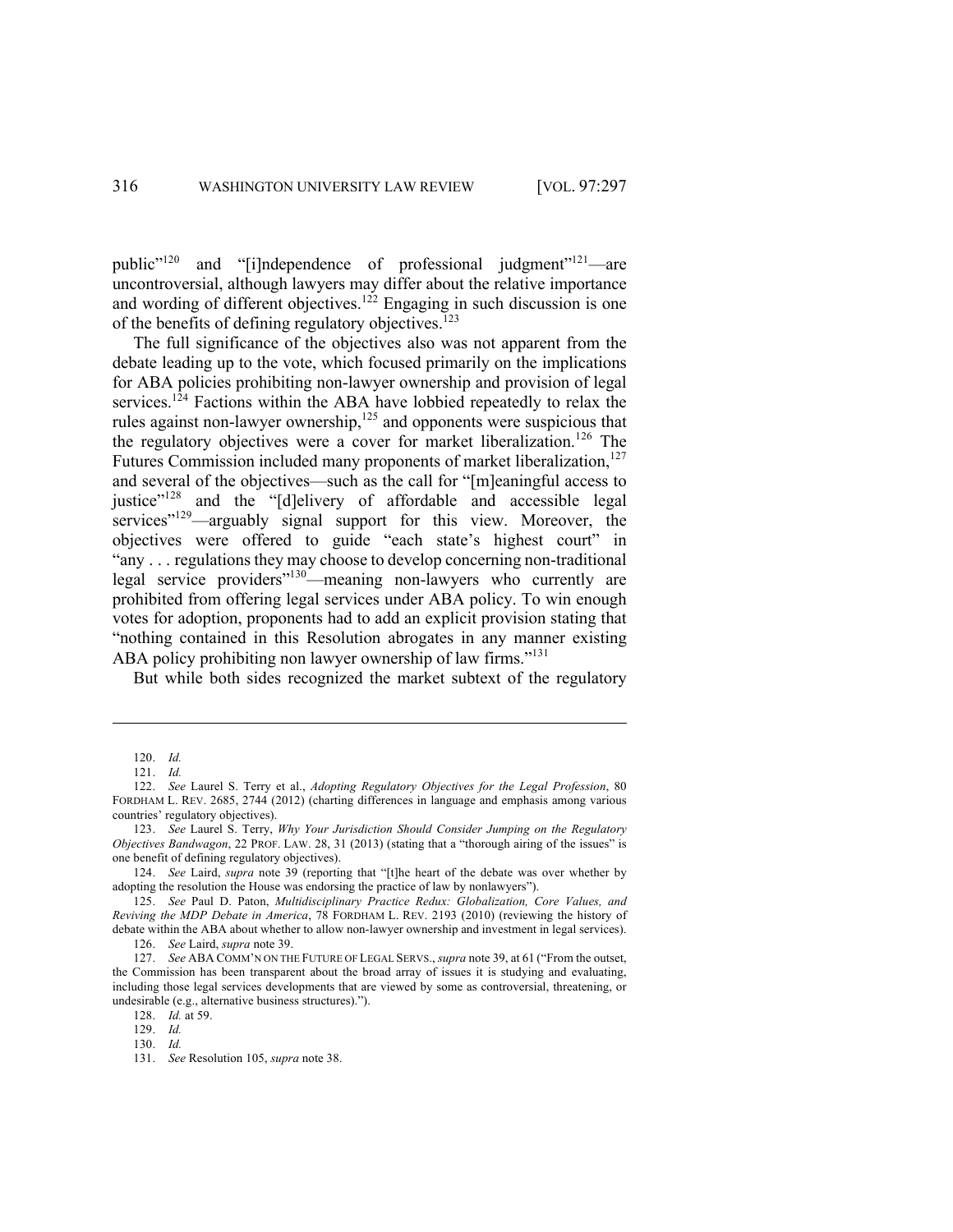objectives, neither side explicitly recognized the regulatory subtext. Regulatory objectives, by their very nature, create a framework for measurement and assessment. As Laurel S. Terry has written, "without knowing the underlying objectives of lawyer regulation, one cannot meaningfully measure whether the regulation succeeds, or is overbroad."<sup>132</sup> Defining regulatory objectives, on the other hand, makes meaningful measurement possible. Thus, by urging state supreme courts to be guided by regulatory objectives, the ABA is effectively urging courts to be guided by factual evidence in assessing the scope and effectiveness of professional regulation.

Assessing the evidence about "how legal services are delivered" was a central purpose of the Futures Commission,<sup>133</sup> and pointing to evidence of market changes was integral to its advocacy for the adoption of regulatory objectives. As the Commission emphasized in its report to the House of Delegates:

The legal landscape is changing at an unprecedented rate. In 2012, investors put \$66 million dollars into legal service technology companies. By 2013, that figure was \$458 million. One source indicates that there are well over a thousand legal tech startup companies currently in existence. Given that these services are already being offered to the public, the Model Regulatory Objectives for the Provision of Legal Services will serve as a useful tool for state supreme courts as they consider how to respond to these changes.<sup>134</sup>

By emphasizing the de facto expansion of non-lawyer providers, the Commission sought to motivate state bar associations and courts to be more proactive and data-driven in considering the regulation of "non-traditional legal services providers."135 Commission leaders, such as Andrew Perlman, Vice-Chair of the Commission, have argued that professional regulation that

<sup>132.</sup> Terry, *supra* note 123, at 28.

<sup>133.</sup> ABA COMM'N ON THE FUTURE OF LEGAL SERVS., *supra* note 39, at 4, 60 ("The American Bar Association's Commission on the Future of Legal Services was created in August 2014 to examine how legal services are delivered in the U.S. and other countries and to recommend innovations that improve the delivery of, and the public's access to, those services."); *see also What We Know and Need to Know About the Future of Legal Services: White Papers for the ABA Commission on the Future of Legal Services*, 67 S.C. L. REV. 191 (2016) (collection of sixteen white papers assessing recent research about the delivery of legal services); Chambliss et al., *supra* note 46, at 195 (stating that the primary goal of the white papers was to assess "the facts on the ground, insofar as we know them, by presenting the most recent research on issues of relevance to the Commission").

<sup>134.</sup> ABA COMM'N ON THE FUTURE OF LEGAL SERVS., *supra* note 39, at 60–61 (citations omitted).

<sup>135.</sup> *Id.*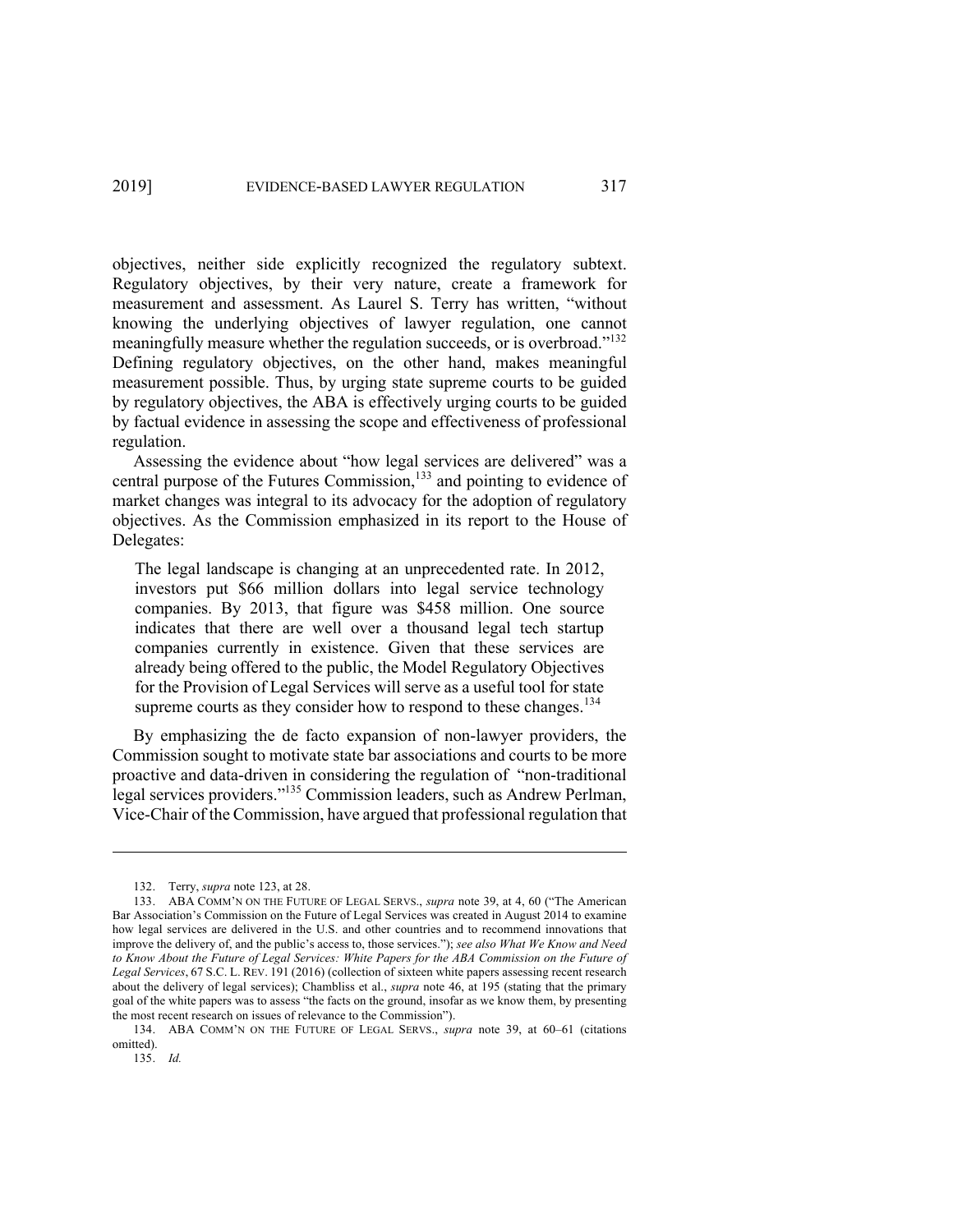applies only to lawyers is in danger of becoming increasingly irrelevant to the regulation of "legal services" more broadly, which demonstrably involves technology companies and other non-lawyer providers.<sup>136</sup> In England and Wales, market liberalization has come with a loss of professional regulatory control.<sup>137</sup>

But the Commission's appeal to evidence represents more than a shortterm lobbying tactic; it represents a potential paradigm shift in professional self-regulation—and a potential defense to the loss of professional regulatory control. Rather than relying on state supreme courts to define and defend market boundaries based on their "inherent authority" to regulate the practice of law,<sup>138</sup> the passage of regulatory objectives invites state supreme courts—and bar regulators seeking approval from the courts—to define market boundaries based on measurable professional objectives; that is, based on measurement on the profession's own terms. Viewed this way, the passage of regulatory objectives, and the evidence-based logic it implies, represents a path to higher ground—a foundation for maintaining, and potentially expanding, the profession's authority over the regulation of legal services. Moreover, this move from authority-based to evidence-based regulation is precisely what *N.C. Dental* demands.

Of course, it is possible that the Model Regulatory Objectives will have little effect. ABA Commissions come and go and, so far, only three states have adopted regulatory objectives.<sup>139</sup> It is possible, too, that the federal courts will rein in the muscular approach to "active supervision" signaled by *N.C. Dental*, by accepting pro forma evidence of substantive review, or focusing on structural and procedural, versus substantive, criteria for active supervision.<sup>140</sup>

<sup>136.</sup> Perlman, *supra* note 42, at 51 (calling for the development of a "broader 'law of legal services' that authorizes, but appropriately regulates," new forms of service delivery); *see also* Barton, *supra* note 9, at 3088 (predicting that the regulation of lawyers increasingly will "grow less relevant" given the expanding market for alternative providers).

<sup>137.</sup> *See* Legal Services Act 2007, c. 29 (Eng. & Wales) (creating the Legal Services Board, an independent body responsible for overseeing the regulation of lawyers in England and Wales); LEGAL SERVS. BD., http://www.legalservicesboard.org.uk/ [https://perma.cc/PW5G-YBDE].

<sup>138.</sup> *See supra* notes 50–60 and accompanying text.

<sup>139.</sup> *See* Laurel S. Terry, *Examples of Regulatory Objectives for the Legal Profession* (Mar. 2, 2019), https://works.bepress.com/laurel\_terry/89/; *see also* UTAH STATE COURTS, SUPREME COURT TASK FORCE TO EXAMINE LIMITED LEGAL LICENSING 6 (Nov. 18, 2015), http://www.utcourts.gov/com mittees/limited\_legal/Supreme%20Court%20Task%20Force%20to%20Examine%20Limited%20Lega l%20Licensing.pdf [https://perma.cc/PSF9-R8A8] (referencing the ABA Model Regulatory Objectives in considering limited licensure).

<sup>140.</sup> *See* Richard F. Walker III, Comment, *Cavity Filling or Root Canal? How Courts Should Apply* North Carolina State Board of Dental Examiners v. FTC, 66 EMORY L.J. 443, 451 (2017) (arguing that courts should narrowly construe *N.C. Dental* to avoid trammeling states' rights, especially in the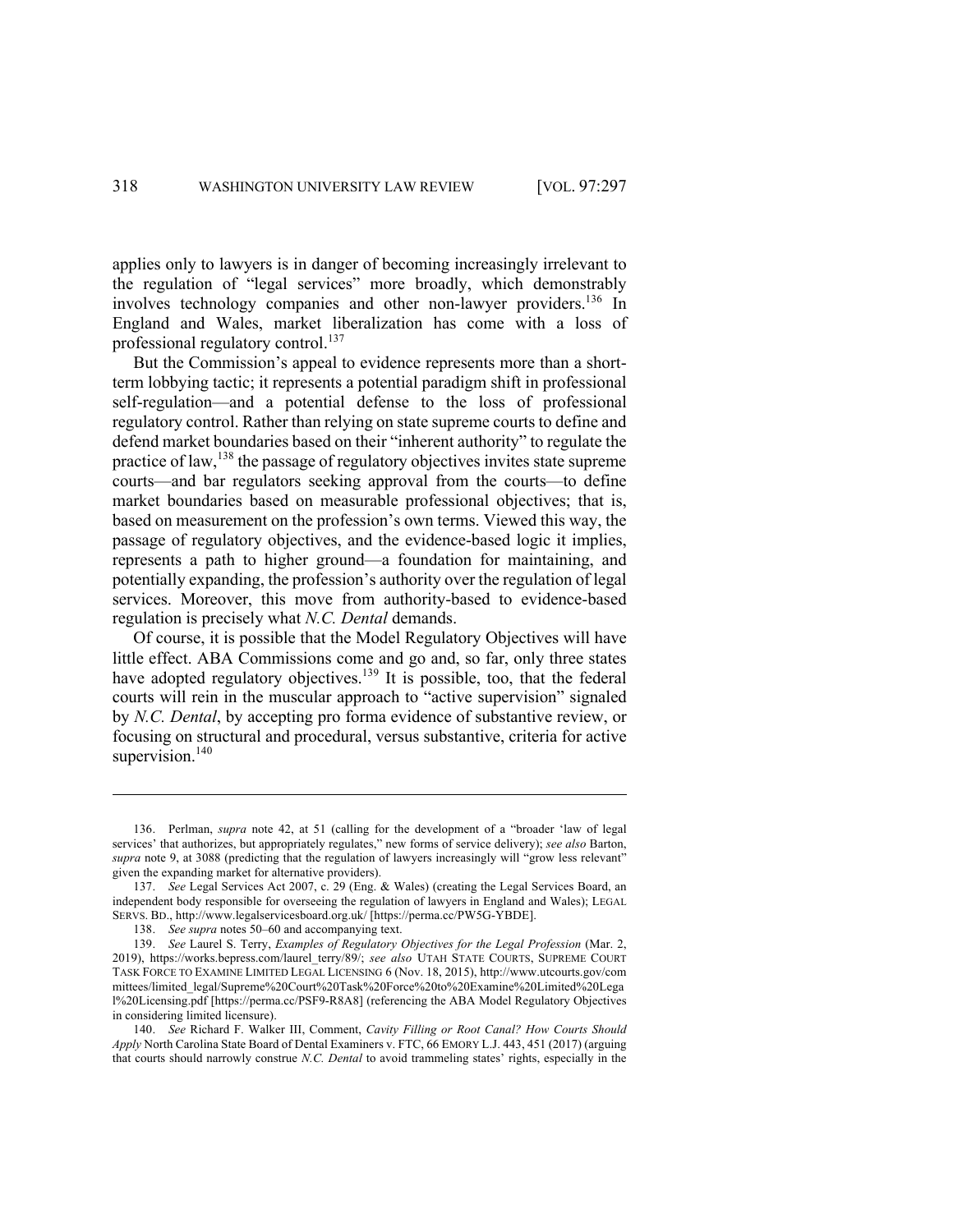But the bar has economic and political incentives to invest in evidencebased policy-making, and the definition of objectives by which the quality of legal services will be measured, even if the regulatory environment is slow to change. The American legal profession is facing profound—some would say existential<sup>141</sup>—challenges regarding the value of lawyers' services. Corporate clients are turning to alternative providers for work previously performed by large law firms.<sup>142</sup> Law firm revenues from individual clients are declining<sup>143</sup> and many solo and small law firms are struggling, due in part to competition from commercial providers and do-ityourself websites and services.<sup>144</sup> Many private practitioners are frustrated with regulators' resistance to new ways of marketing and delivering legal

context of state health care regulation); Allensworth, *supra* note 25, at 1432–33 (noting that, although "[t]he Court is clearly concerned about the substance of state regulation . . . the devil is in the details"); *see also* Christopher James Marth, *Qualified (Immunity) for Licensing Board Service?*, 84 U. CHI. L. REV. 1473, 1476–77 (2017) (arguing that state licensing board members should be entitled to qualified immunity for antitrust violations by the board, in order to encourage professional service on licensing boards).

<sup>141.</sup> *See* RICHARD SUSSKIND & DANIEL SUSSKIND, THE FUTURE OF THE PROFESSIONS: HOW TECHNOLOGY WILL TRANSFORM THE WORK OF HUMAN EXPERTS 9 (2015) (arguing that "a wide range of increasingly capable systems will, in various ways, displace much of the work of traditional professionals," including lawyers).

<sup>142.</sup> *See* David B. Wilkins & Maria J. Esteban Ferrer, *The Integration of Law into Global Business Solutions: The Rise, Transformation, and Potential Future of the Big Four Accountancy Networks in the Global Legal Services Market*, 43 LAW & SOC. INQUIRY 981 (2018) (discussing the "reemergence of the Big Four" in the global legal market); David B. Wilkins & Maria J. Esteban, *Taking the "Alternative" out of Alternative Legal Service Providers: Remapping the Corporate Legal Ecosystem in the Age of Integrated Solutions*, *in* NEW SUITS: APPETITE FOR DISRUPTION IN THE LEGAL WORLD (Michele Destefano & Guenther Dobrauz-Saldapenna eds., forthcoming 2020) (arguing that corporate clients increasingly seek "integrated" professional services, putting pressure on traditional law firms); Miriam Rozen, *Brand Rankings Show Law Firm Alternatives' Growing Clout*, AM. LAW. (Feb. 14, 2018), https://www.law.com/americanlawyer/2018/02/14/brand-rankings-show-law-firm-alternatives-growin g-/ (discussing corporate clients' increasing use of alternative providers, such as media and technology firms).

<sup>143.</sup> *See* Bill Henderson, *The Decline of the PeopleLaw Sector*, LEGAL EVOLUTION (Nov. 19, 2017), https://www.legalevolution.org/2017/11/decline-peoplelaw-sector-037/ [https://perma.cc/9UKU -47EH] (discussing the decline in law firm receipts from individual clients); Bill Henderson, *Legal Services and the Consumer Price Index (CPI)*, LEGAL EVOLUTION (Jan. 30, 2018), https://www.legalevo lution.org/?s=cpi [https://perma.cc/U2ZY-V6MA] [hereinafter Henderson, *Legal Services and the Consumer Price Index (CPI)*] (noting that consumer spending on legal services has declined significantly relative to consumer spending on other goods and services, including other professional services).

<sup>144.</sup> CLIO, 2017 LEGAL TRENDS REPORT 5 (2017), https://files.goclio.com/marketo/ebooks/2017- Legal-Trends-Report.pdf [https://perma.cc/TY4M-XJX7] (finding that small firm lawyers spend only a fraction of their day on billable tasks and, on average, spend nearly a third of their day on business development); THOMSON REUTERS, 2017 STATE OF U.S. SMALL LAW FIRMS 6 (2017), https://legalsoluti ons.thomsonreuters.com/law-products/news-views/small-law-firm/state-of-small-law-study-2017 [http s://perma.cc/7QWT-2SZA] (finding that small law firms face increasing competition from do-it-yourself legal websites and services); Henderson, *Legal Services and the Consumer Price Index (CPI)*, *supra* note 143 (discussing the DIY law movement).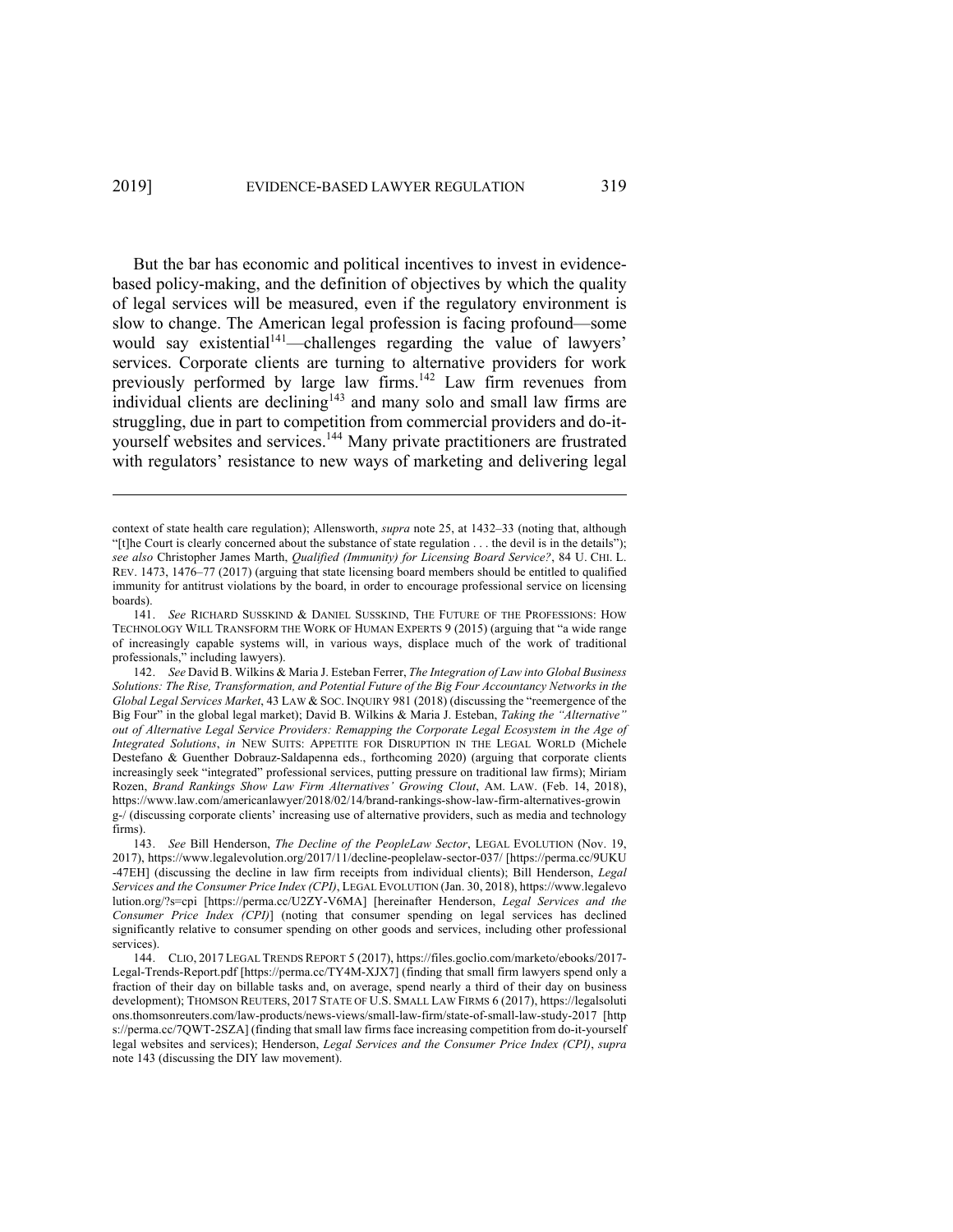services, and view existing market regulation as a competitive handicap for lawyers. 145

The bar also faces an increasingly organized political challenge from non-profit providers, researchers, and research foundations concerned about access to legal information and services in housing, family, financial, and other matters affecting basic human needs.<sup>146</sup> State civil courts are packed with litigants attempting to navigate without legal assistance<sup>147</sup>—and those are the people who make it to court. The vast majority of people with civil legal problems respond without using lawyers or courts,<sup>148</sup> or do nothing at all. $149$ 

These challenges invite the bar to rethink the contours of anticompetitive regulation even in the absence of regulatory pressure.<sup>150</sup> The bar should welcome comparative research on legal service providers and engage theoretically to ensure that such research is informed by professional regulatory objectives. State court and bar leaders should collaborate with independent researchers to promote new forms of service delivery without sacrificing consumer protection. The profession needs to identify areas where provider quality is transparent to consumers, and where it should be regulated to protect them. For the private bar, the long game in both market and regulatory battles depends on credible quality claims.<sup>151</sup> Such claims, in turn, require investment in independent, comparative research.

146. *See infra* Section II.B.

<sup>145.</sup> *See, e.g.*, ASS'N OF PROF'L RESPONSIBILITY LAWYERS, THE FUTURE OF LAWYERING, https://aprl.net/aprl-future-of-the-legal-profession-special-committee/ [https://perma.cc/FU8J-4XXS] (developing proposed amendments to lawyer regulation "so that the profession may both embrace evolving technology and increase the delivery of competent legal services to the American public, with full accountability, and without unreasonably restraining competition").

<sup>147.</sup> NAT'L CTR. FOR STATE COURTS, THE LANDSCAPE OF CIVIL LITIGATION IN STATE COURTS, at iv, vi (2015) (finding that, in 76 percent of nondomestic civil cases, "at least one party was selfrepresented" and that "[t]he idealized picture of an adversarial system in which both parties are represented by competent attorneys who can assert all legitimate claims and defenses is an illusion").

<sup>148.</sup> *See* REBECCA L. SANDEFUR, ACCESSING JUSTICE IN THE CONTEMPORARY USA: FINDINGS FROM THE COMMUNITY NEEDS AND SERVICES STUDY 11–12 (2014) [hereinafter ACCESSING JUSTICE] (survey of a random sample of Midwestern adults finding that Americans rarely turn to lawyers or courts to handle their civil justice problems); Rebecca L. Sandefur, *Money Isn't Everything: Understanding Moderate Income Households' Use of Lawyers' Services*, *in* MIDDLE INCOME ACCESS TO JUSTICE 222, 236 (Anthony Duggan et al. eds., 2012) [hereinafter *Money Isn't Everything*] (discussing the "pervasive alegality" of Americans' responses to civil justice problems).

<sup>149.</sup> *See* Rebecca L. Sandefur, *The Importance of Doing Nothing: Everyday Problems and Responses of Inaction*, *in* TRANSFORMING LIVES: LAW AND SOCIAL PROCESS 112 (Pascoe Pleasence et al. eds., 2007) (finding that the most common response to non-trivial civil justice problems is to do nothing, especially among the poor).

<sup>150.</sup> *See* Elizabeth Chambliss, *Marketing Legal Assistance*, 148 DÆDALUS 98, 101 (2019).

<sup>151.</sup> *Id.* at 102.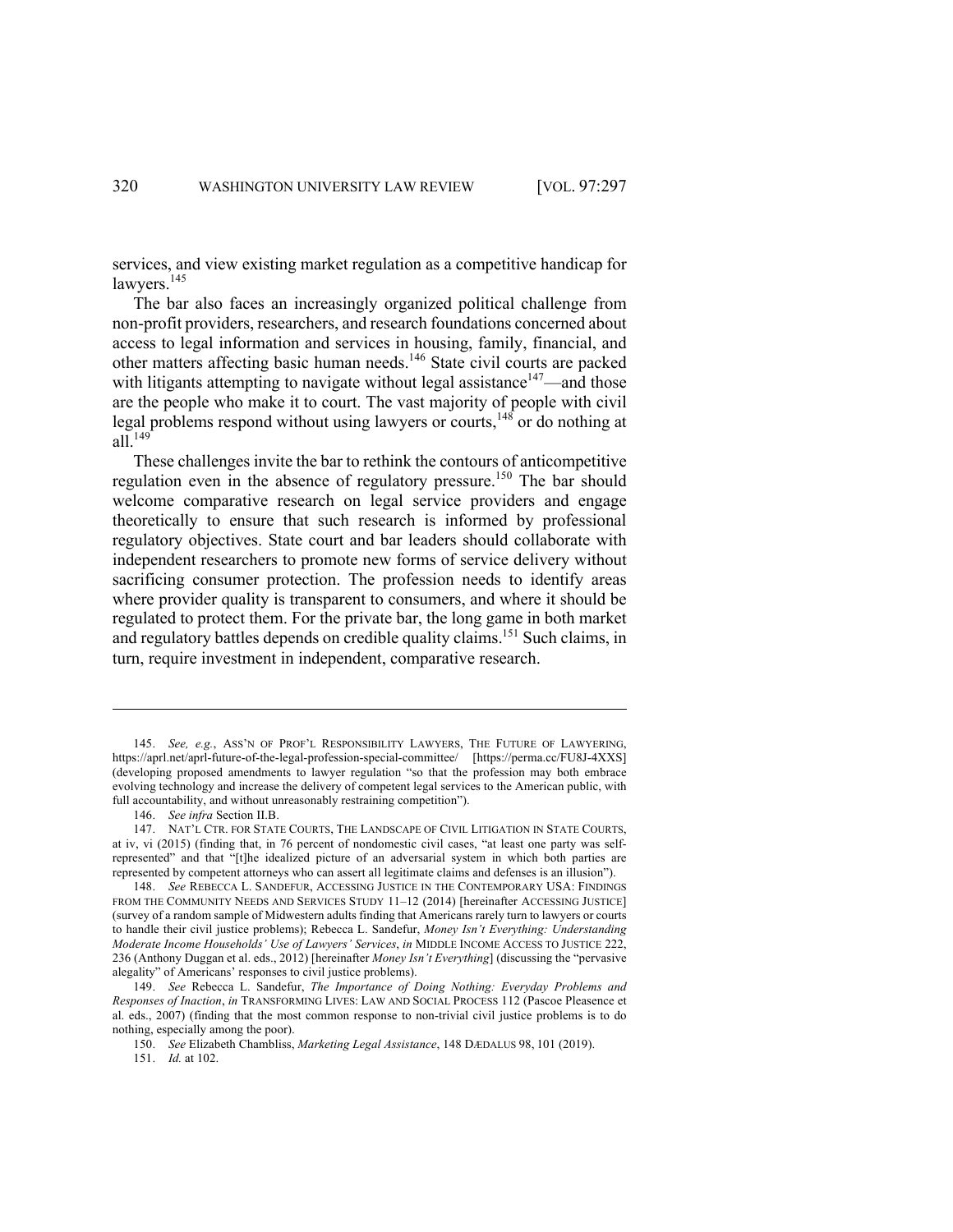# II. OVERVIEW OF EXISTING RESEARCH

[I]t is one thing to assert there are net benefits from licensing, and entirely another to prove it.<sup>152</sup>

The theoretical justification for lawyers' monopoly over legal services is the asymmetry of expertise between lawyers and clients, which makes it difficult for clients to evaluate the quality of professional services.<sup>153</sup> As Talcott Parsons has written:

Among [the] basic characteristics [of the professions] is a level of special technical competence that must be acquired through formal training and that necessitates special mechanisms of social control in relation to the recipients of services because of the "competence gap" which makes it unlikely that the "layman" can properly evaluate the quality of such services or the credentials of those who offer them.<sup>154</sup>

Yet existing research does not support the breadth of lawyers' monopoly on these grounds. Corporate clients are sophisticated purchasers of legal services and capable of evaluating the quality of service in the absence of fiduciary regulation.<sup>155</sup> The rules of professional conduct already incorporate a series of carve-outs for "sophisticated clients," allowing lawyers who serve sophisticated clients greater leeway to contract around fiduciary protections, for instance against conflicts of interest.<sup>156</sup>

Even in the consumer market, where individuals and small businesses may have less experience finding and evaluating legal service providers,<sup>157</sup>

<sup>152.</sup> Hyman & Svorny, *supra* note 113, at 113.

<sup>153.</sup> *See* Talcott Parsons, *Equality and Inequality in Modern Society, or Social Stratification Revisited*, *in* SOCIAL STRATIFICATION: CLASS, RACE, AND GENDER IN SOCIOLOGICAL PERSPECTIVE 670 (David B. Grusky ed., 1994).

<sup>154.</sup> *Id.* at 679.

<sup>155.</sup> *See* David B. Wilkins, *Team of Rivals? Toward a New Model of the Corporate Attorney-Client Relationship*, 78 FORDHAM L. REV. 2067, 2070–72 (2010) (discussing the sophistication of corporate counsel as purchasers of legal services); Silvia Hodges Silverstein, *What We Know and Need to Know About Legal Procurement*, 67 S.C. L. REV. 485 (2016) (discussing the increasing sophistication of legal procurement by corporate clients).

<sup>156.</sup> *See, e.g.*, MODEL RULES OF PROF'L CONDUCT r. 1.7 cmt. 22 (AM. BAR ASS'N 1983) (regarding advance waivers of conflicts of interest); *id.* r. 1.8 cmt. 14 (regarding prospective limits on liability for malpractice). Some large law firms have lobbied for the formalization of this shadow regulatory regime. *See* ABA Commission on Ethics 20/20, Proposals of Law Firm General Counsel, Mar. 8, 2011; James Podgers, *Ethics 20/20 Pitch: Law Firms That Serve 'Sophisticated' Clients Need Own Regulatory System*, ABA J. (Apr. 16, 2011, 11:36 PM), http://www.abajournal.com/news/article/et hics 20\_20\_pitch\_law\_firms\_that\_serve\_sophisticated\_clients\_need\_own\_regu [https://perma.cc/HB2 7-54F9].

<sup>157.</sup> *See* Chambliss, *supra* note 150, at 100 (discussing obstacles to consumer awareness and use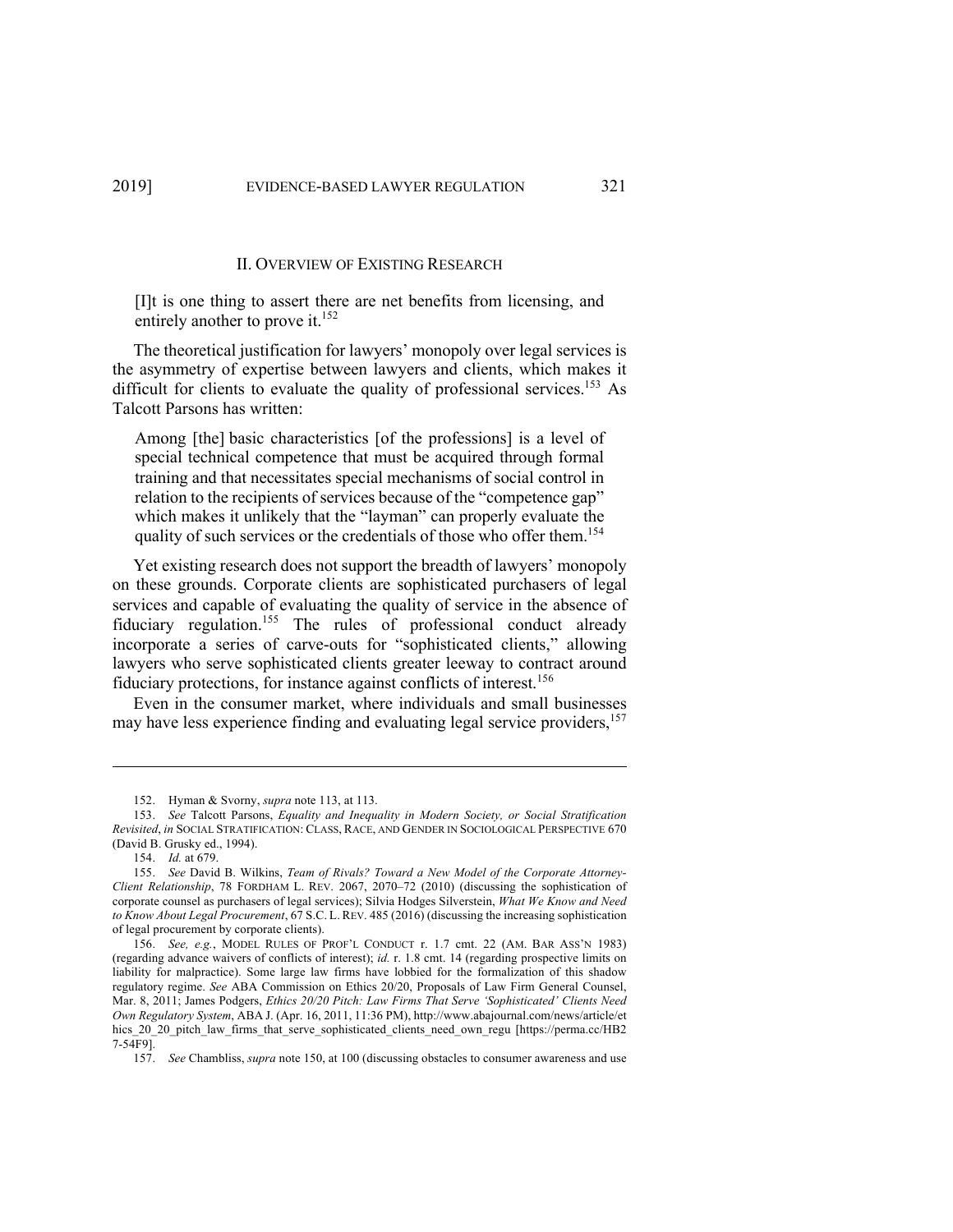there is little evidence to support a total ban on non-lawyer providers. Most research suggests that non-lawyer specialists are capable of performing competently and effectively in a variety of contexts, including some types of formal proceedings.<sup>158</sup> Other countries that have opened their legal markets to non-lawyer owners and investors, and to alternative providers, such as corporations, technology companies, and authorized non-lawyer specialists, have experienced no demonstrable ill effects.<sup>159</sup> On the contrary, their regulatory systems, which regulate alternative providers directly, may be more effective than the U.S. system, which regulates only lawyers.<sup>160</sup>

This Part reviews research challenging the public benefits of lawyers' monopoly over legal services, focusing on the consumer market, and calls upon the bar to respond to this growing evidence-based critique.

# *A. Lawyers' Monopoly over the "Practice of Law"*

Research on the regulation of the unauthorized practice of law (UPL) finds significant evidence of political lobbying and protectionism by the

of legal services).

<sup>158.</sup> *See* Deborah L. Rhode, *What We Know and Need to Know About the Delivery of Legal Services by Nonlawyers*, 67 S.C. L. REV. 429, 432 (2016) (reviewing research on UPL enforcement and concluding that broad UPL prohibitions "ill serve the public interest"); Levin, *supra* note 9, at 2613 (reviewing research on the effectiveness of lawyers versus authorized non-lawyer providers and concluding that there is "scant evidence that lawyers are more effective or trustworthy than nonlawyer providers of certain legal services").

<sup>159.</sup> *See* DAVID J. MORRIS, REPORT TO THE ATTORNEY GENERAL OF ONTARIO 12 (2012) (reviewing the performance of independent paralegals in Ontario); Christine Parker, *Peering Over the Ethical Precipice: Incorporation, Listing and the Ethical Responsibilities of Law Firms* 4 (Univ. of Melbourne, Legal Studies Research Paper No. 339, 2008) (arguing that the ethical dangers opponents associate with alternative business structures already exist in traditional law firms); Nick Robinson, *When Lawyers Don't Get All the Profits: Non-Lawyer Ownership, Access, and Professionalism*, 29 GEO. J. LEGAL ETHICS 1, 46 (2016) (analyzing the impact of alternative business structures in the United Kingdom and Australia); *see also* Gillian K. Hadfield, *Legal Barriers to Innovation: The Growing Economic Cost of Professional Control over Corporate Legal Markets*, 60 STAN. L. REV. 1689 (2008) (arguing that existing anticompetitive regulation imposes high costs on U.S. corporate clients).

<sup>160.</sup> *See* Ted Schneyer, *Professional Discipline for Law Firms?*, 77 CORNELL L.REV. 1, 17 (1991) (calling for the regulation of law firms as entities under the Rules of Professional Conduct); Elizabeth Chambliss & David B. Wilkins, *A New Framework for Law Firm Discipline*, 16 GEO. J. LEGAL ETHICS 335 (2003) (calling for law firm regulation by designated in-house compliance specialists); Christine Parker et al., *Regulating Law Firm Ethics Management: An Empirical Assessment of an Innovation in Regulation of the Legal Profession in New South Wales*, 37 J.L. & SOC'Y 466 (2010) (finding a significant reduction in consumer complaints as the result of entity regulation).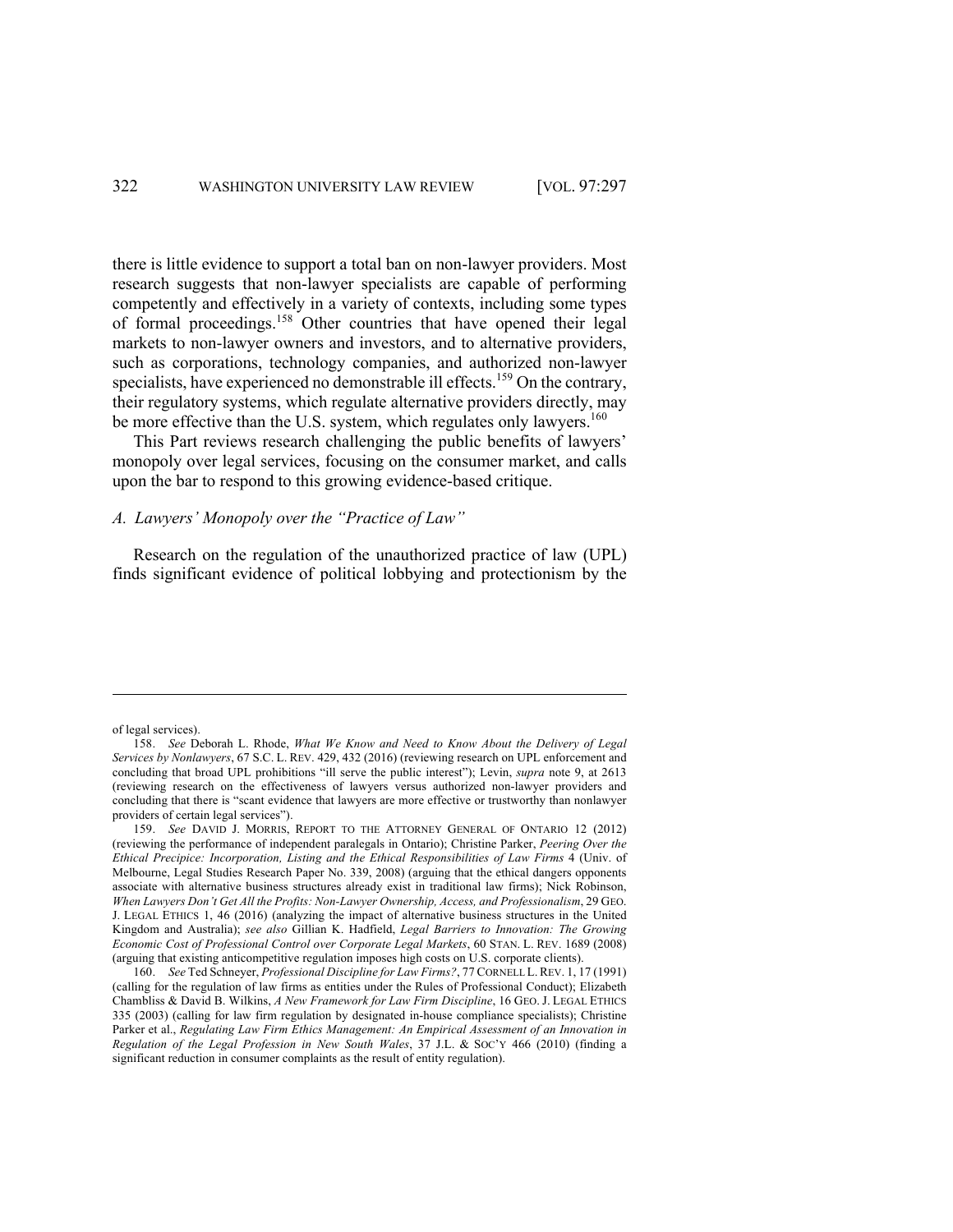bar,<sup>161</sup> but little evidence of consumer harm from unauthorized practice,<sup>162</sup> outside of a few specific contexts, such as immigration.<sup>163</sup> Deborah Rhode's 1981 national survey of UPL enforcement found that only 2 percent of UPL investigations arose from consumer complaints and only 11 percent of reported cases involved evidence of consumer injury.<sup>164</sup> A follow-up study, published in 2016, found that, in 75 percent of cases involving non-lawyer providers, courts did not even consider the issue of consumer harm.<sup>165</sup> Over two-thirds of officials in charge of UPL enforcement "could not recall an instance of serious [consumer] injury in the past year."<sup>166</sup> Likewise, most UPL lawsuits filed against internet providers, such as LegalZoom, are brought by lawyers or UPL committees without evidence of consumer harm. $167$ 

Comparative research on the performance of authorized non-lawyer providers finds that non-lawyers are capable of providing competent and effective legal representation in a variety of contexts, including

<sup>161.</sup> *See* Rhode, *supra* note 15, at 97 (stating that "[a]lmost from conception, the unauthorized practice movement has been dominated by the wrong people asking the wrong questions"); Rigertas, *Legal Bootleggers*, *supra* note 13, at 67–68 (finding that UPL enforcement activity in the 1930s and 1940s was motivated primarily by the bar's concerns with the "overcrowding of the profession" and competition from non-lawyers).

<sup>162.</sup> *See* Barlow F. Christensen, *The Unauthorized Practice of Law: Do Good Fences Really Make Good Neighbors—Or Even Good Sense?*, 1980 AM. B. FOUND. RES. J. 159, 203 n.235 (review of 144 UPL cases reported between 1908 and 1969, finding that only twelve involved a "specific injury"); Rhode, *supra* note 15, at 4 (national survey of UPL regulators and analysis of eighty-four UPL cases reported between 1970 and 1980); Rhode & Ricca, *supra* note 7, at 2589, 2599 (national survey of UPL regulators and analysis of 103 UPL cases reported between 2005 and 2015).

<sup>163.</sup> Rhode, *supra* note 158, at 438 (noting that immigration is "a field characterized by both pervasive fraud and pervasive unmet needs," but calling for regulation versus prohibition of lay providers). "If the goal is to protect clients from incompetence, rather than lawyers from competition, then regulation—not prohibition—of lay specialists makes sense." *Id.; see also* Emily A. Unger, *Solving Immigration Consultant Fraud Through Expanded Federal Accreditation*, 29 LAW & INEQ. 425 (2011) (calling for expanded accreditation of immigration consultants).

<sup>164.</sup> Rhode, *supra* note 15, at 33–34. "Although the bar is actively engaged in unauthorized practice enforcement in all but seven states, the ABA has never published any comprehensive description, let alone evaluation, of these activities. Nor has the profession displayed enthusiasm for any outside scrutiny in this area." *Id.* at 4.

<sup>165.</sup> Rhode & Ricca, *supra* note 7, at 2604.

<sup>166.</sup> *Id.* at 2595. Among those who could recall a serious injury, "almost all singled out immigration fraud. In the typical case, an undocumented immigrant paid substantial sums and 'got nothing done.'" *Id.* Only 3 percent of reported cases involved immigration, however, suggesting that such cases may be handled informally, or under fraud and theft statutes. *Id.* at 2599.

<sup>167.</sup> *Id.* at 2605; *see also* Mathew Rotenberg, Note, *Stifled Justice: The Unauthorized Practice of Law and Internet Legal Resources*, 97 MINN. L. REV. 709, 725 (2012) (noting the "conspicuous lack of alleged harms" in bar complaints against internet legal providers).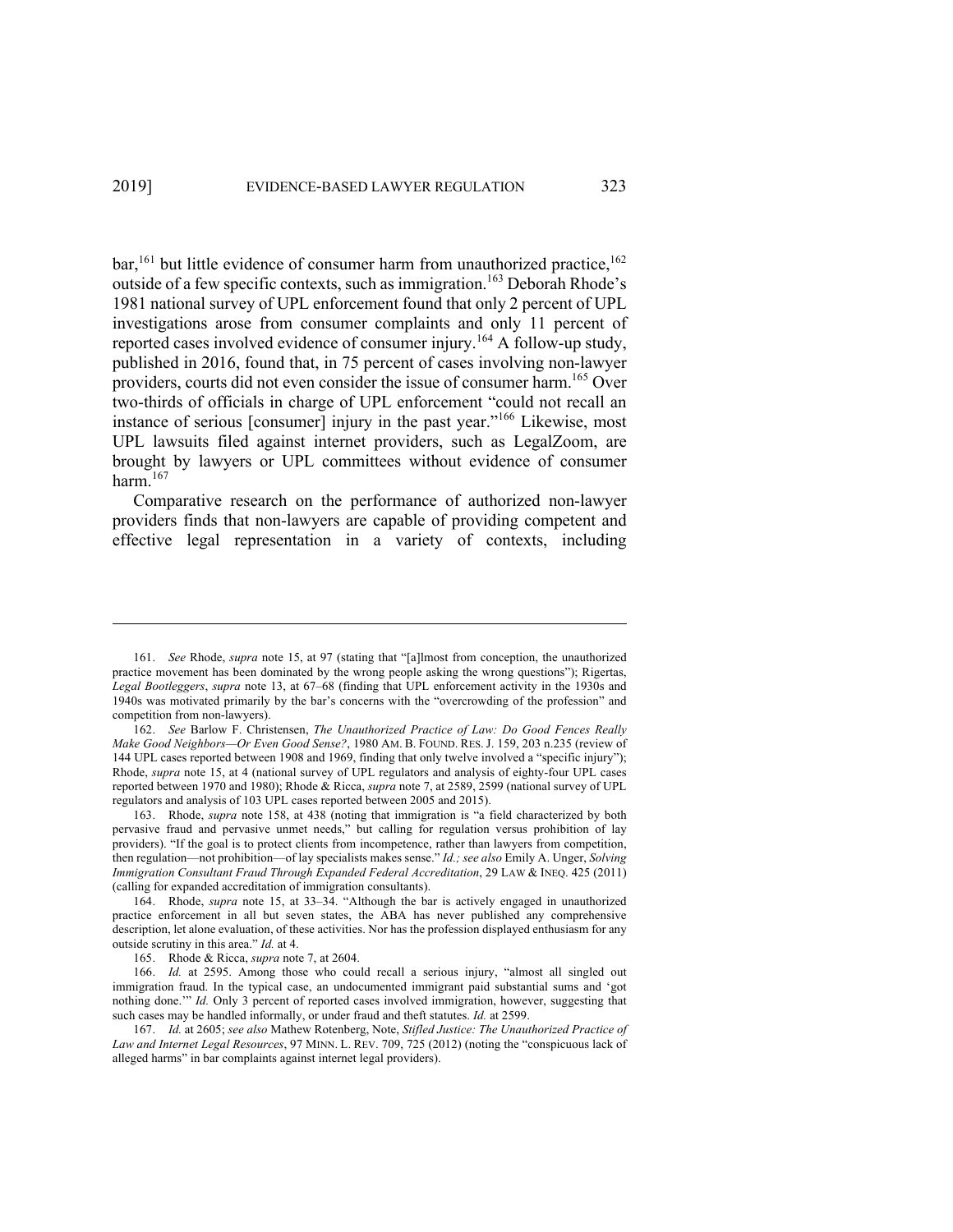administrative agency hearings;<sup>168</sup> labor grievance arbitration;<sup>169</sup> family law matters;<sup>170</sup> and immigration appeals.<sup>171</sup> In many contexts, formal legal training is less important than task specialization and experience with the setting.<sup>172</sup> In some studies, non-lawyer specialists significantly outperformed lawyers.173

There is also little empirical evidence that clients benefit from lawyers' ethical training or professional regulatory oversight.<sup>174</sup> On the contrary, research on lawyers' ethical conduct in practice is dominated by a critical narrative that focuses primarily on lawyers' departure from the rules of professional conduct and the lack of effective regulatory oversight.<sup>175</sup> Although some researchers have pushed back against this critical narrative

169. KRITZER, *supra* note 168, at 171 (comparing lawyer and non-lawyer representation in labor grievance arbitration).

170. *See* THOMAS M. CLARKE & REBECCA L. SANDEFUR, PRELIMINARY EVALUATION OF THE WASHINGTON STATE LIMITED LICENSE LEGAL TECHNICIAN PROGRAM 3 (2017) (preliminary evaluation of Limited License Legal Technicians in Washington State).

171. Unger, *supra* note 163, at 448 (evaluation of accredited immigration specialists); *see also* GENN & GENN, *supra* note 168, at 83 (comparing solicitors and non-lawyer specialists in U.K. immigration hearings).

172. GENN & GENN, *supra* note 168, at 245–47 (finding that specialization was more important than licensing for effective representation); KRITZER, *supra* note 168, at 201 (finding that "formal legal training is less important than substantial experience with the setting"); Moorhead et al., *supra* note 168, at 796 ("[S]pecialization is usually more important than legal qualifications in determining the quality of advocacy."); CLARKE & SANDEFUR, *supra* note 170, at 9 (finding that "[f]amily law task competence was strongly ascribed to specific family law experience as a paralegal").

173. *See* Moorhead et al., *supra* note 168, at 788–89, 795 (finding that non-lawyer specialists in nonprofit agencies had higher client satisfaction ratings and got significantly better results than solicitors, at half the cost). *But see* Anna E. Carpenter et al., *Trial and Error: Lawyers and Nonlawyer Advocates*, 42 LAW & SOC. INQUIRY 1023, 1023 (2017) (studying unemployment insurance appeal hearings and finding that "while experienced nonlawyers can help parties through their expertise with common court procedures and basic substantive legal concepts, they are not equipped to challenge judges on contested issues of substantive or procedural law in individual cases, advance novel legal claims, or advocate for law reform").

174. *See* Levin, *supra* note 9, at 2622 (reviewing evidence about the effects of law school socialization, character and fitness review, and lawyer discipline).

175. *See* Elizabeth Chambliss, *Whose Ethics? The Benchmark Problem in Legal Ethics Research*, *in* LAWYERS IN PRACTICE: ETHICAL DECISION MAKING IN CONTEXT 47, 48 (Leslie C. Levin & Lynn Mather eds., 2012) (discussing the "corruption narrative" in legal ethics research and arguing that the legal ethics literature is biased toward critical accounts).

<sup>168.</sup> *See* HAZEL GENN & YVETTE GENN, THE EFFECTIVENESS OF REPRESENTATION AT TRIBUNALS: REPORT TO THE LORD CHANCELLOR 247 (1989) (comparing representation by solicitors and lay specialists in social security appeals, immigration hearings, industrial tribunals, and mental health review tribunals); HERBERT M. KRITZER, LEGAL ADVOCACY: LAWYERS AND NONLAWYERS AT WORK 76, 108, 148, 190, 201 (1998) (comparing lawyer and non-lawyer representation in unemployment compensation and state income tax appeals); Richard Moorhead et al., *Contesting Professionalism: Legal Aid and Nonlawyers in England and Wales*, 37 LAW & SOC'Y REV. 765, 777, 785–87 (2003) (comparing representation by solicitors and non-lawyer specialists in welfare benefits, debt, housing, and employment cases).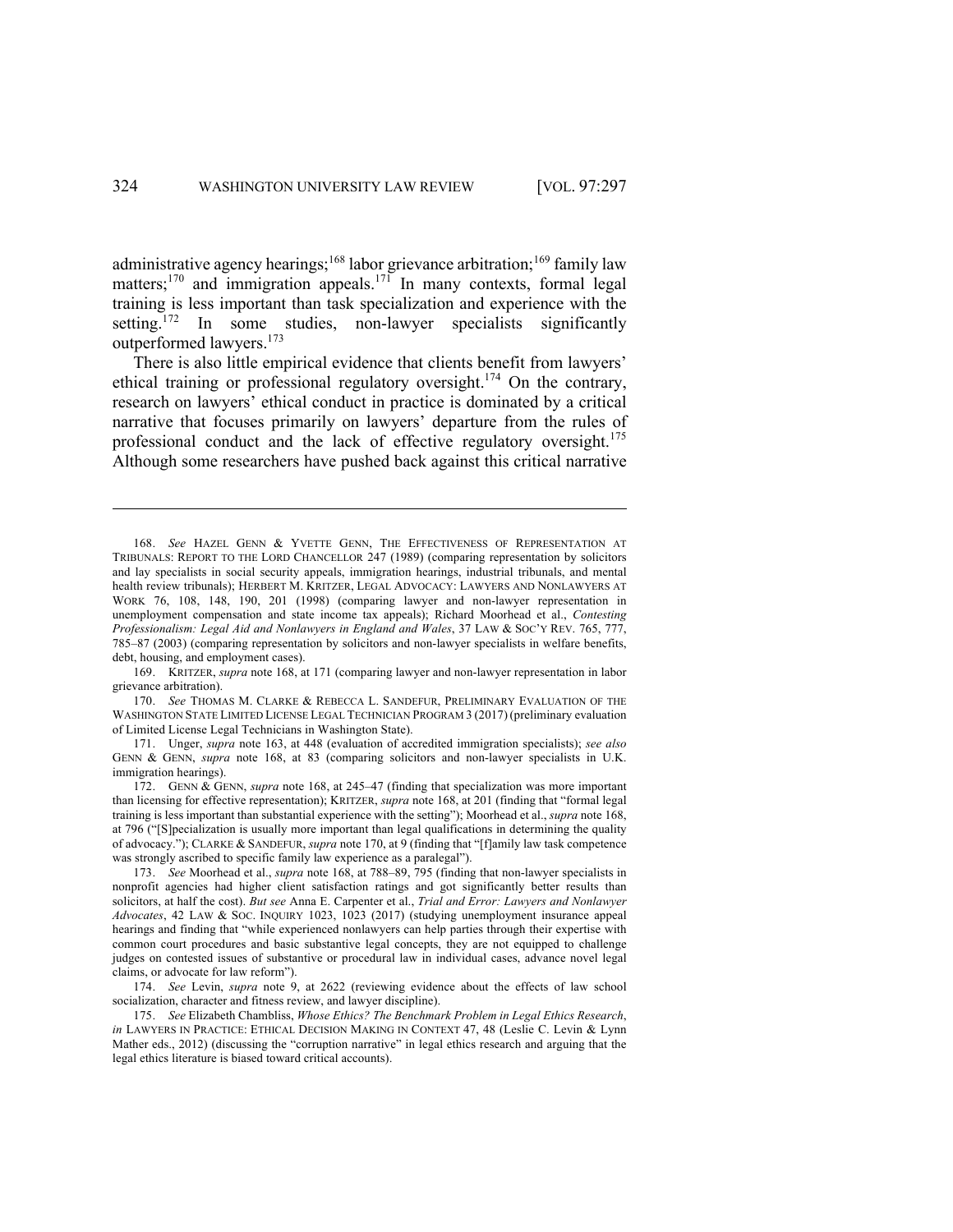in specific contexts,  $176$  or on theoretical grounds,  $177$  the evidence base for regulatory benefits to clients and the public is thin.<sup>178</sup>

# *B. The Impact of Counsel*

The evidence-based critique of lawyers' monopoly over legal services has only sharpened as the methodological rigor and theoretical focus of the research has improved. A new wave of "access to justice" research, in particular, is gaining national traction and funding, and promises to dramatically expand reformers' capacity for evidence-based critique.<sup>179</sup>

In 2012, D. James Greiner and others began publishing a series of randomized control trials (RCTs) to assess the impact of representation by counsel on case outcomes in various types of civil proceedings, compared to limited legal assistance, information only, or self-help.<sup>180</sup> Greiner has criticized previous research purporting to show the benefits of counsel

178. *See* Levin, *supra* note 9, at 2622 (noting that "the bar's claim that lawyers are *more* trustworthy than nonlawyer legal services providers is exceedingly difficult to test"). "This is not to say that the factors that the legal profession point to as evidence of superior trustworthiness have no influence on lawyers' conduct, but rather that the significance of these factors is unproven—and may be overstated." *Id.*

<sup>176.</sup> *See* Elizabeth Chambliss, *The Nirvana Fallacy in Law Firm Regulation Debates*, 33 FORDHAM URB. L.J. 119, 123 (2005) (arguing that critics of self-regulatory efforts by large law firms rely on "an implicit comparison to a nostalgic, collegial ideal"); Elizabeth Chambliss, *The Professionalization of Law Firm In-House Counsel*, 84 N.C. L. REV. 1515, 1564 (2006) (studying law firm general counsel and finding that "firm counsel serve as a critical resource for many busy but wellintentioned lawyers" who are eager to comply with professional rules).

<sup>177.</sup> *See* Chambliss, *supra* note 175, at 55 (calling for the clarification of normative benchmarks in legal ethics research); Dana Remus, *Hemispheres Apart, a Profession Connected*, 82 FORDHAM L. REV. 2665, 2666 (2014) (arguing that loosening client protections in the consumer market would "place individual clients at an even greater disadvantage vis-à-vis repeat-player corporate clients").

<sup>179.</sup> *See* Albiston & Sandefur, *supra* note 46, at 101 (observing that "Access to Justice (A2J) research is in the midst of a renaissance"); Greiner, *supra* note 46, at 72 (stating that the new empiricism in access to justice research has much to offer "policy-makers, regulators, funders, reformers, and revolutionaries").

<sup>180.</sup> *See* D. James Greiner & Cassandra Wolos Pattanayak, *Randomized Evaluation in Legal Assistance: What Difference Does Representation (Offer and Actual Use) Make?*, 121 YALE L.J. 2118 (2012) (examining the effects of access to representation in unemployment insurance appeals); D. James Greiner et al., *The Limits of Unbundled Legal Assistance: A Randomized Study in a Massachusetts District Court and Prospects for the Future*, 126 HARV. L. REV. 901 (2013) [hereinafter *District Court Study*] (examining the effects of access to representation in eviction proceedings); D. James Greiner et al., *How Effective Are Limited Legal Assistance Programs? A Randomized Experiment in a Massachusetts Housing Court* 5–6 (Univ. of Chi. Sch. of Law, Working Paper, 2012), https://ssrn.com/a bstract=1880078 [hereinafter *Housing Court Study*] (examining the effects of access to representation in eviction proceedings); Dalié Jiménez et al., *Improving the Lives of Individuals in Financial Distress Using a Randomized Control Trial: A Research and Clinical Approach*, 20 GEO. J. ON POVERTY L. & POL'Y 449, 450 (2013) (examining the effectiveness of financial counseling versus a lawyer's assistance for people in financial distress).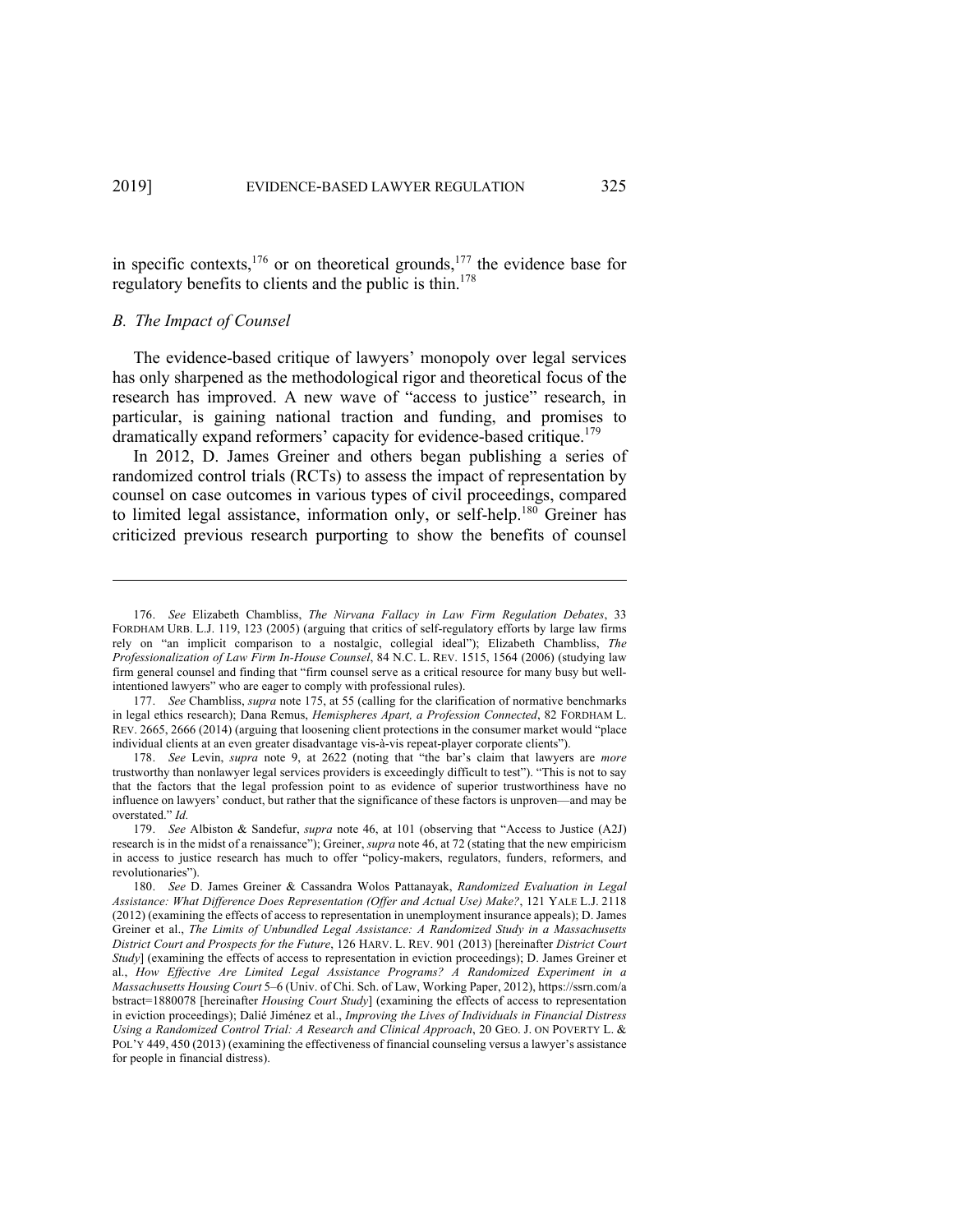because it is based on self-assessment by providers, or after-the-fact observational studies that do not control for selection bias.181 RCTs, by contrast, randomly assign cases to different types of service, so as to "assure (up to statistical uncertainty) that differences observed in the outcomes are due to the difference in conditions" as opposed to client or case characteristics.<sup>182</sup>

Greiner's research challenges "the bar's deeply held belief that lawyers always add value" in civil proceedings.<sup>183</sup> The first study randomly assigned claimants in unemployment insurance appeals to an offer of representation by a law student, versus no offer, and found that an offer of representation significantly delayed the proceedings without increasing claimants' probability of success.<sup>184</sup> Given that roughly one-third of claimants were erroneously denied benefits as an initial matter, and would eventually have that erroneous denial reversed, the study concluded that claimants "might have been better off not receiving the ... offer of assistance."<sup>185</sup>

A second set of studies focused on the effects of an offer of representation from a legal aid lawyer for tenants facing eviction. One study examined tenants facing eviction in a Massachusetts district court and found that tenants with access to representation fared better than those randomly assigned to information and self-help.<sup>186</sup> The other study, in a Massachusetts housing court, found that access to representation had no effect on outcomes.187

Greiner's RCTs have provoked intense and sometimes negative reactions in the legal services community and contributed significantly to the quality of methodological and theoretical debate.<sup>188</sup> For instance: what

<sup>181.</sup> *See* Greiner & Pattanayak, *supra* note 180, at 2118 (stating that previous research "provides virtually no credible quantitative information on the effect of an offer of or actual use of legal representation").

<sup>182.</sup> Greiner, *supra* note 46, at 69; *see also* D. James Greiner, *What We Know and Need to Know About Outreach and Intake by Legal Services Providers*, 67 S.C. L. REV. 287, 293 (2016) (calling for randomized evaluation of legal aid providers' outreach and intake programs); D. James Greiner & Andrea Matthews, *Randomized Control Trials in the United States Legal Profession* (Harvard Public Law Working Paper No. 16-06, 2016), http://ssrn.com/abstract=2726614 (calling for the use of RCTs to evaluate the effectiveness of legal interventions).

<sup>183.</sup> Jeanne Charn, *Celebrating the "Null" Finding: Evidence-Based Strategies for Improving Access to Legal Services*, 122 YALE L.J. 2206, 2221 (2013).

<sup>184.</sup> Greiner & Pattanayak, *supra* note 180, at 2124.

<sup>185.</sup> *Id.* at 2125.

<sup>186.</sup> *District Court Study*, *supra* note 180, at 908.

<sup>187.</sup> *Housing Court Study*, *supra* note 180, at 5–6.

<sup>188.</sup> *See* Meredith J. Ross, *Introduction: Measuring Value*, 2013 WIS. L. REV. 67 (introducing a symposium inspired by Greiner's research); Charn, *supra* note 183, at 2221–22 (discussing reactions to Greiner's research).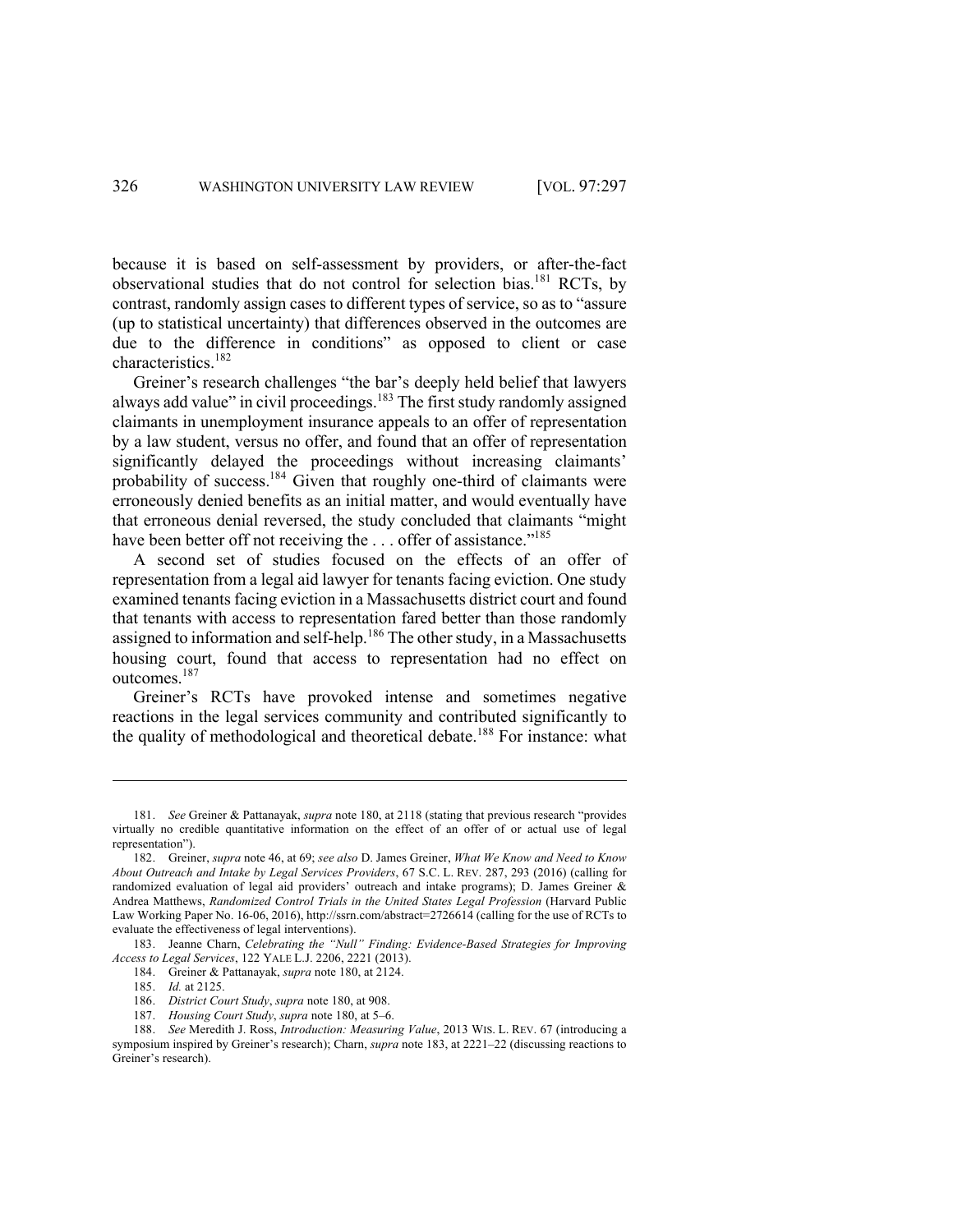are the implications of measuring the impact of an *offer* of representation, versus actual representation?<sup>189</sup> What can RCTs tell us about *why* representation matters?190

Meanwhile, Greiner asks: "What would be the effects of partial deregulation of the U.S. legal profession?"191 Although Greiner states that his research does not "support the idea that legal services are worthless or that funding for legal services should be cut,"<sup>192</sup> his research clearly poses a challenge to the bar. In 2016, Greiner launched the Access to Justice Lab at Harvard Law School, to "combat the resistance within the U.S. Bench and Bar to rigorous empirical thinking."<sup>193</sup> Funded by the Arnold Foundation, which champions evidence-based policy-making in other fields,194 the Access to Justice Lab aims to have twenty-two RCTs completed or in the field by 2022.<sup>195</sup>

Rebecca L. Sandefur's research also challenges professional assumptions about the value of lawyers and the benefits of representation when other variables are controlled.<sup>196</sup> In 2015, Sandefur published a metaanalysis of forty years of research examining the impact of representation on adjudicated civil case outcomes in the United States.<sup>197</sup> The goal of the

190. *See* Albiston & Sandefur, *supra* note 46, at 106 (stating that RCTs "can tell us whether or not representation improves outcomes, but they often provide little information about *why* representation mattered").

192. *Id.*

<sup>189.</sup> *See* Ross, *supra* note 188, at 68 (summarizing criticisms of the research design in the initial RCT); Greiner & Pattanayak, *supra* note 180, at 2129 (explaining that it was neither ethical nor feasible to randomize actual representation). The correspondence between an offer of representation and actual representation varied across the three studies. In the study on unemployment insurance appeals, close to 40 percent of claimants who did not receive an offer of representation in fact were represented by other legal service providers, whereas some claimants who did receive an offer did not make use of it. Greiner & Pattanayak, *supra* note 180, at 2128. In the district court eviction study, 97 percent of tenants who received an offer of representation accepted the offer. *District Court Study*, *supra* note 180, at 905. In the housing court study, over three quarters of the "treated group" experienced full legal representation. *Housing Court Study*, *supra* note 180, at 21.

<sup>191.</sup> Greiner, *supra* note 46, at 72.

<sup>193.</sup> *We Are the A2J Lab*, A2J LAB (Sept. 9, 2016), http://a2jlab.org/we-are-the-a2j-lab/ [https:// perma.cc/GE89-DPQH].

<sup>194.</sup> *See* EVIDENCE-BASED POLICY, ARNOLD VENTURES, https://www.arnoldventures.org/work/ evidence-based-policy/ [https://perma.cc/V8Q4-GGXJ] (describing evidence-based policy initiatives in criminal justice, education, health care, and public finance).

<sup>195.</sup> *Vision and Mission*, A2J LAB, http://a2jlab.org/vision-and-mission/ [https://perma.cc/NW6 Y-P6QF].

<sup>196.</sup> *See* Rebecca L. Sandefur, *The Impact of Counsel: An Analysis of Empirical Evidence*, 9 SEATTLE J. FOR SOC. JUST. 51 (2010); Rebecca L. Sandefur, *Elements of Professional Expertise: Understanding Relational and Substantive Expertise Through Lawyers' Impact*, 80 AM. SOC. REV. 909 (2015) [hereinafter *Elements of Professional Expertise*].

<sup>197.</sup> *Elements of Professional Expertise*, *supra* note 196, at 912 (explaining the methodology of meta-analysis).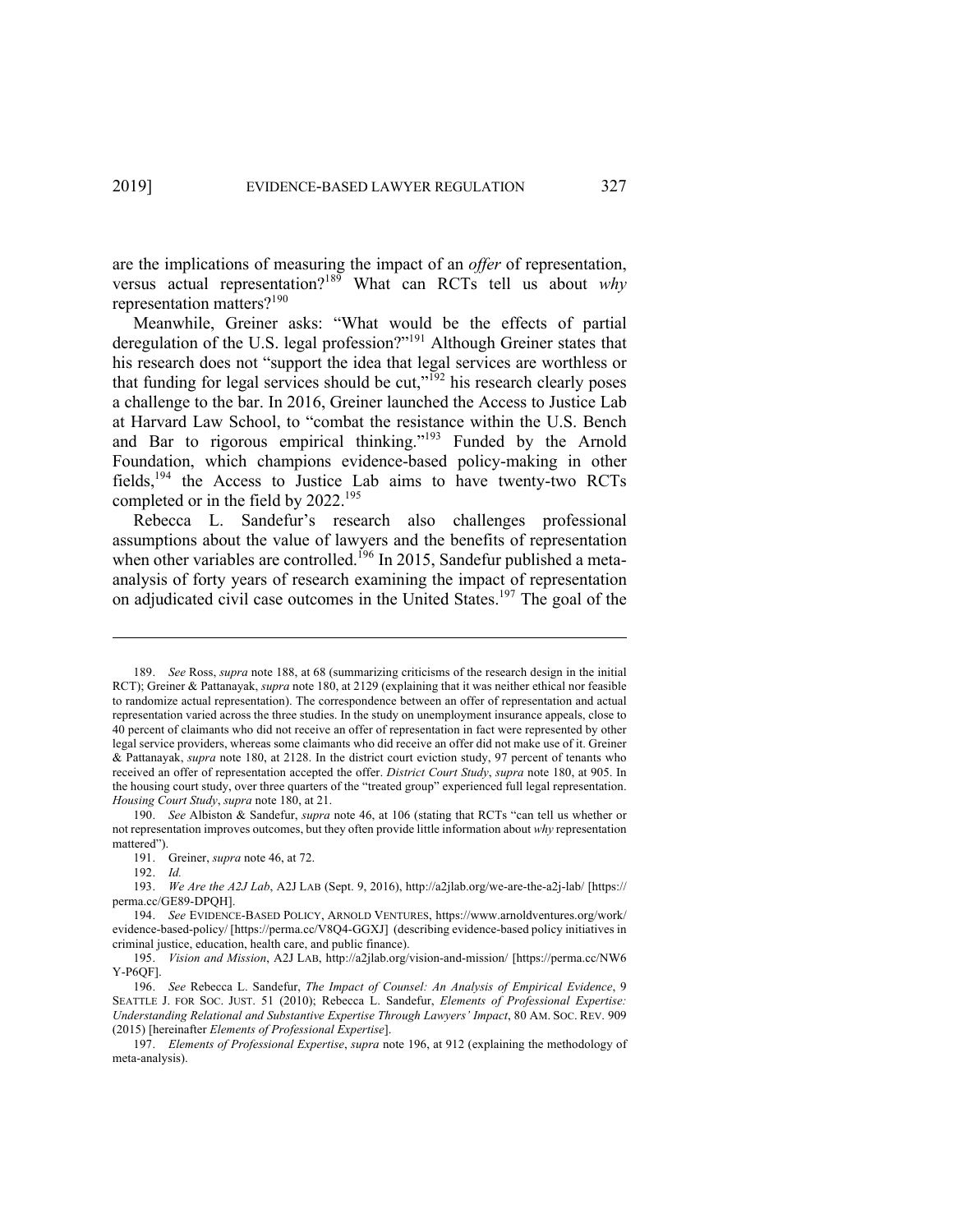analysis was to bring clarity to a literature "bedeviled by a lack of clear theory and inconsistencies in research design," in order to get at the question of *why* legal representation matters. 198

Sandefur found that the impact of representation by a lawyer is "notable when . . . compared to that of nonlawyer advocates and spectacular when compared to lay people's attempts at self-representation."<sup>199</sup> However, in the kinds of cases studied, lawyers' impact came primarily from "managing relatively simple legal procedures" or navigating "rarefied interpersonal" relationships, rather than from substantive legal knowledge.<sup>200</sup> Lawyers' impact was greatest in high-volume, adversarial settings in which cases are typically "treated perfunctorily or in an ad hoc fashion by judges, hearing officers, and clerks."<sup>201</sup> In such contexts, the presence of lawyers appears to improve case outcomes primarily by encouraging courts to "follow their own rules."<sup>202</sup> This finding points to state court practices as an important source of the access to justice problem, $^{203}$  and challenges the justifications for lawyers' monopoly over routine litigation.<sup>204</sup>

Sandefur's research also challenges conventional wisdom about individuals' demand for lawyers, and the characterization of the access to justice crisis in terms of access to lawyers.<sup>205</sup> Sandefur argues that this characterization "comes from the bar."<sup>206</sup> Her research finds that most people with civil justice problems do not characterize their problems as "legal" and never consider using a lawyer, but rather rely on their own understanding and support networks to deal with the problem, or do nothing,

202. *Id.*

204. *Elements of Professional Expertise*, *supra* note 196, at 926 ("Litigation . . . is at the core of lawyer's professional jurisdiction. It is striking, therefore, that only modest levels and only some kinds of legal expertise may be required in many kinds of ordinary litigation.").

205. Rebecca L. Sandefur, *Access to What?*, 148 DÆDALUS 49, 50 (2019).

206. *Id.* at 50 ("The definition of the crisis as one of unmet legal need comes from the bar... Lawyers' fundamental interest is in maintaining their rights to define and diagnose people's problems as legal, and to provide the services that treat them.").

<sup>198.</sup> *Id.* at 909, 924.

<sup>199.</sup> *Id.* at 924.

<sup>200.</sup> *Id.* at 926.

<sup>201.</sup> *Id.* at 925.

<sup>203.</sup> *See* Rebecca L. Sandefur, *What We Know and Need to Know About the Legal Needs of the Public*, 67 S.C. L. REV. 443, 456 (2016) ("Some courts are, frankly, lawless: judges and other court staff behave in ways that are inconsistent with the law's requirements."); *see also* Colleen F. Shanahan & Anna E. Carpenter, *Simplified Courts Can't Solve Inequality*, 148 DÆDALUS 128, 130 (2019) (arguing that state civil courts are being asked to address social and economic needs wrought by rising inequality that they are "neither designed nor equipped to address"); Jessica K. Steinberg, *Demand Side Reform in the Poor People's Court*, 47 CONN. L. REV. 741 (2015) (calling for greater attention to "demand side" reforms in the lower civil courts).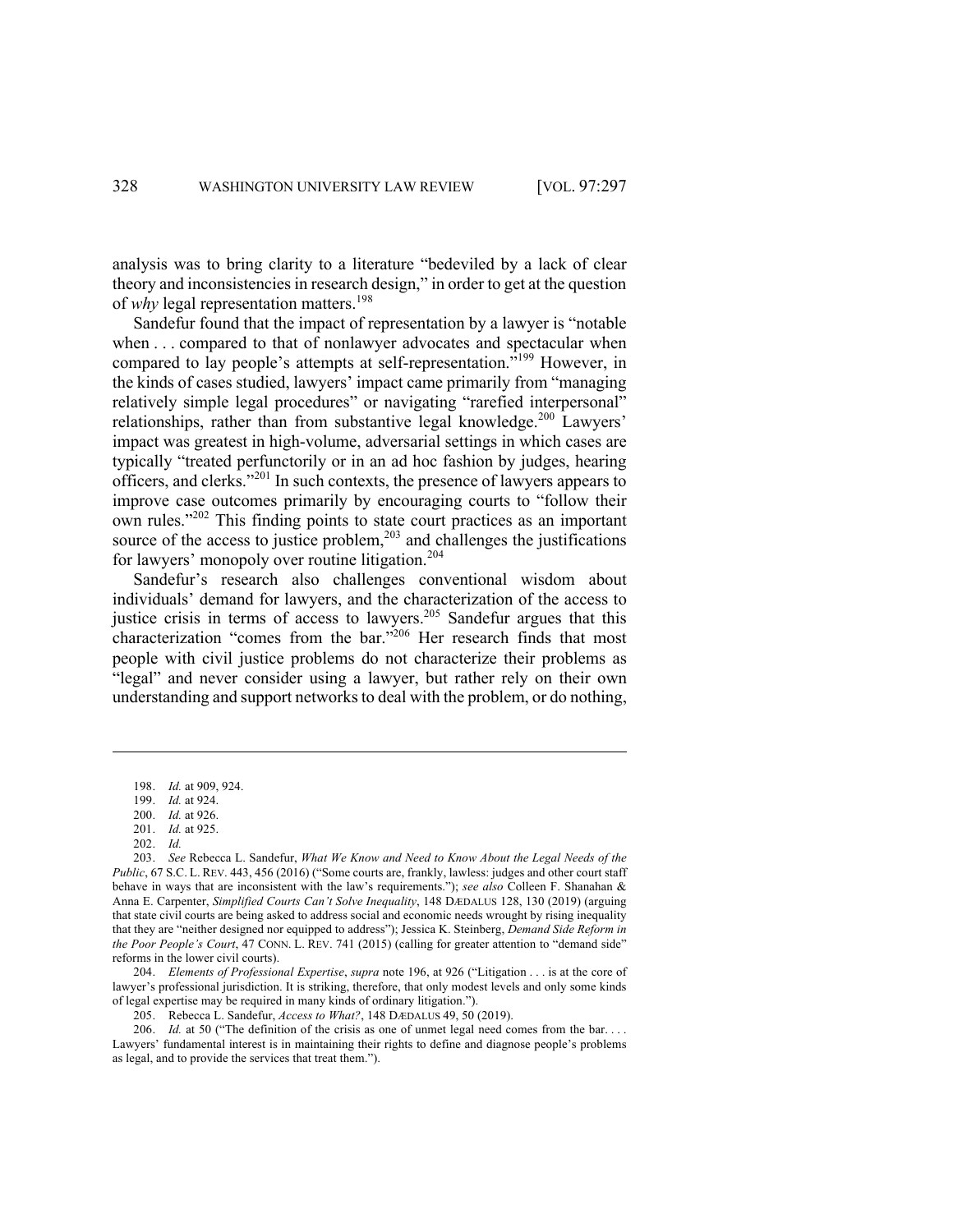even when the potential stakes are high.<sup>207</sup> Moreover, the cost of legal services plays a surprisingly limited role in such decisions.<sup>208</sup> The most common reason that people do not turn to lawyers is that they believe they already understand their situation and the options for handling it.<sup>209</sup> Sometimes people are correct in these judgments and sometimes they are "disastrously wrong."<sup>210</sup> But Sandefur urges the research community to step back from the bar's assumption that people need access to *lawyers*, and instead focus on the "empirical question: what assistance do people  $need?$ <sup>211</sup>

Sandefur is leading a national effort to advance this research agenda, with collaborators in academia, $^{212}$  government, $^{213}$  and research institutions, such as the American Bar Foundation, $214$  the National Science

<sup>207.</sup> ACCESSING JUSTICE, *supra* note 148, at 11–12 (finding that individuals rarely turn to lawyers or courts to handle their civil justice problems); *Money Isn't Everything*, *supra* note 148, at 236 (discussing the "pervasive alegality" of Americans' responses to civil justice problems); Sandefur, *supra* note 149, at 112 (finding that the most common response to non-trivial civil justice problems is to do nothing, especially among the poor).

<sup>208.</sup> ACCESSING JUSTICE, *supra* note 148, at 13 (finding that cost was a reason for not seeking assistance in only 17 percent of cases); *Money Isn't Everything*, *supra* note 148, at 237 (studying civil justice problems in moderate-income households and finding that cost was a reason for not seeking legal assistance in only 6 percent of cases).

<sup>209.</sup> Sandefur, *supra* note 205, at 51.

<sup>210.</sup> *Id.* at 52.

<sup>211.</sup> *Id.* at 50.

<sup>212.</sup> *See, e.g.*, Scott L. Cummings & Rebecca L. Sandefur, *Beyond the Numbers: What We Know—and Should Know—About American Pro Bono*, 7 HARV. L. & POL'Y REV. 83, 85 (2013) (discussing new measurement initiatives in pro bono research); P. Pleasence et al., *Apples and Oranges: An International Comparison of the Public's Experience of Justiciable Problems and the Methodological Issues Affecting Comparative Study*, 13 J. EMPIRICAL LEGAL STUD. 50 (2016) (comparative analysis of civil justice research in fifteen different countries); Albiston & Sandefur, *supra* note 46, at 103 (calling for "a research agenda that steps back from lawyers and legal institutions to explore . . . more radical, but potentially more effective, solutions").

<sup>213.</sup> *See, e.g.*, U.S. DEP'T OF JUSTICE, WHITE HOUSE LEGAL AID INTERAGENCY ROUNDTABLE: CIVIL LEGAL AID RESEARCH WORKSHOP REPORT 48 (2016) (calling for a federal civil legal aid research agenda); Rebecca L. Sandefur, *Paying Down the Civil Justice Data Deficit: Leveraging Existing National Data Collection*, 68 S.C. L. REV. 295, 303–04 (2016) (identifying strategies for using existing government data to learn more about civil justice issues).

<sup>214.</sup> *See, e.g.*, REBECCA L. SANDEFUR & AARON C. SMYTH, ACCESS ACROSS AMERICA: FIRST REPORT OF THE CIVIL JUSTICE INFRASTRUCTURE MAPPING PROJECT (2011) [hereinafter ACCESS ACROSS AMERICA]. Sandefur is a Faculty Fellow at the American Bar Foundation, where she founded and leads the Foundation's Access to Justice research initiative. *See Faculty Fellows: Rebecca Sandefur*, AM. B. FOUND., http://www.americanbarfoundation.org/faculty/profile/31 [https://perma.cc/KHQ9-PK S5].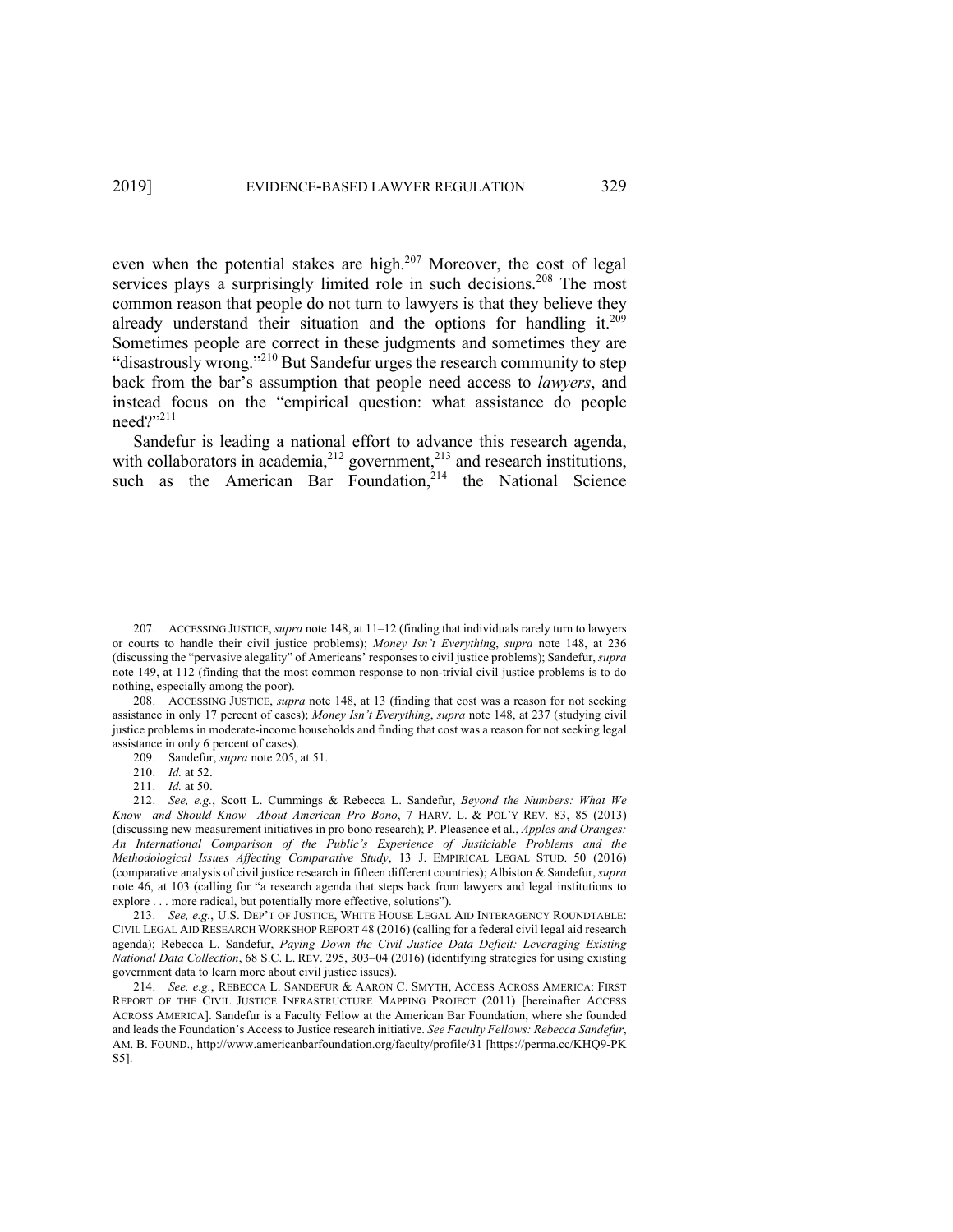Foundation,<sup>215</sup> the National Center for State Courts,<sup>216</sup> and the American Academy of Arts and Sciences.<sup>217</sup> The goal of these efforts is to build an evidence base about the most effective and efficient solutions to common civil justice problems, by identifying where lawyers are needed—and where they are not. As Sandefur writes:

Resolving justice problems lawfully does not always require lawyers' assistance. Evidence shows that only some of the justice problems experienced by the public benefit from lawyers' services or other legal interventions, while others do not. That is because such intervention is excessive or because it might be the wrong treatment for the problem. This finding holds true whether the outcome of interest is benefits to society or benefits to a person with a problem.<sup>218</sup>

#### *C. The Role of the Bar?*

The organized bar is largely absent from this expanding conversation and poorly equipped to contribute. Most state bar associations have no research capacity or function.<sup>219</sup> Although many collect basic information about their

<sup>215.</sup> *See, e.g.*, Albiston & Sandefur, *supra* note 46, at 102 (discussing a 2012 joint ABF-NSF workshop convening researchers and legal aid providers to develop an A2J research agenda); *Awards, Access to Civil Justice; June 2019 in Chicago, IL*, NAT'L SCI. FOUND., https://www.nsf.gov/awardsearch /showAward?AWD\_ID=1823791&HistoricalAwards=false [https://perma.cc/A46M-ASXU] (announcing a grant to promote A2J scholarship naming Rebecca Sandefur principal investigator and Alyx Mark and David Udell co-principal investigators).

<sup>216.</sup> *See* REBECCA L. SANDEFUR & THOMAS M. CLARKE, ROLES BEYOND LAWYERS: SUMMARY, RECOMMENDATIONS AND RESEARCH REPORT OF AN EVALUATION OF THE NEW YORK CITY COURT NAVIGATORS PROGRAM AND ITS THREE PILOT PROJECTS (2016) (evaluation of the "appropriateness, efficacy, and sustainability" of New York City's Navigator programs); Rebecca L. Sandefur & Thomas M. Clarke, *Designing the Competition: A Future of Roles Beyond Lawyers? The Case of the USA*, 67 HASTINGS L.J. 1467 (2016) (suggesting a framework for evaluating the functioning and impact of nonlawyer assistance programs); CLARKE & SANDEFUR, *supra* note 170 (evaluating the appropriateness, efficacy, and sustainability of Washington State's limited licensing program). Thomas M. Clarke is Vice President of Research and Technology, National Center for State Courts.

<sup>217.</sup> In 2018, the American Academy of Arts and Sciences launched a new project, "Making Justice Accessible: Data Collection and Legal Services for Low-Income Americans," led by Sandefur and political scientist John Mark Hansen. The goals of the project are to "identify the essential facts that should be collected about civil justice activity" and to "develop a set of data access standards to help guide the use of civil justice data for research purposes." *See Data Collection and Legal Services for Low-Income Americans*, AM. ACAD. ARTS & SCI., https://www.amacad.org/project/data-collection-andlegal-services-low-income-americans [https://perma.cc/7SM7-HXR5] [hereinafter AAAS Data Project]. The project is one of several related access to justice projects by the Academy. *See Making Justice Accessible: Designing Legal Services for the 21st Century*, AM. ACAD. ARTS & SCI., https://www .amacad.org/project/making-justice-accessible-designing-legal-services-21st-century [https://perma.cc/ G3WB-WYPV].

<sup>218.</sup> Sandefur, *supra* note 205, at 51.

<sup>219.</sup> Review of state bar websites (on file with author).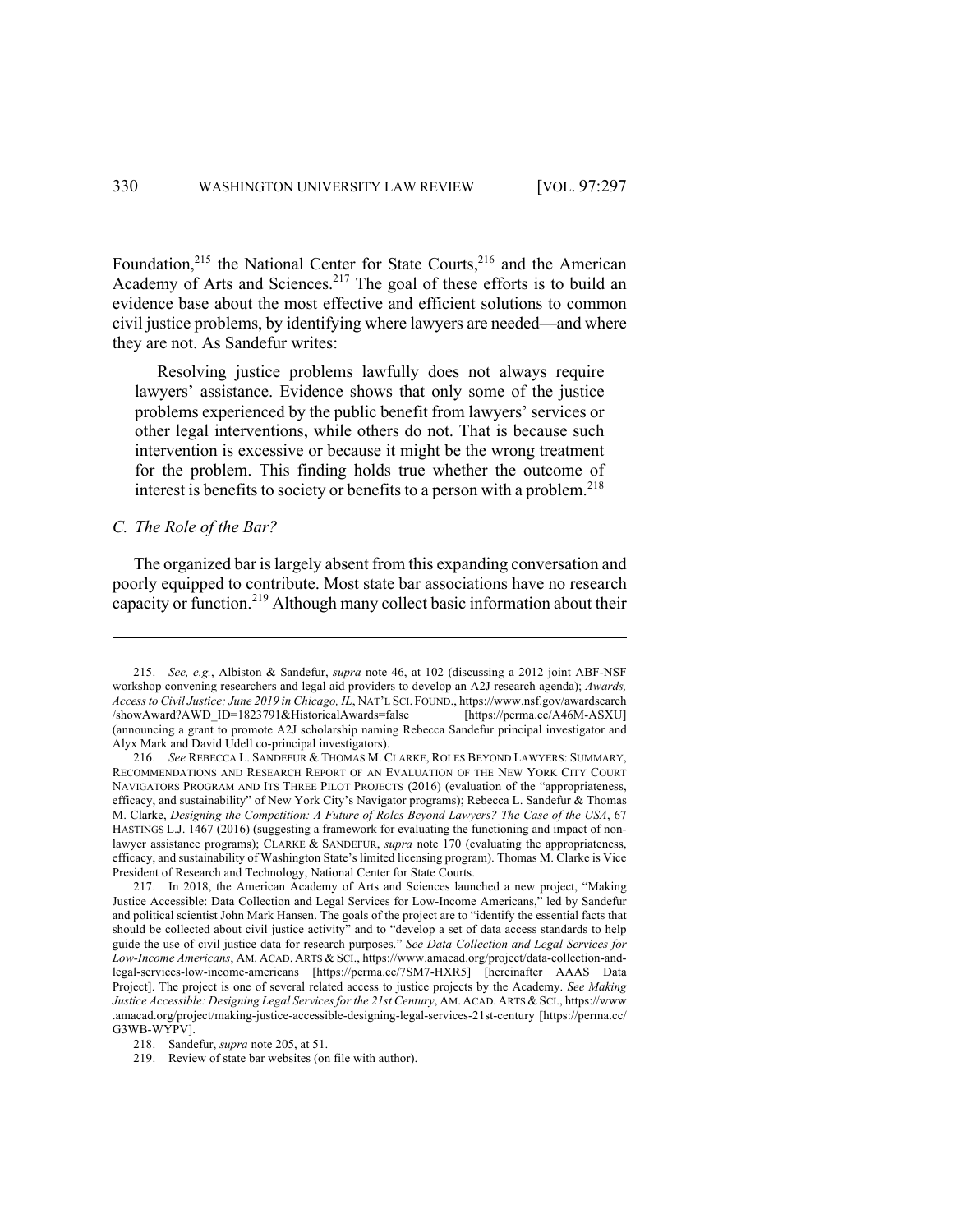own members, and some publish this information periodically or in annual reports, only California, Michigan, and Texas have dedicated research staff beyond a member database specialist.<sup>220</sup>

Most state disciplinary agencies also lack the capacity<sup>221</sup>—and  $inclination<sup>222</sup>$ —to provide systematic data about lawyer disciplinary activity, much less to proactively commission research to inform state regulatory policy.<sup>223</sup> For instance, while many lawyers view unauthorized practice as posing a threat to consumers,<sup>224</sup> most disciplinary agencies do not collect data about consumer harm from unauthorized practice, or the comparative incidence of harm from various authorized forms of service (such as limited scope services, pro bono services, legal aid, private practice, and so on).

The ABA Standing Committee on Ethics and Professional Responsibility, the primary body responsible for drafting and interpreting the Model Rules of Professional Conduct,<sup>225</sup> likewise has limited research

<sup>220.</sup> *See Principal Analyst (ORIA) San Francisco/Los Angeles*, ST.B.CAL., http://www.calbar.ca. gov/About-Us/Jobs-Opportunities/San-Francisco/Principal-Analyst-ORIA [https://perma.cc/X9HB-YJ WY] (stating that the office is responsible for "ensuring excellence, efficiency, accountability and compliance in State Bar operations, as well as serving as the Bar's primary source for research and data analysis"); *Research & Reports*, ST. B. MICH., https://www.michbar.org/opinions/content [https://perma .cc/CJP7-QPKW] (providing an index of research on state bar demographics and the economics of law practice); *Research & Analysis*, ST. B. TEX., https://www.texasbar.com/AM/Template.cfm?Section=Re search\_and\_Analysis&Template=/CM/HTMLDisplay.cfm&ContentID=39265 [https://perma.cc/SRU5 -C8NW] (stating that "[t]he Department of Research and Analysis provides research for all State Bar of Texas departments, committees, and the board of directors," as well as "for many other audiences like the media, the public, and our schools"). The Texas State Bar Department of Research and Analysis also invites "special requests for survey and report generation on data not readily available or normally collected by the State Bar." *Id.*

<sup>221.</sup> *See* ABA COMM'N ON EVALUATION OF DISCIPLINARY ENFORCEMENT, REPORT TO HOUSE OF DELEGATES xxii (1991) (finding that disciplinary agencies "have not kept pace with the growth of the profession"); ABA CTR. FOR PROF'L RESPONSIBILITY, SURVEY ON LAWYER DISCIPLINE SYSTEMS (2016), https://www.americanbar.org/content/dam/aba/administrative/professional\_responsibility/2016 sold results.authcheckdam.pdf [https://perma.cc/8YBJ-H45H] (reporting statistics on disciplinary agencies' caseloads, staffing, and budget).

<sup>222.</sup> *See* Leslie C. Levin, *The Case for Less Secrecy in Lawyer Discipline*, 20 GEO. J. LEGAL ETHICS 1, 1 (2007) ("[I]n many jurisdictions, discipline complaints, discipline files, and even many discipline sanctions are private. Even states with relatively 'public' disciplinary processes shield much information from the public."); BARTON, *supra* note 14, at 138 (observing that attorney discipline is underfunded and, in most states, "the process is secret").

<sup>223.</sup> *See* Laurel S. Terry, *The Power of Lawyer Regulators to Increase Client & Public Protection Through Adoption of a Proactive Regulation System*, 20 LEWIS & CLARK L. REV. 717, 723 (2016) (stating that "it is common for the lawyers who regulate lawyers . . . to define their mission in terms of lawyer *discipline*, rather than lawyer *regulation*").

<sup>224.</sup> *See* Rhode & Ricca, *supra* note 7, at 2593–94 (discussing lawyers' perceptions of risks to consumers).

<sup>225.</sup> *See* MODEL RULES OF PROF'L CONDUCT (AM. BAR ASS'N 1983); ABA STANDING COMM. ON ETHICS & PROF'L RESPONSIBILITY, https://www.americanbar.org/groups/professional\_responsibilit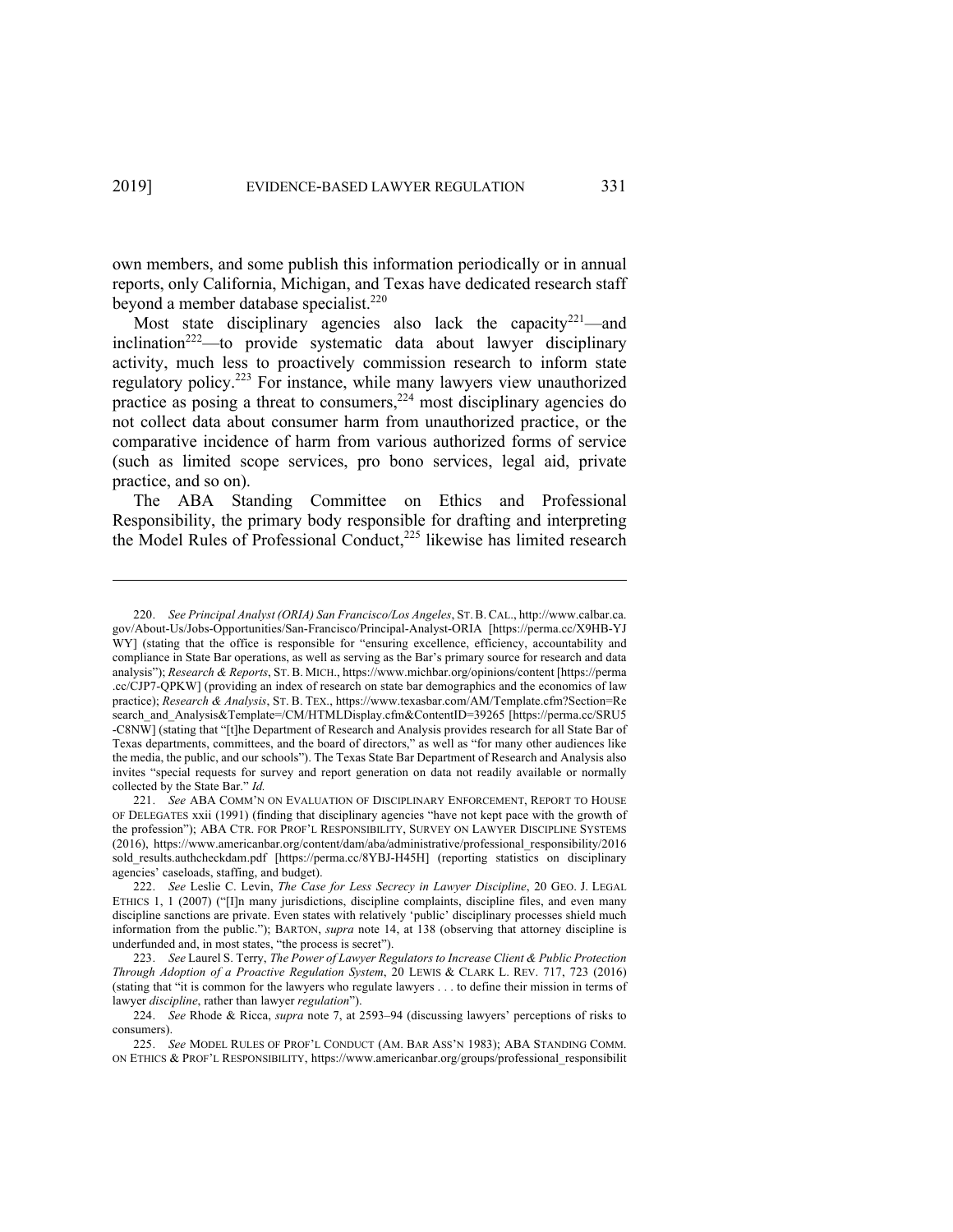capacity and no organized research agenda, but rather relies on sporadic efforts by other ABA committees and special commissions, which in turn have only incidental attachments to evidence-based policy-making. The ABA Center for Professional Responsibility, which maintains "numerous resources relating to ethics, professionalism, client protection, [and] professional discipline,"<sup>226</sup> including a national data bank on (public) lawyer discipline,<sup>227</sup> does not have a dedicated research function, but rather focuses on aggregating existing information and fostering communication among bar organizations and regulatory agencies.<sup>228</sup>

Even the ABA Commission on the Future of Legal Services, which emphasized the importance of data and research in its findings and recommendations, $229$  made no effort to institutionalize evidence-based policy-making by the ABA. Instead, it lobbied the ABA to establish a Center for Innovation, to "[e]ncourage and accelerate innovations that improve the affordability, effectiveness, efficiency, and accessibility of legal services."<sup>230</sup> Although the ABA has highlighted the Center for Innovation in executive reports<sup>231</sup> and on social media,  $2^{32}$  recent budget cuts and a "massive restructuring"<sup>233</sup> of ABA entities mean that future Center initiatives "depend to a significant degree on philanthropic support."<sup>234</sup>

y/committees\_commissions/ethicsandprofessionalresponsibility.html [https://perma.cc/VSL2-ZM9G] (discussing the role and activities of the Standing Committee). The ABA House of Delegates has the ultimate authority to adopt and amend model rules and regulations. *See* MODEL RULES OF PROF'L CONDUCT Preface (AM. BAR ASS'N 2018) (discussing the House of Delegates' role).

<sup>226.</sup> *Resources*, ABA CTR. FOR PROF'L RESPONSIBILITY, https://www. americanbar.org/groups/ professional\_responsibility/resources/ [https://perma.cc/M5P3-KLEH].

<sup>227.</sup> *National Lawyer Regulatory Data Bank*, ABA CTR. FOR PROF'L RESPONSIBILITY (Sept. 10, 2018), https://www.americanbar.org/groups/professional\_responsibility/services/databank/ [https://per ma.cc/569M-CNFG].

<sup>228.</sup> *Committees and Commissions*, ABA CTR. FOR PROF'L RESPONSIBILITY, https://www.ameri canbar.org/groups/professional\_responsibility/committees\_commissions/ [https://perma.cc/US89-8YK J].

<sup>229.</sup> *See supra* notes 133–134 and accompanying text.

<sup>230.</sup> *About Us*, ABA CTR. FOR INNOVATION, https://www.americanbar.org/groups/centers\_com missions/center-for-innovation/AboutUs/ [https://perma.cc/BRT2-PQF6] (stating the Center's mission).

<sup>231.</sup> *See, e.g.*, Jack L. Rives, *Embracing Innovation: Adapting to Change is Essential for Law Practitioners*, ABA J. (Feb. 21, 2017, 3:50 AM), http://www.abajournal.com/magazine/article/embraci ng\_innovation\_law\_practitioners [https://perma.cc/FP2K-GUMD].

<sup>232.</sup> *See, e.g.*, ABA CTR. FOR INNOVATION (@ABAInnovation), TWITTER, https://twitter.com/a bainnovation.

<sup>233.</sup> Lee Rawles, *Massive Restructuring at the ABA Will Rehouse Entities Under 9 Centers*, ABA J. (Apr. 5, 2018, 12:49 PM), http://www.abajournal.com/news/article/massive\_restructuring\_at\_the\_aba \_will\_rehouse\_entities\_under\_9\_centers\_and [https://perma.cc/9KXJ-LKYY] (announcing a "massive restructuring" and staff cuts).

<sup>234.</sup> ABA CTR. FOR INNOVATION, http://abacenterforinnovation.org/about [https://perma.cc/3CL W-LMB2]; *see also* Roger Smith, *ABA Center for Innovation: A New Kid on the Block Struggling for Space?*, LAW, TECH. & ACCESS TO JUST. (Jan. 3, 2018), https://law-tech-a2j.org/innovation/975/ [https://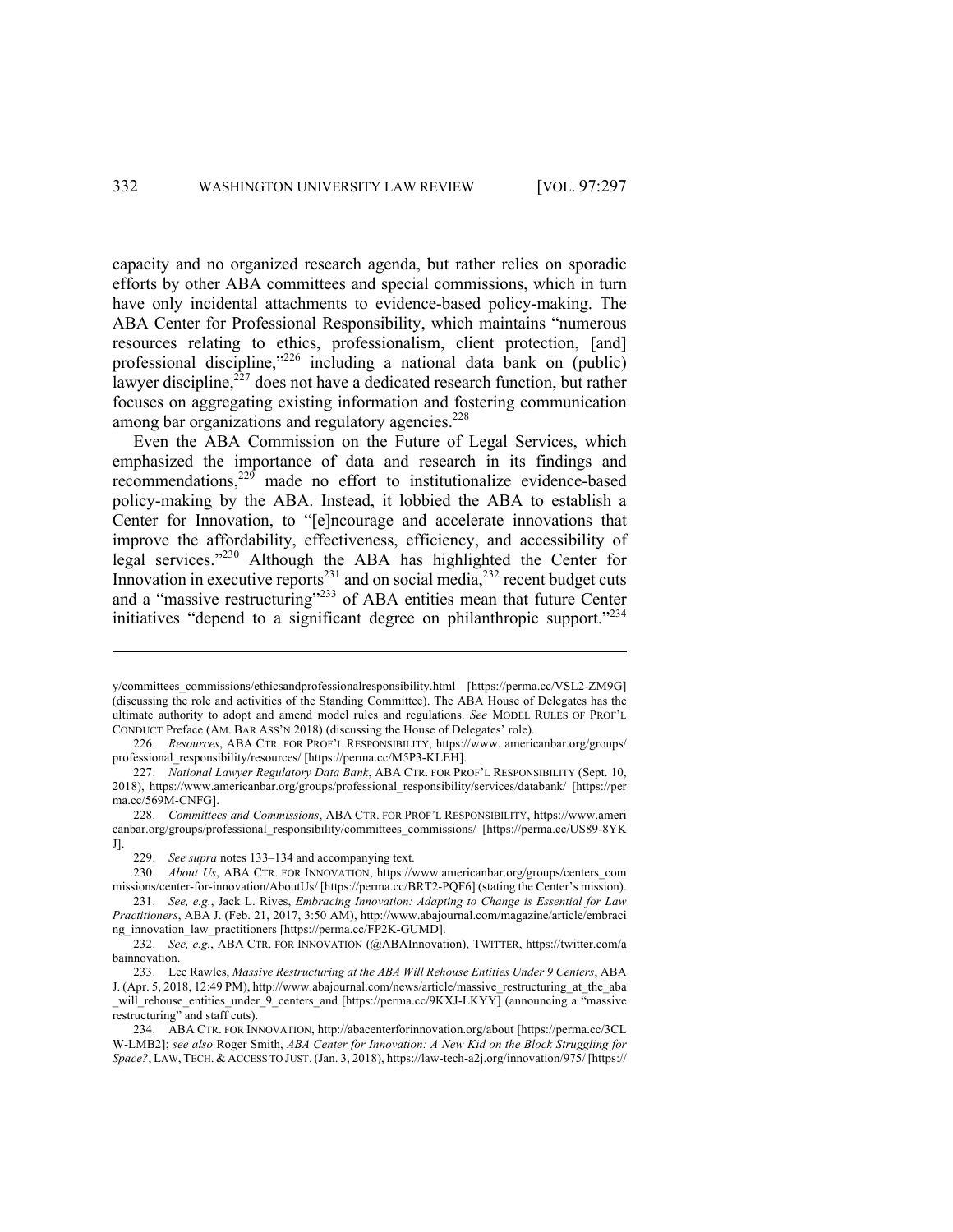Meanwhile, the American Bar Foundation (ABF), whose mission is to conduct "rigorous empirical research on law, legal processes, and legal institutions,<sup>"235</sup> is made up of scholars with their own research agendas that, with the exception of Sandefur's, only occasionally overlap with questions about lawyer regulation. $^{236}$ 

Yet the bar's perspective is important for the theoretical development of evidence-based lawyer regulation. Featherbedding aside, the value of lawyers' services and the benefits of fiduciary regulation are not necessarily intuitive or readily apparent to non-specialists, or even law-trained researchers.<sup>237</sup> Even among lawyers, specialists and non-specialists may have different perspectives about how the quality of legal services should be measured and regulated;<sup>238</sup> and proponents of market liberalization, too, remain concerned about service quality and consumer protection from predatory practices.<sup>239</sup> Indeed, in the face of increasing economic inequality and the use of automated and/or fraudulent processes by lenders and landlords, concerns about predation-at-scale should be at the top of researchers' lists.240

The bar's investment is also important for increasing research capacity and access. Researchers benefit enormously from collaboration with legal service providers, who can facilitate field access and help define questions

perma.cc/V48E-74Z3] (discussing the effects of ABA budget cuts on the Center for Innovation). As a result of the restructuring, the Center for Innovation is now part of the Center for Access to Justice and the Profession, along with the Standing Committees on Ethics and Professional Responsibility, Professional Discipline, and Legal Aid and Indigent Defense. Rawles, *supra* note 233.

<sup>235.</sup> *Our Mission*, AM. B. FOUND., http://www.americanbarfoundation.org/about/mission.html [h ttps://perma.cc/QPE7-V8QE].

<sup>236.</sup> *Research Community*, AM. B. FOUND., http://www.americanbarfoundation.org/faculty/Rese archCommunity.html [https://perma.cc/5S5Q-GMWS].

<sup>237.</sup> *See* Chambliss, *supra* note 175, at 55–56 (discussing "the benchmark problem" in legal ethics research).

<sup>238.</sup> *Id.* at 54.

<sup>239.</sup> *See* Will Hornsby, *CodeX FutureLaw 2014: Ethics*, ELAWYERING BLOG (May 16, 2014) (cautioning proponents of deregulation to "[b]e careful what you wish for" and raising concerns about industry capture of routine legal services); Perlman, *supra* note 42, at 103 (discussing the need for consumer protections under a liberalized regulatory regime).

<sup>240.</sup> *See, e.g.*, Frank Pasquale, *The Real Barriers to Access to Justice: A Labor Market Perspective*, LAW & POL. ECON. (Apr. 2, 2018), https://lpeblog.org/2018/04/02/the-real-barriers-to-acce ss-to-justice-a-labor-market-perspective/ [https://perma.cc/SK26-EZK3] ("Make lawyers as cheap and skilled as you want—they can't help victims access justice if the laws themselves are systematically slanted against them. The same goes for #legaltech: I expect every innovation to, say, create apps to help the evicted to be overwhelmed by a tsunami of money backing services like ClickNotices."); Emily S. Taylor Poppe, *Why Consumer Defendants Lump It*, 14 NW. J.L. & SOC. POL'Y 149 (2019) (discussing the causes and consequences of consumer inaction in residential foreclosure proceedings); Jessica K. Steinberg, *A Theory of Civil Problem-Solving Courts*, 93 N.Y.U. L. REV. 1579, 1601–02 (discussing fraudulent practices such as "robo-signing" and "sewer service" by lenders and landlords).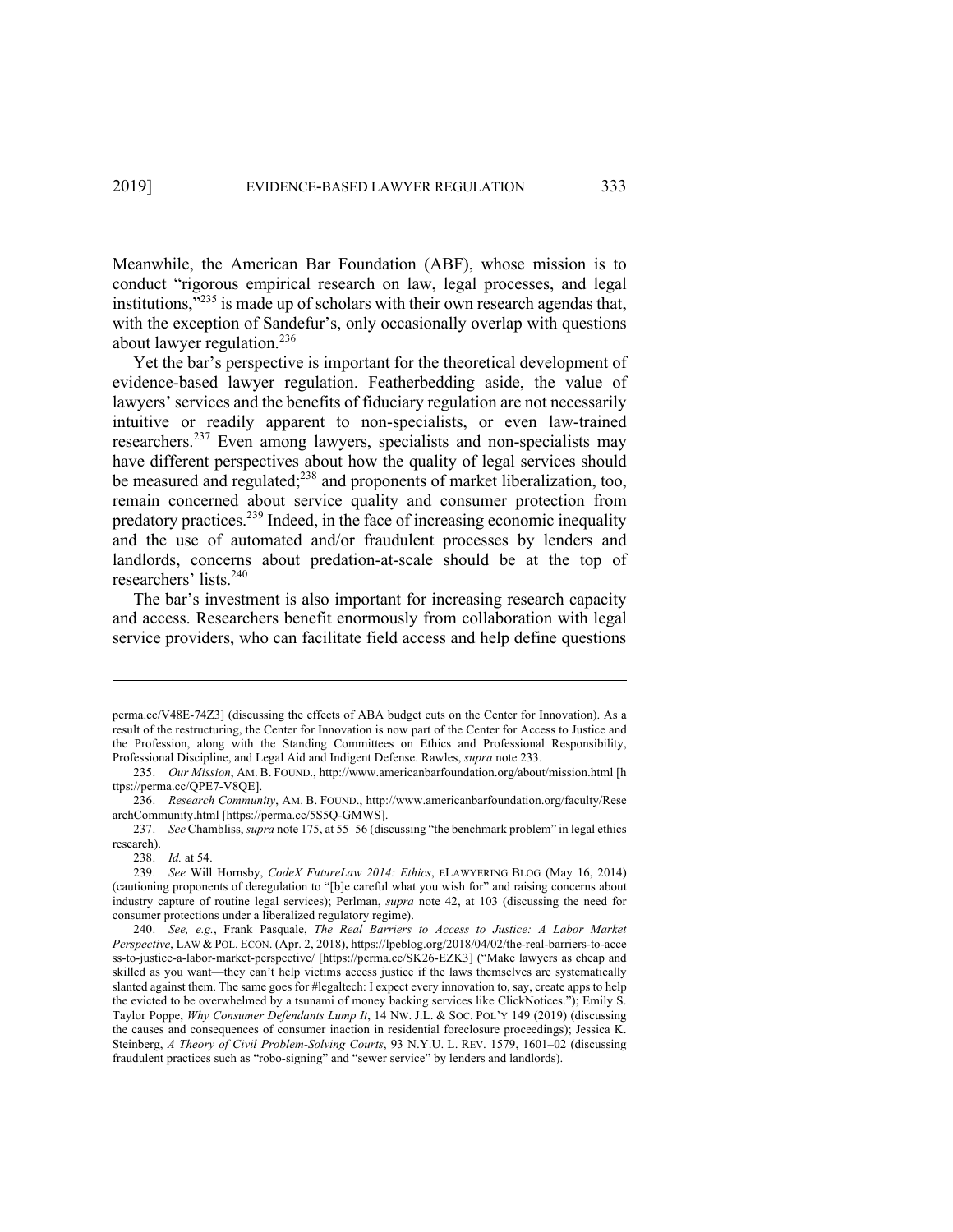and priorities for research.<sup>241</sup> Providers and regulators, likewise, have much to gain from independent researchers, who can help define input and outcome measures, identify blind spots, and secure research funding.242

Critics may be skeptical that the organized bar will embrace independent research, much less comparative research, which threatens some lawyers' economic self-interest. $243$  Social scientists, meanwhile, may discount the value of "evaluation research," which takes research questions as given and therefore is a limited vehicle for theoretical development and critique.<sup>244</sup> But the pressure for evidence-based lawyer regulation is increasing and the social scientists are at the table. From an advocacy standpoint, the burden of production has shifted to the bar to support claims about the unique value of lawyers, based on evidence that is accessible to others, including competitors and external regulators.

The bar, collectively, has every interest in joining this conversation, by signaling a normative commitment to evidence-based policy-making and building the profession's capacity to contribute to relevant research. Part III suggests strategies for institutionalizing this commitment and overcoming regulatory capture within the profession.

# III. INSTITUTIONALIZING EVIDENCE-BASED SELF-REGULATION

This Part calls for a paradigm shift in professional self-regulation, from policy-making based on assumptions about the value of lawyers' services to policy-making based on data and research. The first step is a normative and political one: the profession needs to commit to the *idea* of evidencebased regulation and begin to turn its attention to what types of data and

<sup>241.</sup> *See* Chambliss et al., *supra* note 46, at 199 (discussing the benefits of collaboration between researchers and legal service providers and reviewing examples).

<sup>242.</sup> *Id.*; *see also* Abel, *supra* note 44, at 305 (discussing the benefits of working with nonlawyer researchers to identify challenges faced by self-represented litigants); SELF-REPRESENTED LITIGATION NETWORK, TOUR GUIDE: A SELF-GUIDED TOUR OF YOUR COURTHOUSE FROM THE PERSPECTIVE OF A SELF-REPRESENTED LITIGANT 5 (Apr. 2008) ("[A] judge or administrator may not even observe barriers that may exist for uninitiated members of the public . . . ."); Margaret Middleton et al., *Lessons Learned by an Interdisciplinary Research Team Evaluating Medical-Legal Partnership with the Department of Veterans Affairs*, 68 S.C. L. REV. 311, 312 (2016) (discussing an interdisciplinary study of medical legal partnerships funded by the Bristol-Myers Squibb Foundation).

<sup>243.</sup> *See* Greiner & Matthews, *supra* note 182, at 2 (arguing that the U.S. legal profession is "hostile to objective, rigorous, scientific evidence" about the effectiveness of legal services); Deborah L. Rhode, *Professional Integrity and Professional Regulation: Nonlawyer Practice and Nonlawyer Investment in Law Firms*, 39 HASTINGS INT'L & COMP. L. REV. 111, 111 (2016) (arguing that the profession has a fundamental conflict of interest in the regulation of the legal services market).

<sup>244.</sup> *See* Austin Sarat & Susan Silbey, *The Pull of the Policy Audience*, 10 LAW & POL'Y 97, 97– 99 (1988) (urging sociolegal scholars to remain independent from policy makers' definitions and goals when framing research questions); Albiston & Sandefur, *supra* note 46, at 104–05 (calling on access to justice researchers to move beyond evaluation research).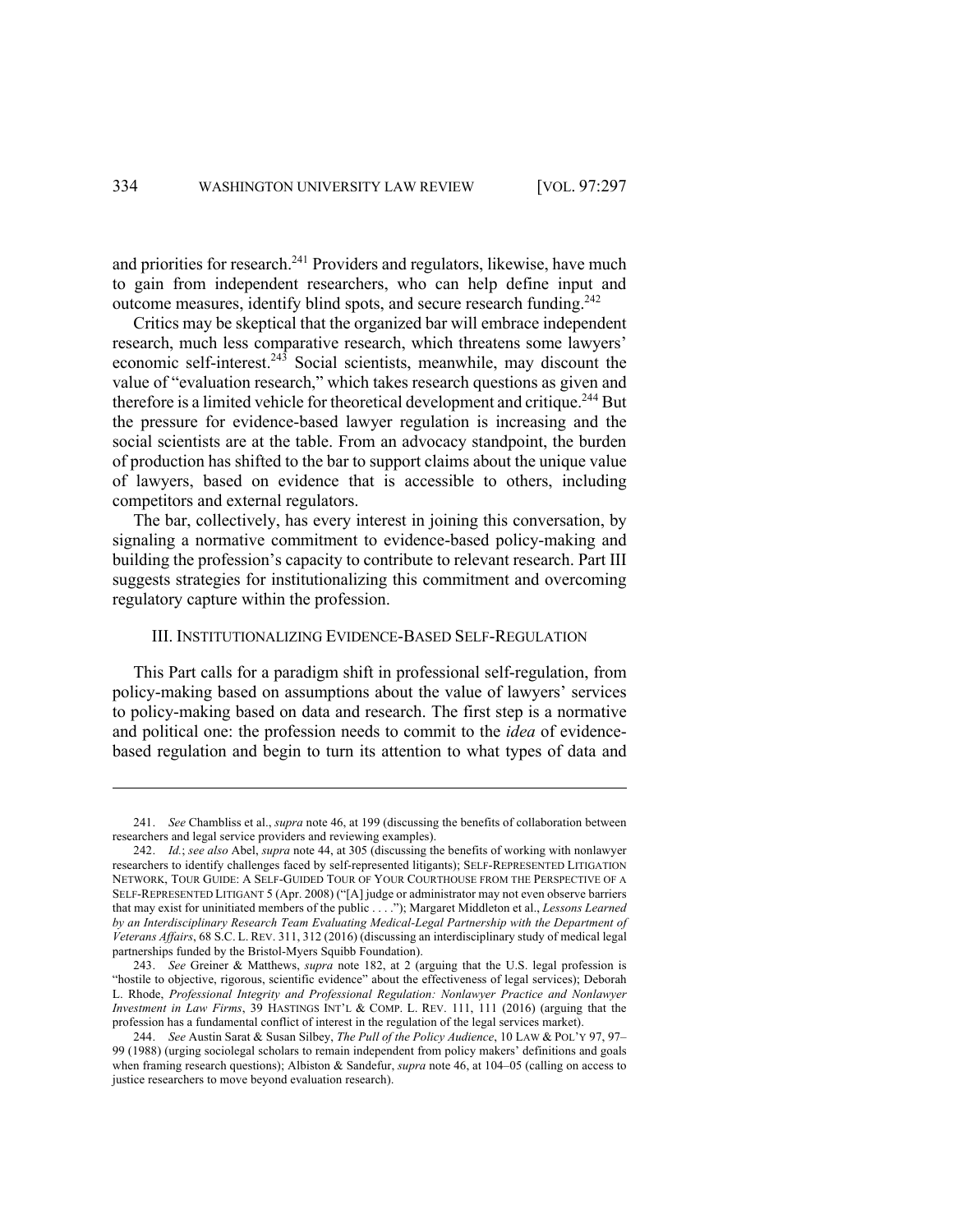research are needed. This means recognizing and promoting the value of evidence-based policy-making within the institutions responsible for professional socialization and self-regulation, such as state supreme courts, law schools, and bar associations.

The profession's authority over the regulation of legal services also will require material investments and proactive, sustained collaboration between bar leaders, regulators, legal services providers, and researchers. State courts and bar associations are not well positioned to conduct systematic original research (although some law schools may be). But courts and bar leaders can work to improve data collection, facilitate researchers' access to data, serve as subject matter experts, and educate lawyers about research findings and debates. Fortunately, national, coordinated efforts to improve research infrastructure are ongoing and some promising collaborations are underway.

### *A. State Supreme Courts*

Advancing the normative and political project of "evidence-based lawyer regulation" depends most immediately on state judicial leadership. State supreme courts ultimately control the content of professional regulation and the enforcement of lawyers' monopoly over the practice of law. Following *N.C. Dental*, state supreme courts should provide "active supervision" of anticompetitive bar activity<sup>245</sup> and, more generally, signal support for an evidence-based, public-spirited approach.

In South Carolina, for instance, while the bar has been aggressive in challenging commercial providers and opining against lawyers' participation in new forms of legal marketing,<sup>246</sup> the judiciary has been public-focused in responding to market innovations. In 2012, the South Carolina Bar mounted a UPL campaign against LegalZoom, but a judicial referee held that basic document automation does not constitute the

<sup>245.</sup> *N.C. Dental*, 135 S. Ct. 1101, 1117 (2015) ("If a State wants to rely on active market participants as regulators, it must provide active supervision . . . ."); *see supra* notes 103–115 (arguing that the logic of "active supervision" requires substantive, evidence-based review of anticompetitive regulation).

<sup>246.</sup> *See, e.g.*, South Carolina Bar, Ethics Advisory Op. 09-10 (2009) (stating that a lawyer who claims a third party profile becomes responsible for its content, including client comments; but noting that "[t]his opinion does not take into consideration any constitutional-law issues regarding lawyer advertising"); South Carolina Bar, Ethics Advisory Op. 16-06 (2016) (stating that a commercial platform's "per service marketing fee" for lawyers violates professional rules against fee-sharing with non-lawyers).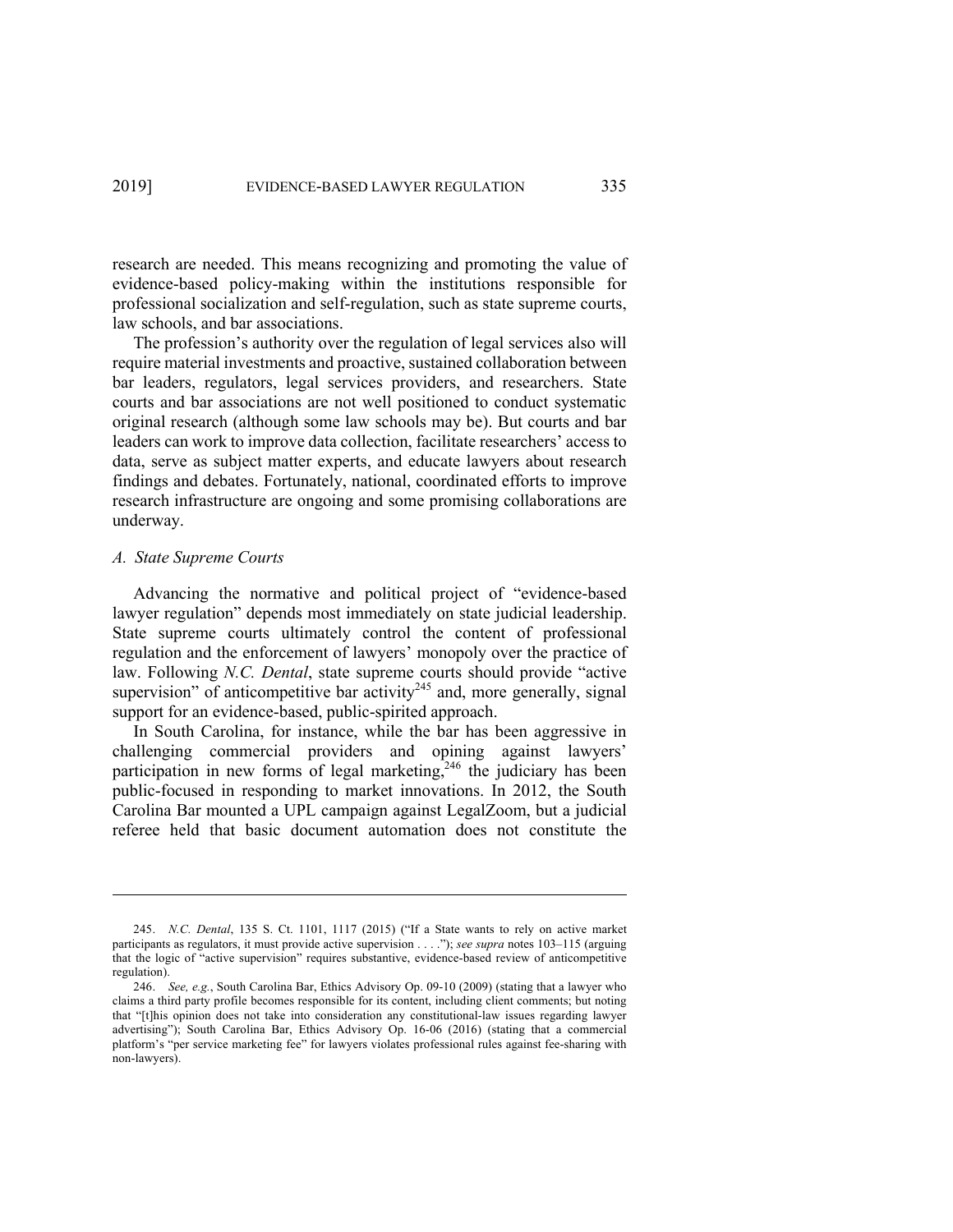unauthorized practice of law.<sup>247</sup> The Supreme Court of South Carolina's most recent UPL decision, concerning the use of document automation in real estate closings, reflects careful, fact-driven analysis of the potential for consumer harm and, in the absence of harm, eschews "unnecessary intrusion in the marketplace."248 In response to the bar's proposal to restrict the commercial delivery of legal forms,<sup>249</sup> the Supreme Court sought comments from experts on legal services delivery<sup>250</sup> and declined to adopt the proposed rule. 251

State courts are on the front lines of the access to justice crisis and appear to be increasingly sympathetic to calls for regulatory reform. Cuts in state court funding, coupled with increasing consumer distress, have filled state civil courts with self-represented parties<sup>252</sup> and led to experimentation with new forms of legal assistance. In Washington, for instance, Chief Justice Barbara Madsen was an early proponent of limited licensing in the family law context, and provided essential leadership in the creation of a limited licensing regime.<sup>253</sup> In New York, Chief Judge Jonathan Lippman spearheaded a Court Navigator program to provide specialized lay assistance in New York City housing and civil courts.254 Notably, in both

<sup>247.</sup> Medlock v. LegalZoom.Com, Inc, No. 2012-208067, 2013 S.C. LEXIS 362, at \*16 (Oct. 18, 2013) ("The South Carolina Supreme Court has recognized that its 'duty to regulate the legal profession is not for the purpose of creating a monopoly for lawyers, or for their economic protection; instead, it is to protect the public . . . .'" (quoting Linder v. Ins. Claims Consultants, Inc., 560 S.E.2d 612, 622  $(2002))$ ).

<sup>248.</sup> Boone v. Quicken Loans, Inc., 803 S.E.2d 707, 716 (S.C. 2017).

<sup>[</sup>T]here is no allegation here of fault in connection with any title search, closing, disbursement or otherwise—Homeowners do not allege they were harmed in any way by the Quicken Loans model. . . . [W]e believe requiring more attorney involvement in cases such as this would belie the Court's oft-stated assertion that UPL rules exist to protect the public, not lawyers.

*Id.* at 716–17.

<sup>249.</sup> *See supra* notes 1–5 and accompanying text.

<sup>250.</sup> Letter from former ABA President William C. Hubbard, to Daniel E. Shearouse, Clerk of Court, Supreme Court of S.C. (Aug. 30, 2018) (on file with author); Letter from James J. Sandman, President of the Legal Servs. Corp., to Daniel E. Shearouse, Clerk of Court, Supreme Court of S.C. (Aug. 29, 2018) (on file with author).

<sup>251.</sup> Letter from Daniel E. Shearouse, Clerk of Court, Supreme Court of S.C., to David Michael Ross, Exec. Dir., S.C. Bar (Mar. 27, 2019) (on file with author).

<sup>252.</sup> *See* NAT'L CTR. FOR STATE COURTS, *supra* note 147, at iv (emphasizing the prevalence of self-represented litigants in state civil courts).

<sup>253.</sup> *See* Elizabeth Chambliss, *Law School Training for Licensed "Legal Technicians"? Implications for the Consumer Market*, 65 S.C. L. REV. 579, 588 (2014) (discussing Chief Justice Madsen's role); Brooks Holland, *The Washington State Limited License Legal Technician Practice Rule: A National First in Access to Justice*, 82 SUPRA 75, 90 (2013) (discussing the Washington State Bar Association's objections to limited licensing).

<sup>254.</sup> *See* Chambliss, *supra* note 253, at 592 (discussing the Navigator program and other New York initiatives to provide access to specialized non-lawyer assistance); JONATHAN LIPPMAN, N.Y. STATE UNIFIED COURT SYS., THE STATE OF THE JUDICIARY 2014: VISION AND ACTION IN OUR MODERN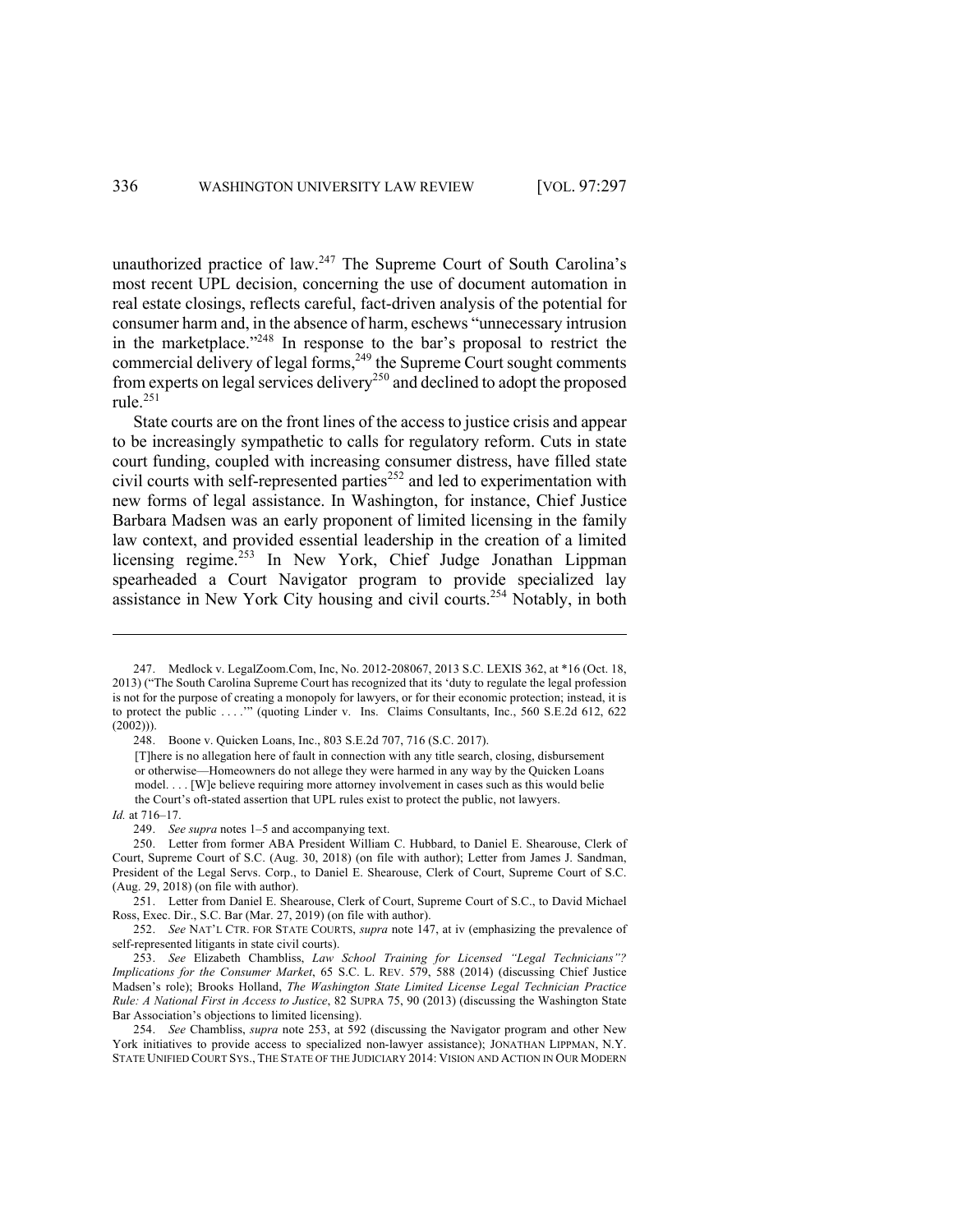states, the courts encouraged independent evaluation of these service initiatives, providing access and collaborating with researchers about research questions and design.<sup>255</sup>

In March 2019, the Supreme Court of Utah announced the formation of a collaborative working group to test innovative legal service models through use of a "regulatory sandbox," which permits innovations to be tested safely and "generates data to inform the regulatory process."<sup>256</sup> The goal of the working group is to optimize the regulatory structure for the delivery of legal services, by considering, among other things:

(1) loosening restrictions on lawyer advertising, solicitation, and fee arrangements, including referrals and fee sharing; (2) providing for broad-based investment and participation in business models that provide legal services to the public, including non-lawyer investment and ownership of these entities; and (3) creating a regulatory body under the auspices of the Utah Supreme Court to develop and implement a risk-based, empirically-grounded regulatory process for legal services. This body would also, potentially, solicit nontraditional sources of legal services, including non-lawyers, and allow them to test innovative legal service models and delivery systems  $\ldots$ .<sup>257</sup>

Judicial leaders in other states should pay attention to these developments and consider strategies for contributing to and coordinating related efforts. The Conference of Chief Justices and the Conference of State Court Administrators have passed numerous resolutions urging greater attention to access to justice, including support for "new or modified court rules and processes that facilitate access." $^{258}$  In 2016, the Conference

258. Conference of Chief Justices & Conference of State Court Administrators, Resolution 5, Reaffirming the Commitment to Meaningful Access to Justice for All, adopted as proposed by the

COURTS 8 (2014), https://www.nycourts.gov/ctapps/soj2014.pdf [https://perma.cc/FYT5-79QZ] (announcing the Navigator program).

<sup>255.</sup> *See* CLARKE & SANDEFUR, *supra* note 170 (evaluating the Washington State limited licensing program); SANDEFUR & CLARKE, *supra* note 216 (evaluating the New York City Navigator program).

<sup>256.</sup> SUPREME COURT OF UTAH, A MOVE TOWARD EQUAL ACCESS TO JUSTICE (Mar. 4, 2019), https://www.utahbar.org/wp-content/uploads/2019/03/A-Move-Toward-Equal-Access-3.pdf [https://pe rma.cc/RK4F-HBVU] (announcing the formation of the working group); *see also* JORGE GABRIEL JIMÉNEZ & MARGARET HAGAN, A REGULATORY SANDBOX FOR THE INDUSTRY OF LAW 2, http://www. legalexecutiveinstitute.com/wp-content/uploads/2019/03/Regulatory-Sandbox-for-the-Industry-of-Law .pdf [https://perma.cc/UFW2-QUS8] (calling for "a sandbox approach to regulatory reform that would allow changes to promote innovation and new business structures that improve access to justice to be tested safely").

<sup>257.</sup> SUPREME COURT OF UTAH, *supra* note 256.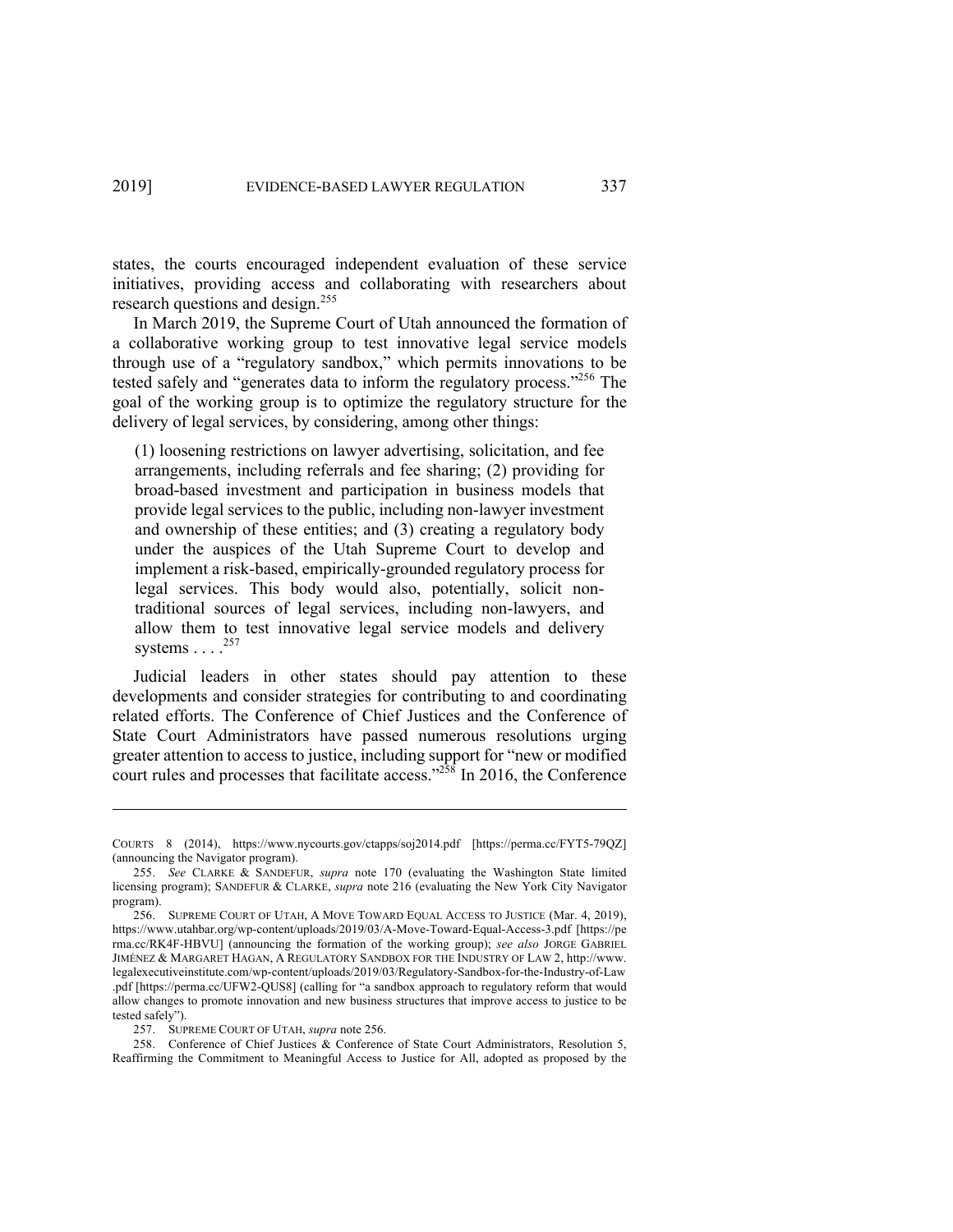of Chief Justices endorsed the ABA Model Regulatory Objectives.<sup>259</sup> In a 2019 essay, Chief Justice Nathan L. Hecht of Texas, a self-identified conservative, calls access to justice "an American idea, not a liberal one or a conservative one," and "simply good government."<sup>260</sup>

State judicial leaders should also encourage support for state access to justice commissions, which play an increasingly organized role in civil justice reform.261 Access to justice commissions have helped to increase state and private funding for civil legal aid,<sup>262</sup> promote evidence-based program assessment,<sup>263</sup> and develop best practices for legal aid funding.<sup>264</sup> State judicial leadership plays an important role in promoting access to

259. Conference of Chief Justices, Resolution 9, Recommending Consideration of ABA Model Regulatory Objectives for the Provision of Legal Services, adopted as proposed by the CCJ Professionalism and Competence of the Bar Committee at the Conference of Chief Justices 2016 Midyear Meeting (Feb. 3, 2016), https://ccj.ncsc.org/~/media/Microsites/Files/CCJ/Resolutions/02012 016-Recommending-Consideration-ABA-Model-Regulatory-Objectives-Provision-Legal-Services.ash x [https://perma.cc/3ZYX-KXUG].

260. Nathan L. Hecht, *The Twilight Zone*, 148 DÆDALUS 190, 191 (2019).

CCJ/COSCA Access, Fairness, and Public Trust Committee at the 2015 Annual Meeting, https://www. ncsc.org/~/media/Microsites/Files/access/5%20Meaningful%20Access%20to%20Justice%20for%20A ll\_final.ashx [https://perma.cc/7C6Y-2V4D]; *see also* Conference of Chief Justices & Conference of State Court Administrators, Resolution 13, Reaffirming Commitment to Access to Justice Leadership and Expressing Appreciation for Access to Justice Progress and Collaboration, adopted as proposed by the CCJ/COSCA Access, Fairness and Public Trust Committee at the 2013 Annual Meeting (July 31, 2013), https://ccj.ncsc.org/~/media/microsites/files/ccj/resolutions/07312013-reaffirming-commitment -justice-leadership-expressing-atj-collaboration-ccj-cosca.ashx [https://perma.cc/8F4E-M7ZW] (supporting access to justice commissions); Conference of Chief Justices & Conference of State Court Administrators, Resolution 4, In Support of the Statement of Best Practices for State Funding of Civil Legal Aid Prepared by the ABA Resource Center for Access to Justice Initiatives, adopted as proposed by the CCJ/COSCA Government Affairs Committee and the CCJ/COSCA Access, Fairness, and Public Trust Committee at the 2015 Annual Meeting, https://ccj.ncsc.org/~/media/Microsites/Files/%20CCJ/R esolutions/07252015-Support-Statement-Best-Practices-State-Funding-Civil-Legal-Aid.ashx [https://p erma.cc/58GU-HG5D] (calling for increased state legislative funding for civil legal aid).

<sup>261.</sup> *See* April Faith-Slaker, *Access to Justice Commissions—Accomplishments, Challenges, and Opportunities*, MGMT. INFO. EXCHANGE J., Fall 2015, at 13 (reporting a "new level of maturity" among state access to justice commissions and reviewing recent initiatives and accomplishments); Conference of Chief Justices & Conference of State Court Administrators, Resolution 8, In Support of Access to Justice Commissions, adopted as proposed by the CCJ/COSCA Access, Fairness and Public Trust Committee at the 2010 Annual Meeting (July 28, 2010), https://ccj.ncsc.org/~/media/Microsites/Files/C CJ/Resolutions/07282010-In-Support-of-Access-to-Justice-Commissions.ashx [https://perma.cc/93JC-2C84] (recognizing state access to justice commissions as "one of the most important justice-related developments in the past decade").

<sup>262.</sup> *See* Faith-Slaker, *supra* note 261, at 13–14 (discussing increases in "state legislative funding . . . , funding from changes in court rules/statutes . . . and private funding" from the Public Welfare Foundation, the Kresge Foundation, and the Bauman Foundation).

<sup>263.</sup> *Id.* at 14, 16 (discussing commissions' efforts to promote legal needs assessment and collaboration with independent researchers).

<sup>264.</sup> *Id.* at 17 (citing ABA Resource Center for Access to Justice Initiatives, Supreme Court Leadership on State Legislative Funding for Civil Legal Aid (2015), http://www.americanbar.org/cont ent/dam/aba/images/legal\_aid\_indigent\_defendants/ls\_SC%20Best%20Practices.pdf).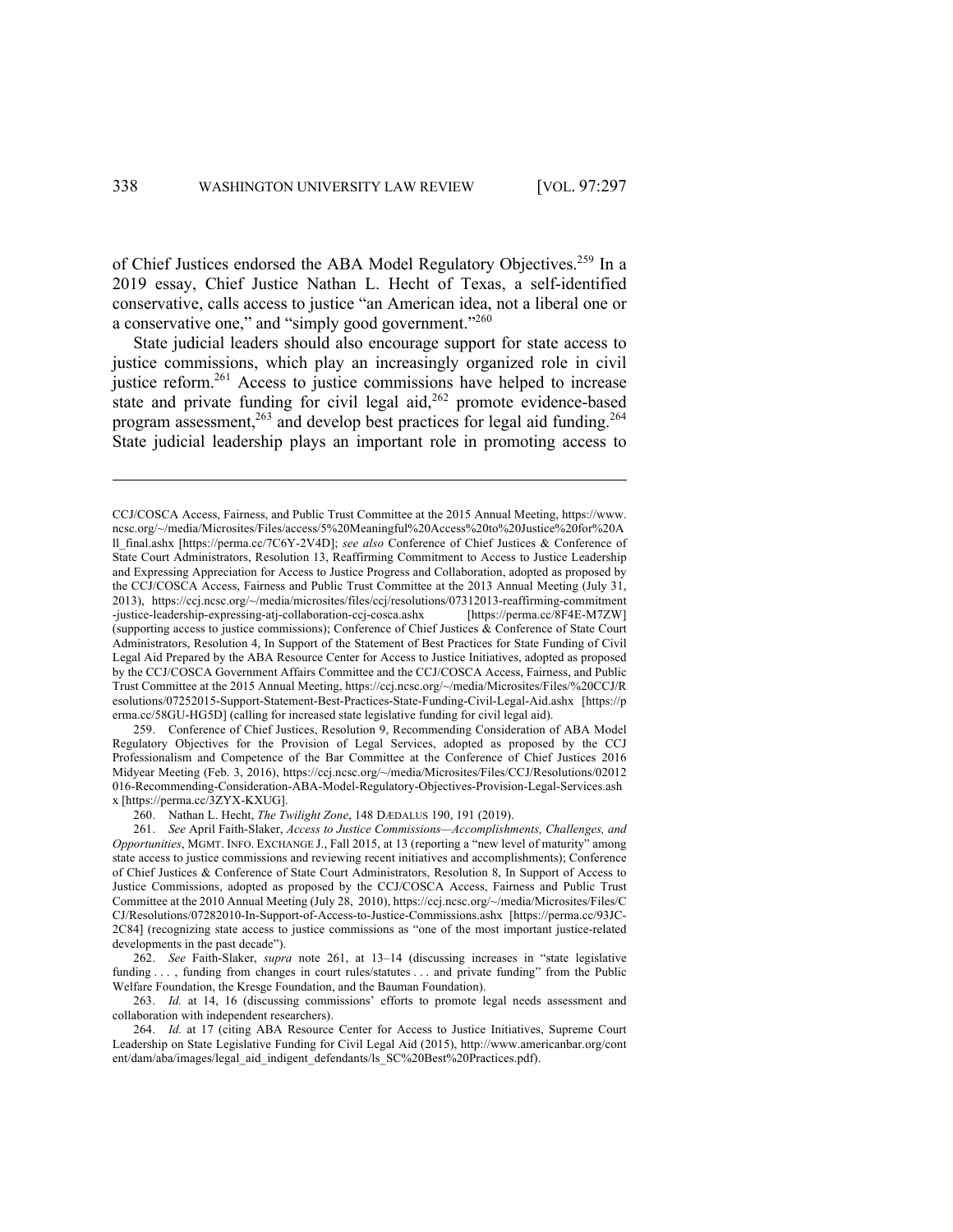justice commissions' visibility and authority within the bar.<sup>265</sup>

Researchers such as Greiner and Sandefur already have begun to collaborate with state and local courts to conduct research on existing practices and evaluate new service initiatives.<sup>266</sup> Clinical law professors, too, have organized a burst of research on state civil courts and the experiences of self-represented litigants<sup>267</sup> and, as discussed below, may be especially well positioned to conduct such research.<sup>268</sup> However, most state courts have been slow to develop standards for data collection and research access. State court case management systems were developed for operational use, rather than research, and vary widely by jurisdiction,<sup>269</sup> making the collection of even basic statistics about the civil justice system difficult.<sup>270</sup> Policies for research access also vary widely, or are non-

<sup>265.</sup> *Id.* at 16; *see also* American Bar Association, Resolution 10D, Report to the House of Delegates (Aug. 2013), http://www.americanbar.org/content/dam/aba/administrative/legal\_aid\_indigen t\_defendants/ls\_sclaid\_atj\_aba\_atj\_resolution.authcheckdam.pdf [https://perma.cc/QL7G-KHHJ] (calling for the establishment of access to justice commissions in every state and urging ABA member support).

<sup>266.</sup> *See Current Projects*, A2J LAB, https://a2jlab.org/current-projects/ [https://perma.cc/D747- 3SCJ] (list of ongoing RCTs); CLARKE & SANDEFUR, *supra* note 170 (evaluation of the Washington State limited licensing program); SANDEFUR & CLARKE, *supra* note 216 (evaluation of the New York City Navigator program).

<sup>267.</sup> *See* Anna E. Carpenter et al., *Studying the "New" Civil Judges*, 2018 WIS. L. REV. 249 (calling for research on state civil courts and judges and providing a theoretical framework); Anna E. Carpenter, *Active Judging and Access to Justice*, 93 NOTRE DAME L. REV. 647 (2017) (studying judicial approaches to "active judging" to assist pro se litigants); Colleen F. Shanahan, *The Keys to the Kingdom: Judges, Pre-Hearing Procedure, and Access to Justice*, 2018 WIS. L. REV. 215 (studying pre-hearing procedures in unemployment insurance appeals and finding significant variations among judges); Jessica K. Steinberg, *Informal, Inquisitorial, and Accurate: An Empirical Look at a Problem-Solving Housing Court*, 42 LAW & SOC. INQUIRY 1058 (2017) (studying an experimental problem-solving housing court and suggesting that inquisitorial procedures may improve substantive justice for pro se litigants); Jessica K. Steinberg, *A Theory of Civil Problem-Solving Courts*, 93 N.Y.U. L. REV. 1579 (2018) (urging the expansion of the problem-solving model in the rental housing and consumer debt contexts); Carpenter et al., *supra* note 173, at 1023 (studying lawyer and nonlawyer representation of employers in unemployment insurance appeals and finding that "judges play a critical role in shaping nonlawyer legal expertise"); *see also* Tonya L. Brito et al., *"I Do For My Kids": Negotiating Race and Racial Inequality in Family Court*, 83 FORDHAM L. REV. 3027, 3029 (2015) (reporting findings from a study of the role of counsel in civil contempt proceedings).

<sup>268.</sup> *See* Jessica K. Steinberg, *Law School Clinics and the Untapped Potential of the Court Watch*, 6 IND. J.L. & SOC. EQUALITY 176, 185 (2018) (promoting the "court watch" as a "signature research method" for clinics).

<sup>269.</sup> *See* Sandefur, *supra* note 213, at 297 n.6 (stating that "different jurisdictions collect different information, record the same information in ways that make comparisons difficult, and many still do not keep sufficiently detailed electronic case records").

<sup>270.</sup> *Id.* at 296–97 ("One of the most striking facts about civil justice in the United States is how few solid representative facts we have about it. . . . We do not and cannot presently know how many civil cases are filed in the United States in a given year. . . . what groups in the population are involved in which types of cases, how the cases are resolved, and with what outcomes for whom."); *SRLN Brief: How Many SRLs? (SRLN 2019)*, SELF-REPRESENTED LITIG. NETWORK (May 25, 2019), https://www.srl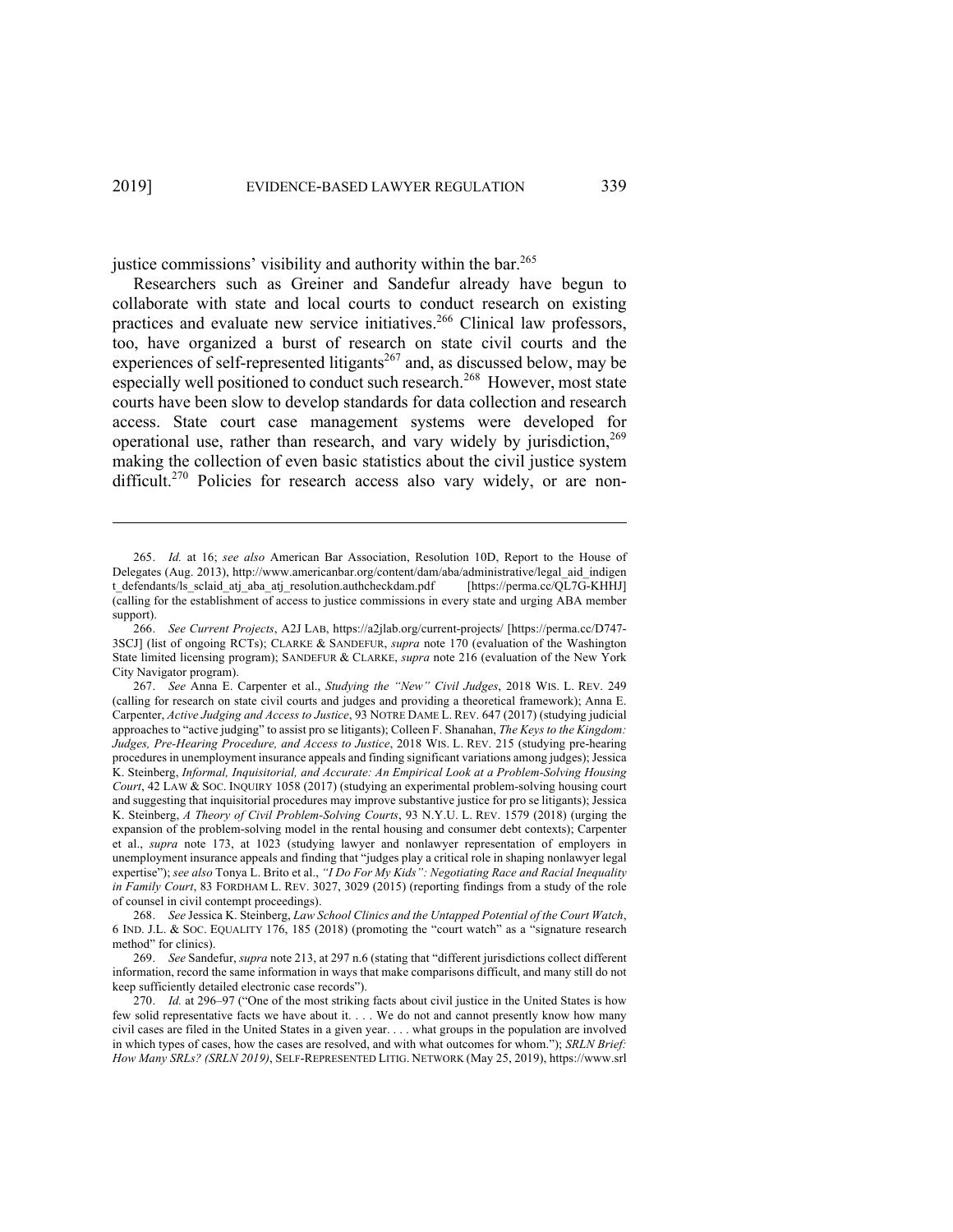existent, leaving researchers to negotiate access on a court-by-court, project-by-project basis.

The National Center for State Courts, the National Science Foundation, the American Academy of Arts and Sciences, and other organizations are actively working to improve state court data collection, $^{271}$  create standards for research access,<sup>272</sup> and leverage existing administrative data.<sup>273</sup> State judicial leaders should support these efforts and encourage their states to implement standards for data collection and access. Judicial leaders should also engage with cybersecurity experts to implement privacy protections and best practices for data governance.<sup>274</sup>

# *B. Law Schools*

Law schools are another important site for advancing the normative and long-term, material project of evidence-based lawyer regulation. An obvious place to begin is with the professional responsibility curriculum. Many leading professional responsibility scholars are critical of the breadth of lawyers' monopoly and call for systematic research to guide professional regulation.<sup>275</sup> However, in most law schools, the required course on

n.org/node/548/srln-brief-how-many-srls-srln-2015 [https://perma.cc/E3TK-YRUJ] ("While the National Center for State Courts has developed a counting methodology for the courts, it is extremely difficult to implement for a variety of reasons, with the most notable being it requires a customization of a court's case management system.").

<sup>271.</sup> *See* COURT STATISTICS PROJECT, STATE COURT GUIDE TO STATISTICAL REPORTING 1 (2019), http://www.courtstatistics.org/~/media/Microsites/Files/CSP/State%20Court%20Guide%20to %20Statistical%20Reporting.ashx [https://perma.cc/X6YV-VF66] (providing a "standardized reporting framework for state court caseload statistics designed to promote intelligent comparisons among state courts"); *NCSC Launches National Court Open Data Standards Project*, @ THE CTR.: THE FLAGSHIP NEWSL. OF NCSC (July 10, 2018), https://www.ncsc.org/Newsroom/at-the-Center/2018/Jul-10.aspx [htt ps://perma.cc/SF9Q-YBZK] (project to develop a uniform data standard to "foster more consistent and reliable data collection, lead to better data quality, lower court costs, and enable faster and more reliable data access").

<sup>272.</sup> *See* AAAS Data Project, *supra* note 217 (project to develop standards and templates for research access).

<sup>273.</sup> *See, e.g.*, *Workshop: Computing, Information Science and Access to Justice*, NAT'L SCI. FOUND., https://nsf.gov/awardsearch/showAward?AWD\_ID=1839537&HistoricalAwards=false [https ://perma.cc/7W35-DWZS] (convening researchers, data scientists, and legal service providers to discuss the application of computing methods in access to justice research); *see generally* Andrew M. Penner & Kenneth A. Dodge, *Using Administrative Data for Social Science and Policy*, 5 RUSSELL SAGE FOUND. J. SOC. SCI. 1, 2 (2019) (noting that "efforts to leverage administrative data in the social sciences are uneven").

<sup>274.</sup> *See* Brian J. McLaughlin, *Cybersecurity: Protecting Court Data Assets*, *in* TRENDS IN STATE COURTS: COURTS AND SOCIETY 67 (Deborah W. Smith et al. eds., 2018) (discussing best practices for data-governance by state court administrators).

<sup>275.</sup> *See, e.g.*, Hadfield, *supra* note 159, at 1690–91 (reviewing decades of "withering critiques" from professional responsibility scholars); Levin, *supra* note 9, at 2615 (finding little empirical evidence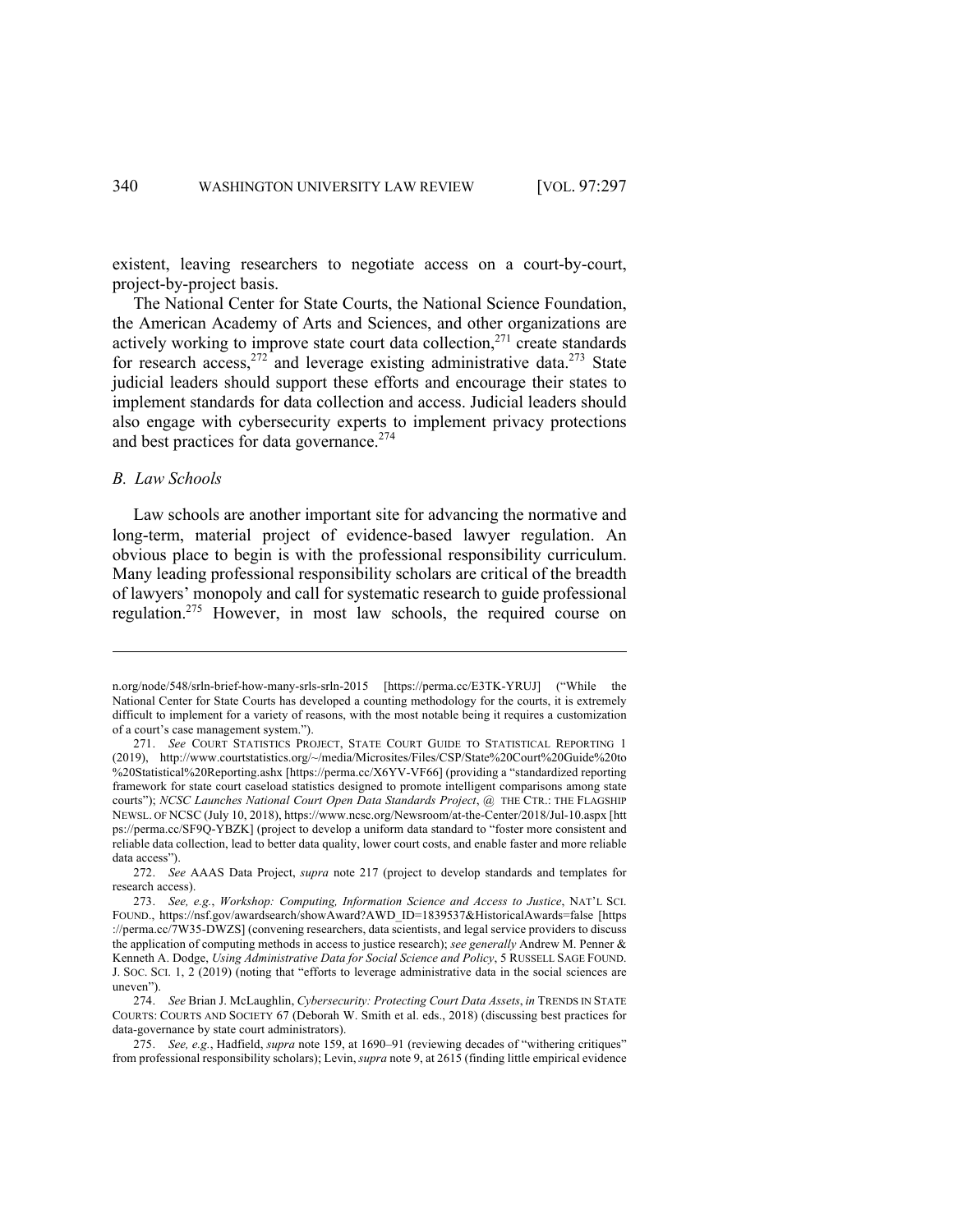professional responsibility—like the ABA Model Rules for Professional Conduct—focuses on the regulation of lawyers' individual conduct and devotes little coverage to empirical questions or broader regulatory debates. 276

The ABA curricular requirement for professional responsibility instruction is likewise narrow—and headed in the wrong direction. The relevant standard is Standard 303, which currently reads as follows:

(a) A law school shall offer a curriculum that requires each student to satisfactorily complete at least the following: (1) one course of at least two credit hours in professional responsibility that includes substantial instruction in rules of professional conduct, and the values and responsibilities of the legal profession and its members . . .  $.^{277}$ 

Standard 303 used to require "substantial instruction in the history, goals, structure, rules of professional conduct, and the values, and responsibilities of the legal profession and its members."278 However, in 2017, the ABA dropped the language about "history, goals, [and] structure"—words that suggest an empirical framework and some reflection on regulatory objectives—in favor of a narrow focus on existing rules and values.<sup>279</sup>

This narrow focus is seriously at odds with the realities of the legal market and current regulatory challenges and debates. <sup>280</sup> Law students need to be exposed to these debates if they are to act as competent stewards of

to support lawyers' monopoly claims); Rhode, *supra* note 158, at 439 (decrying the lack of systematic research on key regulatory issues).

<sup>276.</sup> *See* Elizabeth Chambliss, *Professional Responsibility: Lawyers, a Case Study*, 69 FORDHAM L. REV. 817, 821–22 (2000) (criticizing the individualistic focus of the required professional responsibility course and calling for more attention to broader regulatory debates); E-mail from Donald K. Joseph to author (June 18, 2018, 2:38 PM) (on file with author) (reporting the results of a survey of ABA-accredited law schools, finding that 77 percent allow class sizes of more than sixty students in the required professional responsibility course, which may limit coverage of material beyond that required to pass the MPRE).

<sup>277.</sup> ABA, ABA STANDARDS AND RULES OF PROCEDURE FOR APPROVAL OF LAW SCHOOLS 16 (2018).

<sup>278.</sup> Memorandum from Barry A. Currier, Managing Dir. of Accreditation and Legal Educ., to Interested Persons and Entities (Feb. 23, 2017) (on file with author), https://www.americanbar.org/conte nt/dam/aba/administrative/legal\_education\_and\_admissions\_to\_the\_bar/council\_reports\_and\_resolutio ns/March2017CouncilOpenSessionMaterials/2017\_february%20notice\_revisions\_to\_standards\_rules.p df [https://perma.cc/CT2S-X2QC] (redlined version of the amended Standards).

<sup>279.</sup> *Id.*

<sup>280.</sup> *See* Chambliss, *supra* note 276, at 819–22 (arguing that a narrow focus on the ABA Model Rules provides a distorted empirical picture of the profession and professional regulation); Perlman, *supra* note 42, at 51 (arguing that the current lawyer-based regulatory framework needs to be reimagined).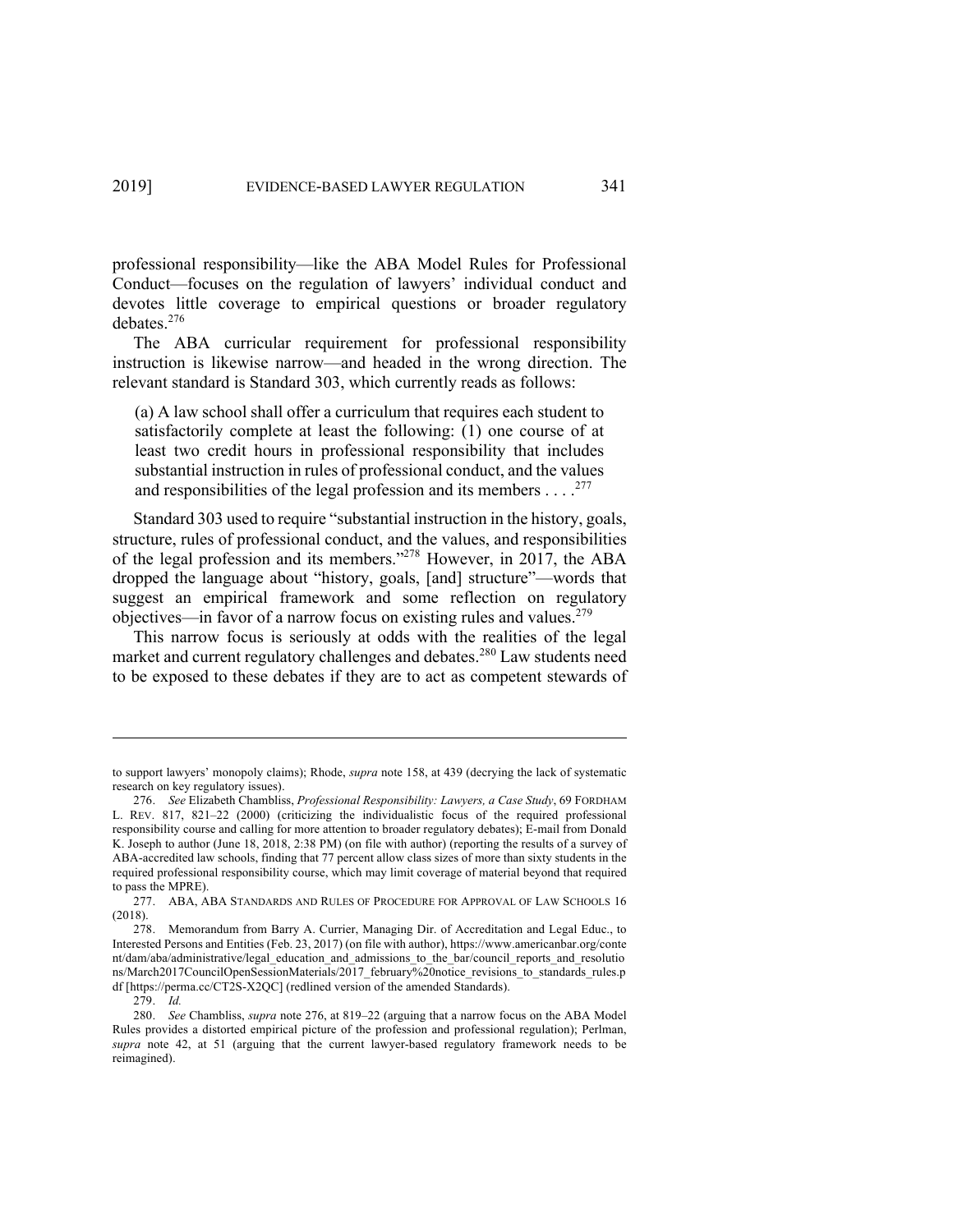the profession over the course of their careers.<sup>281</sup> Students should be taught to recognize the empirical assumptions underlying existing rules, not just about the boundaries of lawyers' monopoly—the focus of this Article—but also about confidentiality and the attorney-client privilege, $282$  conflicts of interest, $283$  lawyer advertising, $284$  and other core subjects of professional regulation.

Professional responsibility also should introduce students to the norms of independent research and the difference between evidence in advocacy and evidence in social science. This is a tricky and interesting subject with a long history in the social sciences;<sup>285</sup> but it is also a "professional" responsibility" issue that relates directly to the profession's own rules requiring professional independence and the avoidance of conflicts of interest.<sup>286</sup> Researchers are expected to be impartial, specify questions and

<sup>281.</sup> Chambliss, *supra* note 276, at 822 ("[B]y making the individual [lawyer] the unit of analysis, the traditional approach leaves out a whole set of 'professional responsibilities' having to do with the stewardship of the profession and its institutions and organizations."); *see also* Andrew M. Perlman, *The Public's Unmet Need for Legal Services & What Law Schools Can Do About It*, 148 DÆDALUS 75, 75– 76 (2019) (stating that "law schools have not prepared students to deliver legal services as efficiently as possible," but rather have trained them to engage in "highly customized and expensive forms of lawyering").

<sup>282.</sup> *See, e.g.*, RESTATEMENT (THIRD) OF LAW GOVERNING LAWYERS § 68 cmt. c (AM. LAW INST. 2000) (noting that the rationale for the privilege rests on empirical assumptions about clients' need for lawyers and the effects of the privilege on client disclosure); Notes and Comments, *Functional Overlap Between the Lawyer and Other Professionals: Its Implications for the Privileged Communications Doctrine*, 71 YALE L.J. 1226, 1232 (1962) (finding that lawyers are more likely than non-lawyers to believe that the privilege encourages client disclosure and that most non-lawyers are unaware of the scope of the privilege); Vincent C. Alexander, *The Corporate Attorney-Client Privilege: A Study of the Participants*, 63 ST. JOHN'S L. REV. 191, 200–01 (1989) (questioning the value of the privilege as an inducement to candor in "communications between house counsel and corporate employees" and calling for more attention to "the need for lawyers to warn corporate employees that the corporation's attorneyclient privilege does not belong to them personally").

<sup>283.</sup> *See, e.g.*, SUSAN P. SHAPIRO, TANGLED LOYALTIES: CONFLICT OF INTEREST IN LEGAL PRACTICE (2002) (studying how lawyers manage conflicts of interest in a random sample of 128 Illinois law firms); Susan P. Shapiro, *Bushwhacking the Ethical High Road: Conflict of Interest in the Practice of Law and Real Life*, 28 LAW & SOC. INQUIRY 87 (2003) (studying how lawyers manage conflicts of interest compared to other fiduciaries, such as accountants, psychotherapists, physicians, journalists, and academics).

<sup>284.</sup> *See, e.g.*, Nora Freeman Engstrom, *Attorney Advertising and the Contingency Fee Cost Paradox*, 65 STAN. L. REV. 633, 692 (2013) (study challenging assumptions about the effects of advertising on fees in the contingency fee context, finding that "contingency fee clients are, for a number of reasons, uniquely insensitive" to price); Jim Hawkins & Renee Knake, *The Behavioral Economics of Lawyer Advertising: An Empirical Assessment*, 2019 U. ILL. L. REV. 1005, 1014 (noting that "lawyer advertising restrictions are adopted with minimal or no serious empirical study about the actual impact on the market for legal services").

<sup>285.</sup> *See* Chambliss, *supra* note 47, at 34 (discussing epistemological debates within the social sciences and their relevance for empirical legal scholarship).

<sup>286.</sup> *See, e.g.*, MODEL RULES OF PROF'L CONDUCT r. 5.4 (AM. BAR ASS'N 2018) (discussing the professional independence of a lawyer); MODEL RULES OF PROF'L CONDUCT r. 1.7 (AM. BAR ASS'N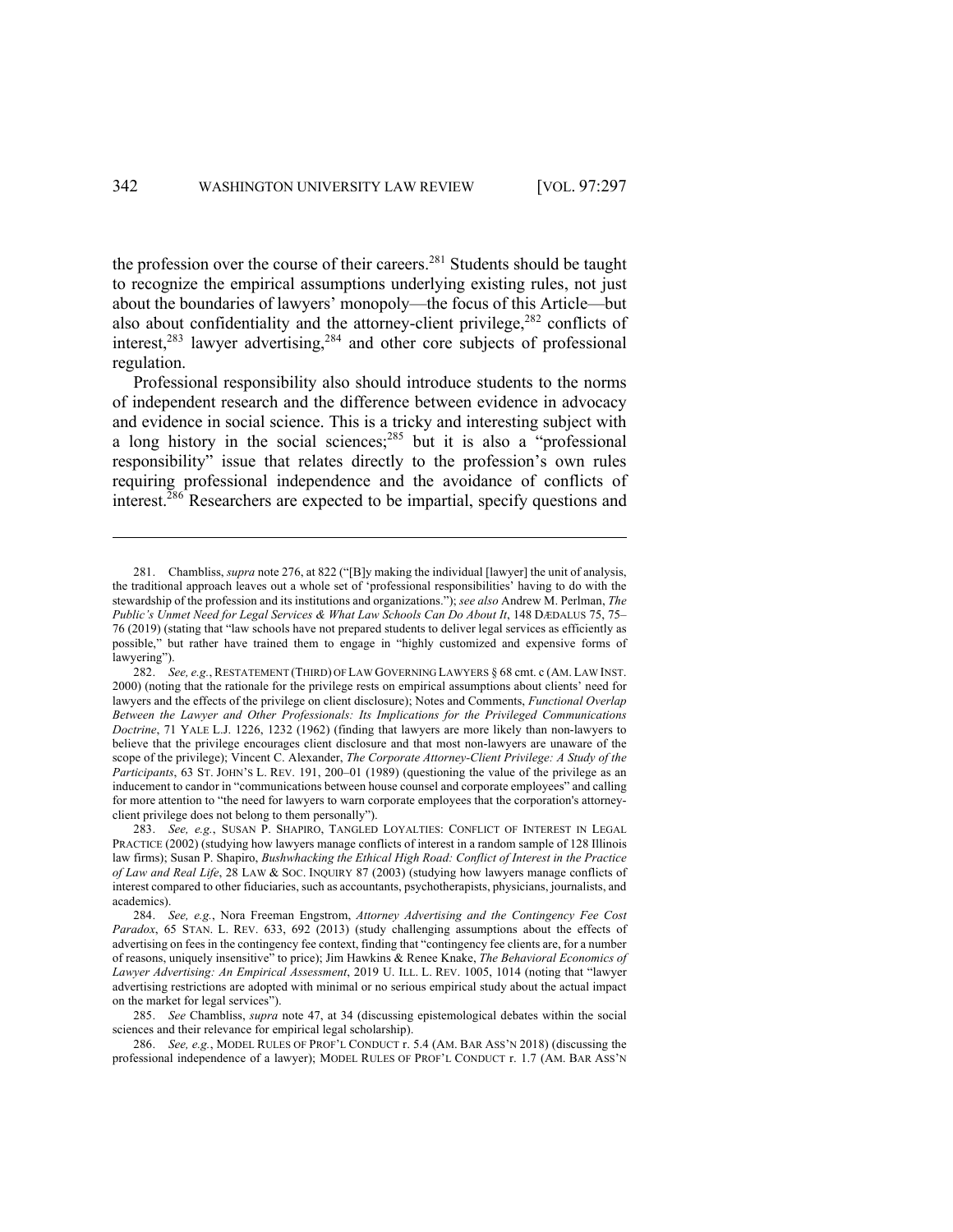methods in advance, separate factual from normative claims, and make their data available to others.<sup>287</sup> Providing an introduction to these normsperhaps in conjunction with coverage of *N.C. Dental* and the increasing pressure for evidence-based lawyer regulation—would help students learn to distinguish between instrumental and inquisitive analysis,<sup>288</sup> and to recognize the importance of "professional" (i.e. independent) research.<sup>289</sup>

Professional responsibility scholars interested in promoting evidencebased lawyer regulation should promote organized changes in the professional responsibility curriculum, including the language of Standard 303. Making a change in the formal standard—perhaps simply by requiring coverage of "regulatory objectives"—would signal the profession's commitment to self-reflection about self-regulation and establish a foothold for research guided by professional regulatory objectives.

Law school clinics are also a natural setting for introducing students to evidence-based program assessment and the value and limits of different methods of measuring the impact of legal assistance. Students should be exposed to the reporting requirements for grant-funded clinics and the increasing use of cost-benefit analysis in legal aid advocacy. <sup>290</sup> Clinical professors should invite students to think critically—and constructively about how to measure the value of legal services to clients, government, and the public; and how to communicate these benefits to attract partners, raise money, and drive policy change.<sup>291</sup>

Law school clinics are also promising partners for original research on legal services delivery. <sup>292</sup> Like teaching hospitals, they are well positioned to identify important research questions, facilitate access to client communities, and collaborate with experienced researchers in academic

<sup>2018) (</sup>discussing conflicts of interest).

<sup>287.</sup> *See* Greiner, *supra* note 46, at 68 (discussing "general norms of social science research").

<sup>288.</sup> *See* Greiner & Matthews, *supra* note 182, at 12 (arguing that lawyers are trained to be instrumental, as opposed to inquisitive, resulting in a resistance to acknowledging empirical uncertainty).

<sup>289.</sup> *See* Chambliss et al., *supra* note 46, at 200 (emphasizing the need for "professional (independent, trained) researchers" in access to justice research).

<sup>290.</sup> *See, e.g.*, REPORT OF STOUT RISIUS ROSS, INC., THE FINANCIAL COST AND BENEFITS OF ESTABLISHING A RIGHT TO COUNSEL IN EVICTION PROCEEDINGS UNDER INTRO 214-A, at 3 (2016) (concluding that establishing a right to counsel for tenants in New York City "would provide a net cost savings to the city of \$320 million").

<sup>291.</sup> *See* Chambliss, *supra* note 150, at 102 (calling on lawyers to "make a business case to consumers and to related service providers, such as health care providers, state and local governments, and court administrators").

<sup>292.</sup> *See* Jeanne Charn & Jeffrey Selbin, *The Clinic Lab Office*, 2013 WIS. L. REV. 145, 146 (discussing "the potential for law school clinics to serve as sites of empirical research to answer pressing questions about delivery of legal services in low-income communities").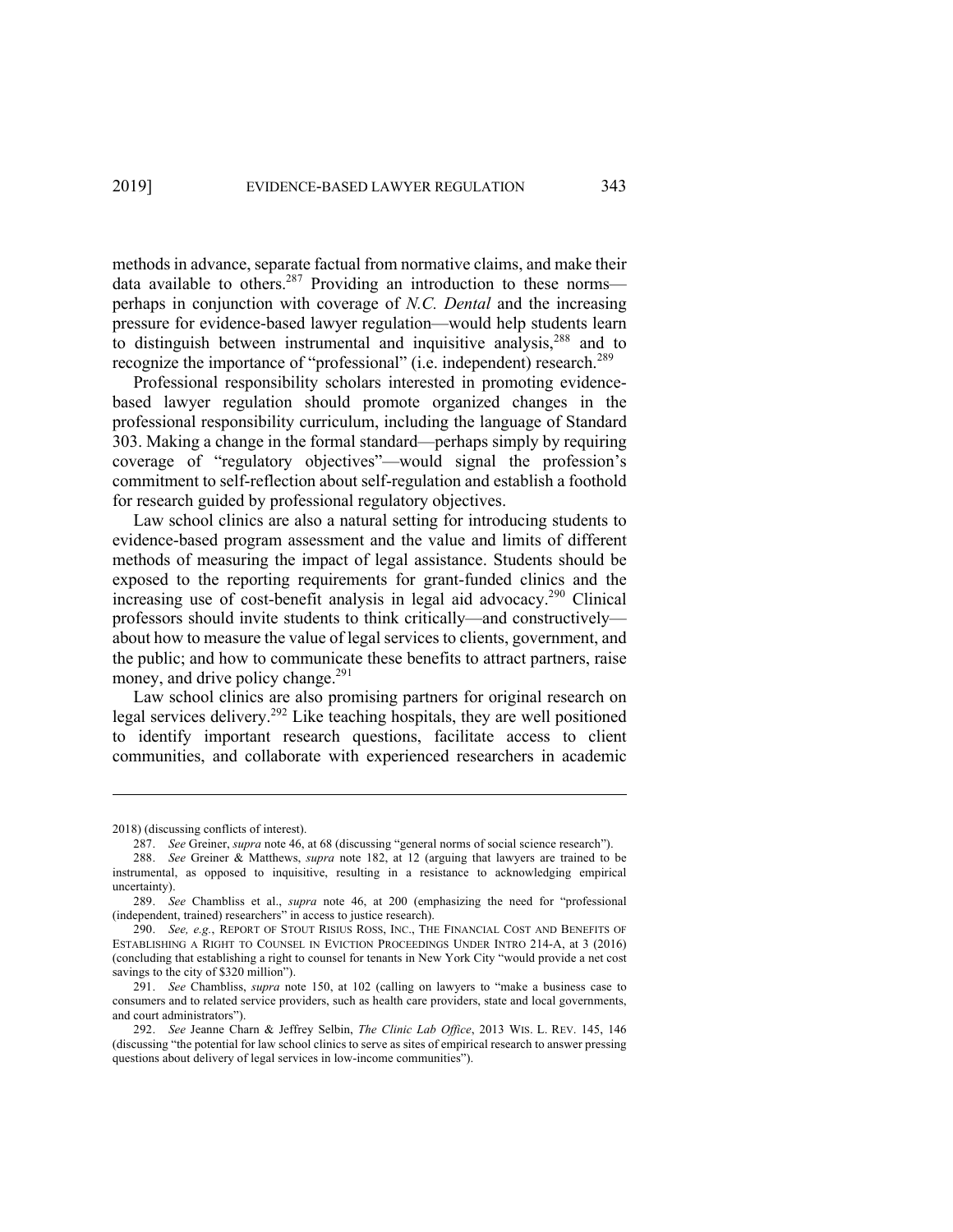institutions.293 Court-centered clinics are especially well positioned to conduct "court watch" projects—observation and data-collection in the courtroom—a uniquely valuable method of access to justice research.<sup>294</sup> Law students can be trained to meaningfully contribute to well-defined court watch projects,<sup>295</sup> with important pedagogical as well as research benefits. 296

Like professional responsibility teaching, clinical teaching is directly concerned with promoting the quality and efficacy of legal services, and clinical professors have been at the forefront of calls for evidence-based lawyer regulation.<sup>297</sup> In 2003, the Association of American Law Schools (AALS) Section on Clinical Legal Education established the Bellow Scholars Program to support clinical research on legal services delivery and collaborations between clinicians and social science researchers. <sup>298</sup> Many former Bellow Scholars continue to be active in conducting research, $^{299}$  and the field is growing as more law schools establish tenure-track positions for clinicians.<sup>300</sup>

295. Steinberg, *supra* note 268, at 186–87 ("Law students are not equipped to carry out complex data collection . . . . [b]ut . . . can certainly partake in courtroom observations and record the presence or absence of a handful of variables."); *see also* Enrique S. Pumar & Faith Mullen, *The Plural of Anecdote is Not Data: Teaching Law Students Basic Survey Methodology to Improve Access to Justice in Unemployment Insurance Appeals*, 16 UDC/DCSL L. REV. 17 (2012) (describing student training and contributions in a study of unemployment compensation appeals).

296. *See* Steinberg, *supra* note 268, at 190–95 (discussing the benefits of "see one, do one, teach one" pedagogy, and learning to think critically about legal institutions and roles).

297. *See* JEFFREY SELBIN ET AL., ACCESS TO EVIDENCE: HOW AN EVIDENCE-BASED DELIVERY SYSTEM CAN IMPROVE LEGAL AID FOR LOW- AND MODERATE-INCOME AMERICANS 3 (2011) (calling on the federal government to support evidence-based approaches to civil legal assistance); Abel, *supra* note 44, at 299 (proposing a metric for measuring the effectiveness of access to justice interventions); Charn, *supra* note 183, at 2226 (calling for "consumer-centered, evidence-based legal services"); Charn & Selbin, *supra* note 292, at 168 (discussing the political and ethical challenges of moving toward evidence-based legal services).

298. BELLOW SCHOLAR PROGRAM, https://sites.google.com/view/bellowscholars/home [https://p erma.cc/CQ4H-7FDV].

299. *See Scholarship by Former Bellow Scholars*, BELLOW SCHOLAR PROGRAM, https://site s.google.com/view/bellowscholars/scholars-and-selection/scholarship-by-bellow-scholars [https://perm a.cc/CQQ6-BW6Z].

300. *See, e.g.*, *New Voices in Civil Justice Workshop*, VAND. L. SCH., https://law.vanderbilt.edu/ academics/academic-programs/branstetter/new-voices-in-civil-justice-workshop.php [https://perma.cc/ LEB5-VJBD] (describing a workshop for junior scholars writing about civil justice, recently featuring a

<sup>293.</sup> *Id.* at 161.

<sup>294.</sup> *See* Steinberg, *supra* note 268, at 187 (discussing the unique value of courtroom observation and in-court data collection in access to justice research); *see also* Brito, *supra* note 267, at 3031 (discussing the role of courtroom observations in a mixed-methods study of the impact of counsel in child support enforcement proceedings); Elizabeth G. Patterson, Turner *in the Trenches: A Study of How*  Turner v. Rogers *Affected Child Support Contempt Proceedings*, 25 GEO. J. ON POVERTY L. & POL'Y 75, 77 (2017) (discussing court observation studies of child support contempt proceedings in South Carolina).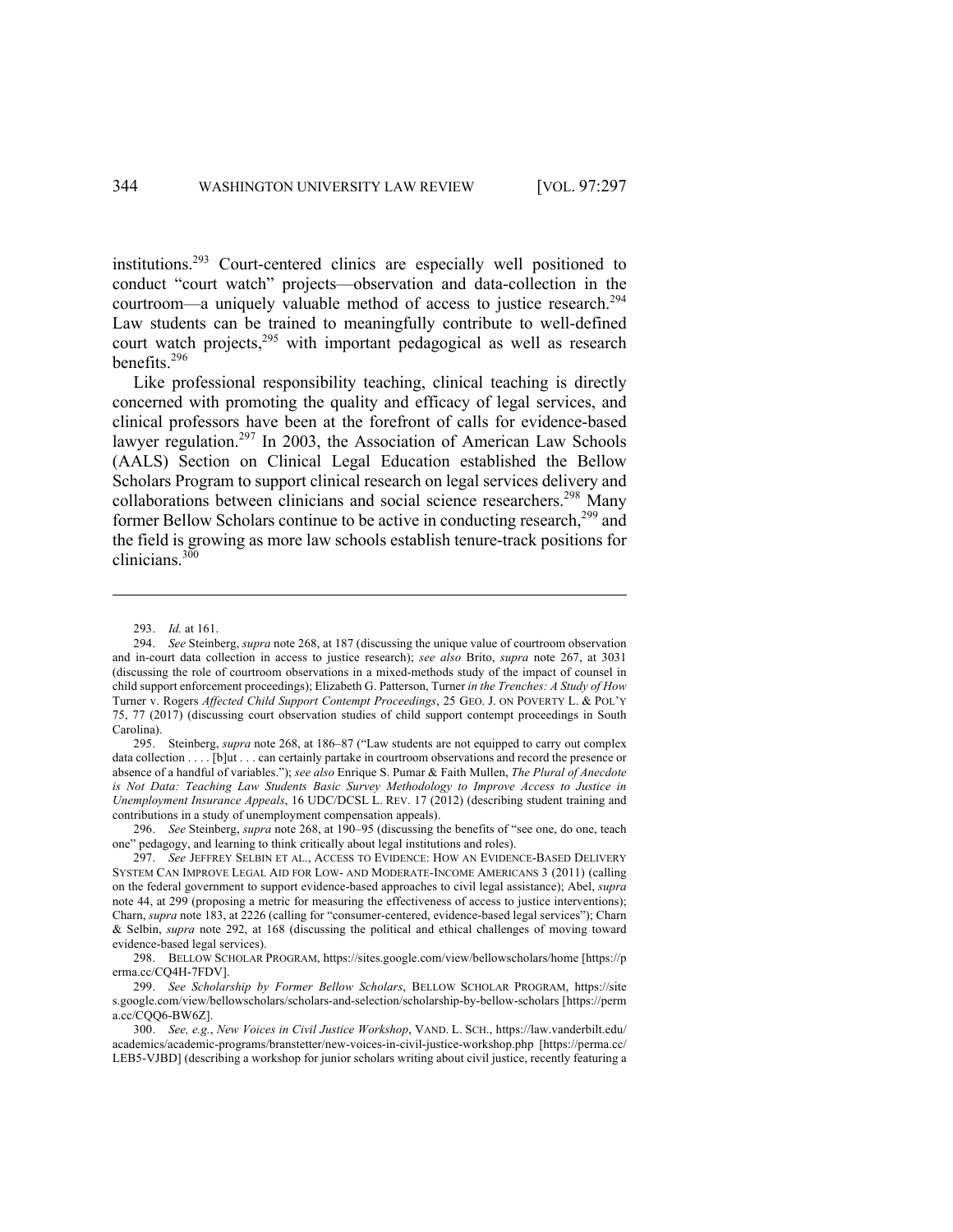In addition to clinics, a number of law schools have established research and training centers focusing on access to justice and innovations in legal services delivery. Stanford Law School was an early leader in research on access to justice<sup>301</sup> and, in 2013, established a research and training center on legal design.<sup>302</sup> Chicago-Kent College of Law's Center for Access to Justice & Technology has been a leader in the development and testing of self-help legal software.<sup>303</sup> In 2014, the National Center for Access to Justice, now at Fordham Law School, launched the Justice Index, an annual benchmarking tool that provides "a visual and data-based picture of the quality of access to justice in state justice systems."<sup>304</sup> In 2016, as discussed above,<sup>305</sup> Harvard Law School established a research center to test the effects of specific legal interventions using randomized control trials.<sup>306</sup> And numerous other law schools have launched related research and training programs in recent years.<sup>307</sup> Law deans should support research and

302. *See Legal Design Lab*, STAN. L. SCH., https://law.stanford.edu/organizations/pages/legal-des ign-lab/ [https://perma.cc/QGF3-Z5SA]; *About*, LEGAL DESIGN LAB, http://www.legaltechdesign.com/a bout/ [https://perma.cc/V8RF-EHC5] ("The Legal Design Lab . . . was founded in fall 2013 to bring designers, lawyers & technologists together to advance legal innovation and access to justice."); *see also* Margaret Hagan, *Design Comes to the Law School*, *in* MODERNISING LEGAL EDUCATION 202, 220 (Catrina Denvir ed., forthcoming 2020) (discussing the role of the design lab as a partner in research).

304. *National Center for Access to Justice Launches Justice Index*, NAT'L CTR. FOR ACCESS TO JUST., https://ncforaj.org/2014/03/04/national-center-for-access-to-justice-launches-justice-index/ [http s://perma.cc/Q2ZU-88NS]. The Center moved from Cardozo Law School to Fordham Law School in 2016. *See We're Moving—NCAJ Heading to Fordham Law School!*, NAT'L CTR. FOR ACCESS TO JUST., https://ncforaj.org/2016/08/01/were-moving-ncaj-heading-to-fordham-law-school/ [https://perma.cc/9 RFY-4DU9].

305. *See supra* notes 193–195 and accompanying text.

306. *See Access to Justice Lab at Harvard Law School*, A2J LAB, https://a2jlab.org/ [https://per ma.cc/GTN8-AKUZ].

307. *See, e.g.*, *Center for Access to Justice*, GA. ST. U.C.L., https://law.gsu.edu/faculty-centers/

number of clinical scholars doing empirical research); *Congratulations to the 2017 ASPIRE Grant Recipients*, U. S.C. OFFICE VICE-PRESIDENT FOR RES., https://www.sc.edu/about/offices\_and\_divisions/ research/news\_and\_pubs/news/2017/20170428\_ASPIRE\_Recipients\_Announcement.php [https://perm a.cc/H7D2-NLM5] (announcing an interdisciplinary study of juvenile court intake "to promote the integration of empirical inquiry into policy analysis").

<sup>301.</sup> *See Stanford Center on the Legal Profession*, STAN. L. SCH., https://law.stanford.edu/stanfo rd-center-on-the-legal-profession/ [https://perma.cc/2XTP-MNFZ] (stating that the Center was founded in 2008 to support "research, teaching, programs and public policy initiatives on crucial issues facing the bar" such as access to justice and lawyer regulation); *see also* Mark Childress, *Programs of Change: Law Schools Explain Their Commitment to Public Service*, WHITE HOUSE: PRESIDENT BARACK OBAMA (Oct. 25, 2011, 5:58 PM), https://obamawhitehouse.archives.gov/blog/2011/10/25/programs-changelaw-schools-explain-their-commitment-public-service [https://perma.cc/VX6T-3F96] (reporting on a U.S. Department of Justice Access to Justice Initiative honoring Stanford law professor Deborah Rhode as a "champion of change").

<sup>303.</sup> *Center for Access to Justice & Technology*, CHI.-KENT C. L., https://www.kentlaw.iit.edu/i nstitutes-ceters/center-for-access-to-justice-and-technology/history [https://perma.cc/4BAN-K7YL] (chronicling the development of A2J Author, a widely-used self-help document assembly software).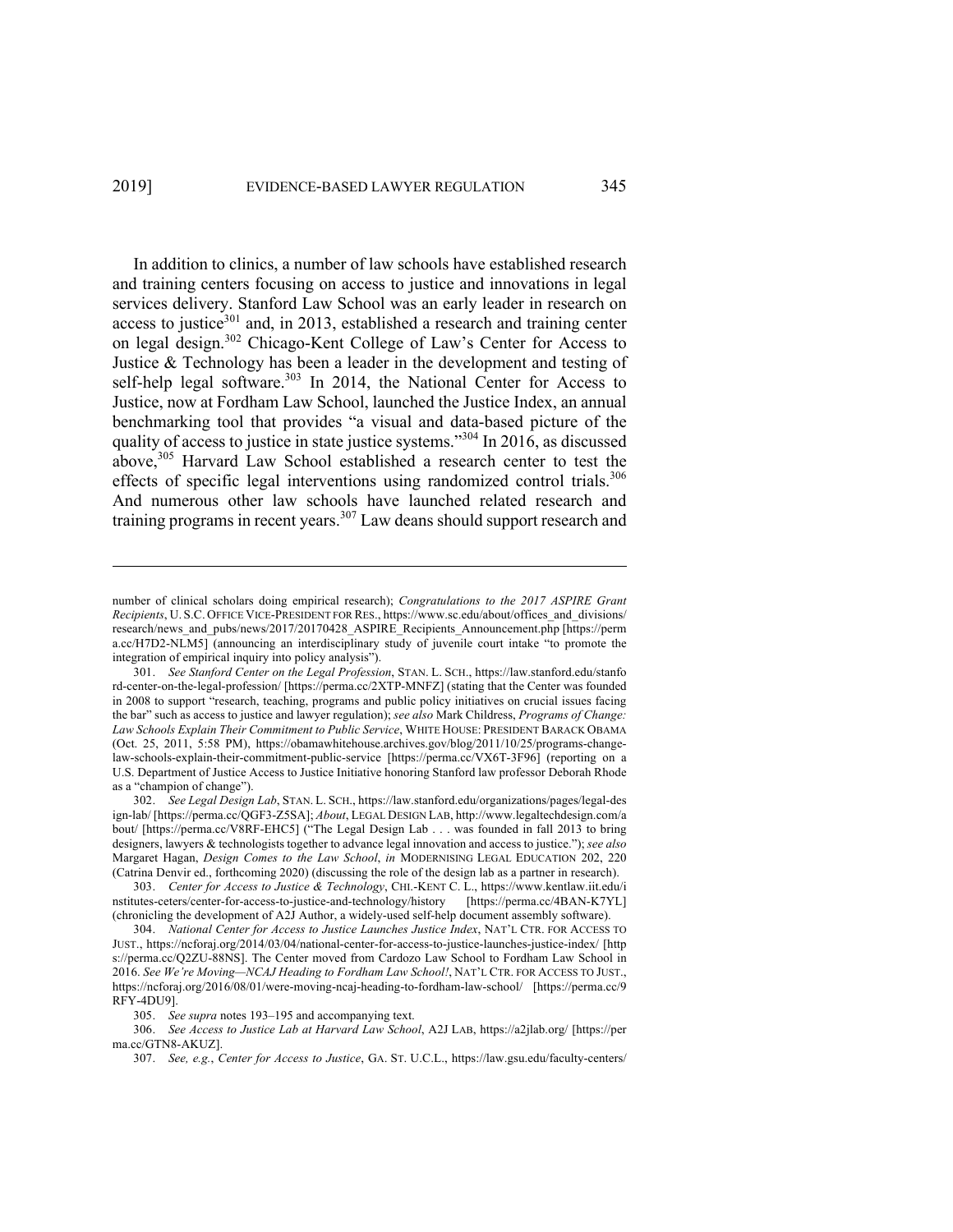training programs focused on legal services delivery and pitch such programs to applicants and donors as a means of preparing lawyers for a changing legal market.<sup>308</sup> The AALS and affiliated faculty should look for ways to coordinate their research and regulatory policy agendas.

# *C. Bar Associations*

Finally, bar leadership will be critical in shaping the profession's response to market and regulatory changes and the development of the profession's capacity for evidence-based regulation. Some professional groups already are active in efforts to rethink lawyer regulation based on empirical data. For instance, the Association of Professional Responsibility Lawyers (APRL) recently led an effort to clarify and streamline the ABA Model Rules governing lawyer advertising,<sup>309</sup> based on a state-by-state survey of current enforcement practices and complaints.<sup>310</sup> As a follow-up,

center-for-access-to-justice/ [https://perma.cc/FT6H-KW3U]; CIV.JUST. RES. INITIATIVE, https://civilju sticeinitiative.org/ [https://perma.cc/FT6H-KW3U] (describing a collaboration between Berkeley Law and UC Irvine School of Law); *Institute for the Advancement of the American Legal System*, U. DENVER, https://iaals.du.edu/ [https://perma.cc/9AHM-RV9J]; *Boot Camp*, INST. FOR FUTURE L. PRAC., https://w ww.futurelawpractice.org/bootcamp [https://perma.cc/GX35-PC9M] (describing a collaboration among law schools and employers to expand law training in "complementary disciplines, including business, design, project management, technology, and data analytics"); *Legal Innovation & Technology*, SUFFOLK U.L. SCH., https://www.suffolk.edu/law/academics-clinics/concentrations/legal-innovation-te chnology [https://perma.cc/6877-JLCE]; *Iron Tech Lawyer*, INST. FOR TECH. L. & POL'Y GEO. L., https:/ /www.georgetowntech.org/itlabout [https://perma.cc/AB9U-HB8L]; L. WITHOUT WALLS, http://lawwit houtwalls.org/ [https://perma.cc/73QV-5Q2L] (part-virtual, collaborative training program hosted by University of Miami School of Law); *LegalRnD Lab*, MICH. S.U. COLL. L., https://www.law.msu.edu/la wtech/legal-rnd-lab.html [https://perma.cc/M8C2-UYCE]; *NMR&S Center on Professionalism*, U.S.C. SCH. L., http://professionalism.law.sc.edu/ [https://perma.cc/4FZL-NK3T]; *Program on Law & Innovation*, VAND. L. SCH., https://law.vanderbilt.edu/academics/academic-programs/law-and-innovati on/index.php [https://perma.cc/A38R-X7QK]; *see also Law School Innovation Index*, LEGAL SERVS. INNOVATION INDEX, https://www.legaltechinnovation.com/law-school-index/ [https://perma.cc/6K5E-99LG] (identifying law school programs focusing on innovation in legal services delivery).

<sup>308.</sup> *See* William D. Henderson, *The Lawyer of the Future: A Blueprint for Change*, 40 PEPP. L. REV. 461, 465, 503–04 (2013) (noting that building a curriculum based on labor market data and feedback from employers can be "the basis for a successful law school capital campaign"); Perlman, *supra* note 281, at 76 (calling upon law schools to train students to "deliver services *efficiently*," by teaching business skills, project management, design thinking, and data analytics).

<sup>309.</sup> *See* Scott Flaherty, *ABA Clarifies Rules on Lawyer Advertising (Sort of)*, AM. LAW. (Aug. 9, 2018, 4:45 PM), https://www.law.com/americanlawyer/2018/08/09/ethics-update-on-lawyer-ads-moveaba-rules-toward-clarity/?slreturn=20190106100924 (reporting ABA approval of amendments "clarifying" and "condensing" the rules on advertising and solicitation but avoiding "murky questions" arising from online marketing platforms).

<sup>310.</sup> APRL, 2015 REPORT OF THE REGULATION OF LAWYER ADVERTISING COMMITTEE 3 (June 22, 2015), http://aprl.net/wp-content/uploads/2016/07/APRL\_2015\_Lawyer-Advertising-Report\_06-22 -15.pdf [https://perma.cc/JE2G-RGJL] (describing the survey). The survey found that state enforcement of advertising rules varies considerably. Most complaints about lawyer advertising come from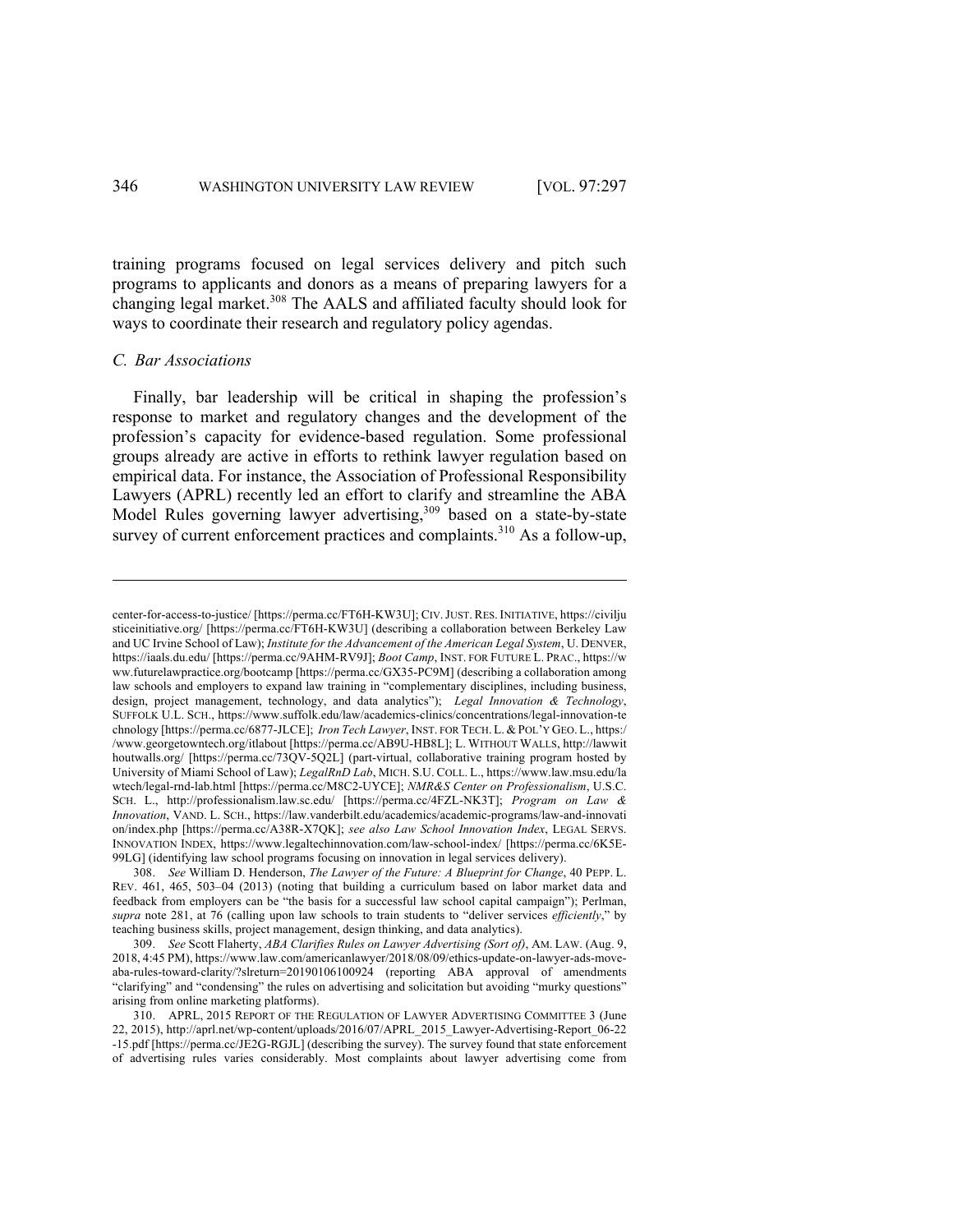APRL has launched a broader project on the "Future of Lawyering" to tackle the rules governing unauthorized practice, online lawyer marketing, and non-lawyer investment in legal services;<sup>311</sup> and has reached out to researchers and alternative providers for input and data.<sup>312</sup>

The State Bar of California, likewise, has created a task force to identify possible regulatory changes to improve the delivery of legal services through the use of technology, including artificial intelligence and online legal service delivery models.<sup>313</sup> The task force will review the consumer protection purposes and impact of current UPL prohibitions; evaluate existing regulation governing lawyer advertising, solicitation, and fee splitting; and prepare a recommendation as to whether the State Bar "should consider increasing access to legal services by individual consumers by . . . permitting non lawyer ownership."<sup>314</sup> As part of this effort, the State Bar commissioned an independent research report to lay the groundwork for the task force's work. 315

Meanwhile, several states are actively considering proposals to regulate online document providers. In Washington, for instance, the Practice of Law Board has proposed amendments to the definition of the "practice of law" to explicitly allow online document provision under certain conditions, including provider registration with the state bar. <sup>316</sup> The proposed amendments are structured so that the court would "retain control of the scope of the exception," thus "keeping authority over the practice of law

competitors rather than clients and there is "virtually no empirical data demonstrating actual consumer harm caused by lawyer advertising." *Id.* at 27.

<sup>311.</sup> *See The Future of Lawyering*, ASS'N PROF. RESP. LAW., https://aprl.net/aprl-future-of-the-le gal-profession-special-committee/ [https://perma.cc/8TS8-WGSG] (stating that the goal of the project is to develop proposals for "amending the legal ethics rules and reforming the lawyer regulatory process" to respond to the "evolving nature of technology and its impact on the delivery of legal services and access to justice").

<sup>312.</sup> *See id.* (providing a link to the roster of participants).

<sup>313.</sup> *See Task Force on Access Through Innovation of Legal Services*, ST. B. CAL., http://www.c albar.ca.gov/About-Us/Who-We-Are/Committees-Commissions/Task-Force-on-Access-Through-Inno vation-of-Legal-Services [https://perma.cc/88D8-QMUT] (reporting the creation of a task force "charged with identifying possible regulatory changes to enhance the delivery of, and access to, legal services").

<sup>314.</sup> *Id.*

<sup>315.</sup> *See* WILLIAM D. HENDERSON, LEGAL MARKET LANDSCAPE REPORT (July 2018), http://boa rd.calbar.ca.gov/docs/agendaItem/Public/agendaitem1000022382.pdf [https://perma.cc/96TV-NYKY], Attachment A; Laurel Terry, *Back to the Future (Again) Regarding the Regulation of Legal Services*, JOTWELL, at 1 (Apr. 18, 2019) (reviewing HENDERSON, *supra* note 315) (describing the report as "jampacked with data" and a must-read for "anyone who is concerned about access to legal services and the proper scope of lawyer regulation").

<sup>316.</sup> *See In re* Suggested Amendments to GR 24—Definition of Practice of Law, Order No. 25700-A-1255 (Nov. 28, 2018) (on file with author).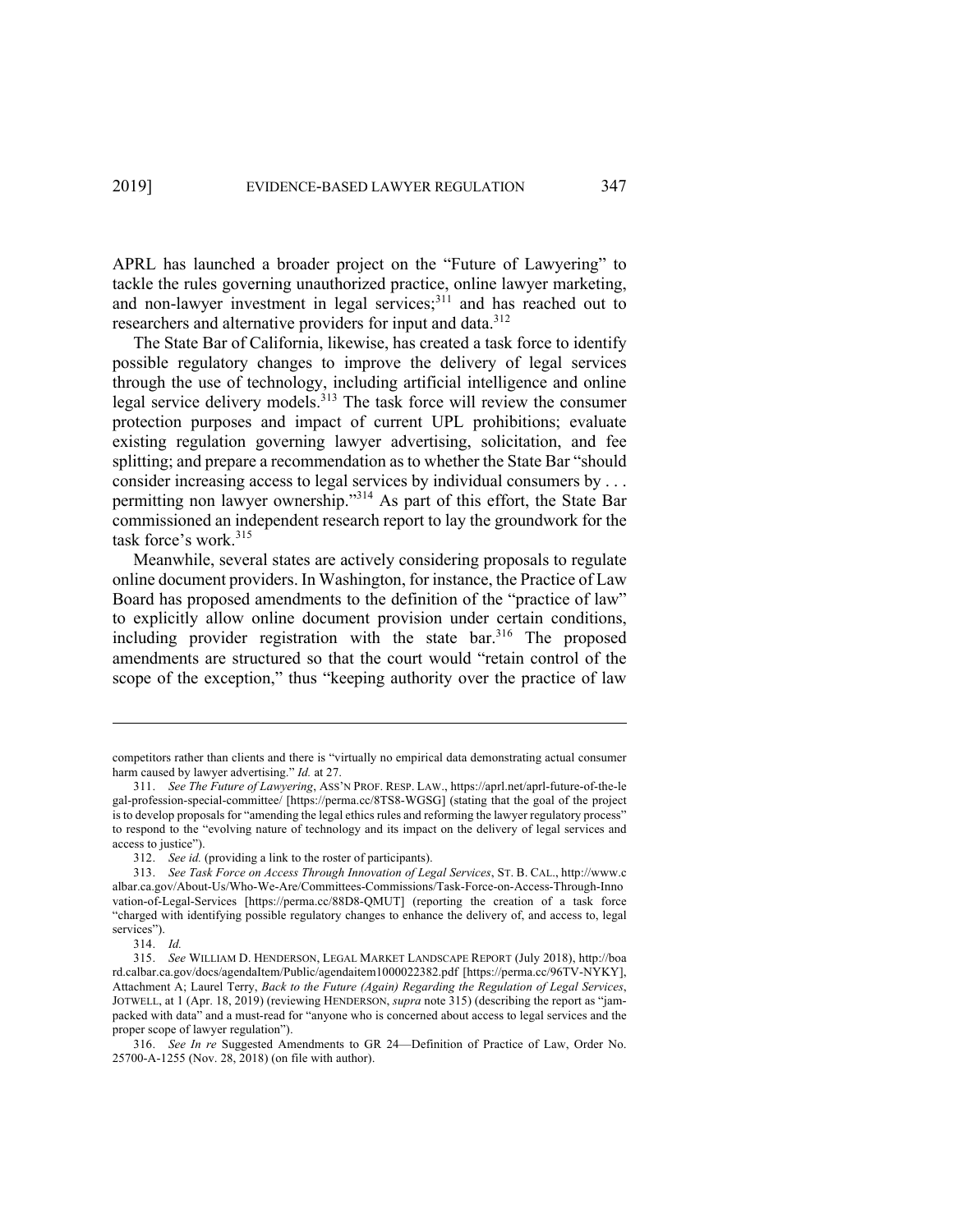with the judicial branch."<sup>317</sup> Tennessee also is considering an amendment to its statutory definition of the practice of law to make clear that the "practice of law" includes "the generation of legal documents for valuable consideration by means of interactive software," and to require provider registration.318 At the national level, the New York State Bar Association and New York County Bar Association are leading an effort to draft model regulation of online document providers for consideration by the ABA in August 2019 ("Resolution 10A").<sup>319</sup>

These efforts are controversial both with traditionalists, who view commercial legal software as a threat to consumers, $320$  and with some legal tech entrepreneurs, who view the regulation of legal software as incompatible with the First Amendment. <sup>321</sup> Numerous bar groups have weighed in to urge restraint and further study.<sup>322</sup> Currently, however, there is no systematic research to inform the debate.

These regulatory issues deserve national, organized attention and research support. ABA leaders should use their platform to promote states' adoption of the ABA Model Regulatory Objectives, and make explicit the demand for a paradigm shift in professional self-regulation.<sup>323</sup> The ABA should provide leadership and resources to promote national data sharing and evidence-based policy-making about specific regulatory issues, and

<sup>317.</sup> *Id.* at 6.

<sup>318.</sup> H.B. 1411 Amended, 111th Gen. Assemb., Reg. Sess. (Tenn. 2019) (on file with author).

<sup>319.</sup> *See* Lorelei Laird & Jason Tashea, *Proposed Model Rules for Online Legal Document Companies Go Back to the Drawing Board*, ABA J.(Feb. 1, 2019, 3:40 PM), http://www.abajournal.com /news/article/model-rules-for-online-legal-document-companies-withdrawn/ [https://perma.cc/9NZV-R RUT] (discussing the formation of a working group to edit the guidelines for presentation in August 2019).

<sup>320.</sup> *Id.* (noting that two prior iterations of the proposal have been withdrawn due to concerns about warranties, intellectual property, dispute resolution, and whether the proposed guidelines would apply to courts offering online forms); *see also supra* note 7 and accompanying text.

<sup>321.</sup> *See* Richard S. Granat, *Call for an Association for the Advancement of Legal Product*, RICHARDGRANAT.COM (Mar. 26, 2019), https://www.richardgranat.com/single-post/2019/03/26/Callfor-an-Association-for-the-Advancement-of-Legal-Product [https://perma.cc/8LRJ-LMS9] (explaining his opposition to Resolution 10A and arguing that such efforts will be the "death knell of the emerging consumer-facing digital application industry"); *see also* Marc Lauritsen, *Are We Free to Code the Law?*, 56 COMM. ACM 60 (Aug. 2013), https://static1.squarespace.com/static/571acb59e707ebff3074f461/t/5 946f665bf629ad759f22b07/1497822826191/AreWeFree.pdf [https://perma.cc/CB6Z-U6PF] (questioning whether restricting the distribution of interactive legal software is within the legitimate scope of government action).

<sup>322.</sup> Summary of Points/Positions in Opposition to Resolution 10A (on file with author).

<sup>323.</sup> ABA President-Elect Judy Perry Martinez served as chair of the ABA Commission on the Future of Legal Services and was a chief proponent for the adoption of regulatory objectives. *See Judy Perry Martinez*, ABA (Aug. 7, 2018), https://www.americanbar.org/groups/leadership/aba\_officers/jud y-perry-martinez.html [https://perma.cc/GPV8-FMBC] (discussing Perry's prior leadership and service within the ABA).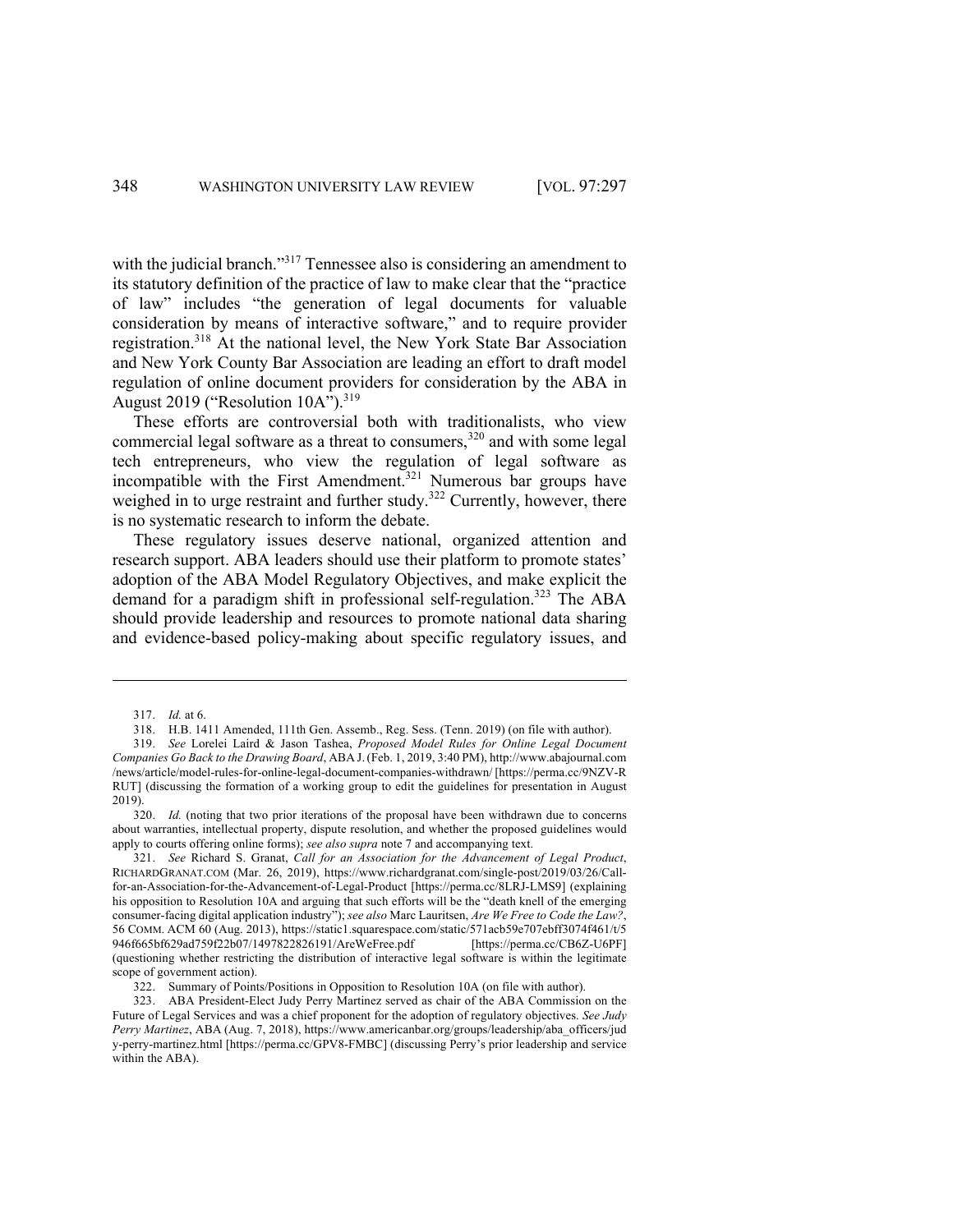develop a proactive research agenda guided by professional regulatory objectives.<sup>324</sup> ABA leaders should work with regulators, researchers, consumer advocates, and funders to organize and support such research.

The U.S. legal profession lags well behind legal professions in other Anglo-American jurisdictions, such as Australia, Canada, and Britain, in institutionalizing empirical research as part of professional self-regulation. In New South Wales, for instance, an early study of self-assessment by entity providers found a dramatic reduction in client complaints and paved the way for regulatory reform throughout Australia and Canada.<sup>325</sup> The Solicitors Regulatory Authority (SRA), the primary authority for the regulation of solicitors in England and Wales, maintains a research staff of fourteen, who proactively design and conduct research to guide regulatory policy.326

The ABA should use the occasion of its recent reorganization to promote evidence-based policy-making for the benefit of its members as well as the public. Many lawyers and law firms could profit from new models for service provision and marketing, collaboration with technology companies, and the ability to raise outside capital. The challenge is to develop new models without sacrificing consumer protection. Building research capacity is essential for promoting professional regulatory objectives in an expanding legal market.

#### **CONCLUSION**

The United States is moving toward evidence-based lawyer regulation. The seeds were sown in 2015, when the Supreme Court narrowed the scope of state-action antitrust immunity for professional licensing boards, and 2016, when the American Bar Association adopted Model Regulatory Objectives for the Provision of Legal Services. These developments create

<sup>324.</sup> *See* Laurel S. Terry, *Globalization and the ABA Commission on Ethics 20/20: Reflections on Missed Opportunities and the Road Not Taken*, 43 HOFSTRA L. REV. 95, 118–20 (2014) (stating that "if the ABA wants to continue to be relevant and useful to its members and to U.S. regulators," it should strive to serve as an "early warning system" for difficult lawyer regulation issues, aggregate relevant information, and facilitate national and global conversations about lawyer regulation).

<sup>325.</sup> *See* Christine Parker & Lyn Aitken, *The Queensland "Workplace Culture Check": Learning from Reflection on Ethics Inside Law Firms*, 24 GEO. J. LEGAL ETHICS 399 (2011) (describing the study); Terry, *supra* note 223, at 727 (discussing the study and its impact throughout Australia and Canada).

<sup>326.</sup> *See, e.g.*, David Bish & Debra Malpass, Price Transparency in the Legal Services Market: A Behavioural Trial Exploring the Effect of Price Information on Consumer Decision Making (June 13, 2018) (paper presented at the International Conference on Access to Justice in London); George Hawkins & Mijanur Rashid, Using Insurance Claims Data to Determine Appropriate Levels of Public Protection in a Regulated Market (June 13, 2018) (paper presented at the International Conference on Access to Justice in London); *see also* SOLICITORS REGULATION AUTH., *supra* note 43 (providing an index of recent research).